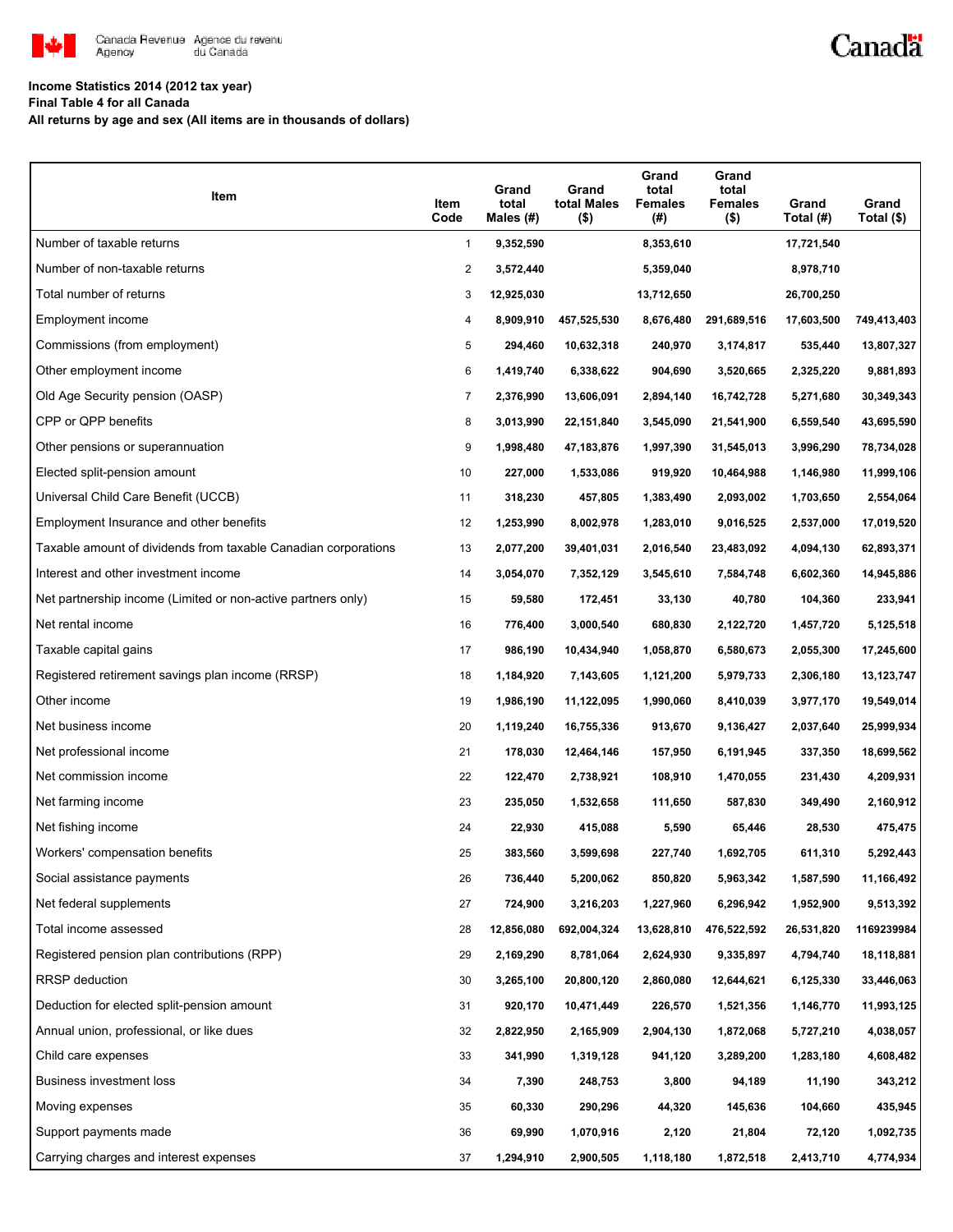

#### **Income Statistics 2014 (2012 tax year)**

**Final Table 4 for all Canada**

**All returns by age and sex (All items are in thousands of dollars)**

| Item                                                                                           | Item<br>Code | Grand<br>total<br>Males (#) | Grand<br>total Males<br>$($ \$) | Grand<br>total<br><b>Females</b><br>(#) | Grand<br>total<br><b>Females</b><br>$($ \$) | Grand<br>Total (#) | Grand<br>Total (\$) |
|------------------------------------------------------------------------------------------------|--------------|-----------------------------|---------------------------------|-----------------------------------------|---------------------------------------------|--------------------|---------------------|
| Deductions for CPP/QPP contributions on self-employment and other<br>earnings                  | 38           | 933,130                     | 823,224                         | 746,190                                 | 496,316                                     | 1,679,660          | 1,319,816           |
| Deductions for provincial parental insurance plan (PPIP) premiums<br>on self-employment income | 39           | 231,030                     | 20,137                          | 203,400                                 | 14,438                                      | 434,450            | 34,577              |
| Exploration and development expenses                                                           | 40           | 46,930                      | 855,124                         | 22,130                                  | 226,923                                     | 77,920             | 1,110,730           |
| Other employment expenses                                                                      | 41           | 562,120                     | 3,165,710                       | 263,080                                 | 994,754                                     | 825,240            | 4,160,630           |
| Clergy residence deduction                                                                     | 42           | 22,060                      | 300,135                         | 5,650                                   | 62,812                                      | 27,720             | 363,023             |
| Other deductions                                                                               | 43           | 387,560                     | 928,711                         | 394,160                                 | 1,130,433                                   | 782,310            | 2,077,067           |
| Total deductions before adjustments                                                            | 44           | 7,557,550                   | 54,145,486                      | 6,785,710                               | 33,734,155                                  | 14,354,490         | 87,932,820          |
| Social benefits repayment                                                                      | 45           | 344,720                     | 897,001                         | 162,360                                 | 481,230                                     | 507,080            | 1,378,243           |
| Net income after adjustments                                                                   | 46           | 12,810,870                  | 637,702,894                     | 13,577,500                              | 442,722,082                                 | 26,423,380         | 1081132036          |
| Canadian Forces personnel and police deduction                                                 | 47           | 3,610                       | 81,726                          | 540                                     | 10,038                                      | 4,150              | 91,766              |
| Security options deductions                                                                    | 48           | 32,330                      | 1,854,994                       | 12,980                                  | 301,225                                     | 45,350             | 2,158,147           |
| Other payments deductions                                                                      | 49           | 1,713,090                   | 12,014,203                      | 2,122,340                               | 13,951,537                                  | 3,835,780          | 25,969,110          |
| Non-capital losses of other years                                                              | 50           | 16,350                      | 239,777                         | 15,200                                  | 111,742                                     | 31,920             | 354,492             |
| Net capital losses of other years                                                              | 51           | 265,410                     | 804,078                         | 244,540                                 | 525,234                                     | 510,120            | 1,330,215           |
| Capital gains deduction                                                                        | 52           | 37,890                      | 2,831,028                       | 24,590                                  | 1,571,352                                   | 62,580             | 4,408,407           |
| Northern residents deductions                                                                  | 53           | 159,310                     | 566,077                         | 96,980                                  | 315,932                                     | 256,300            | 882,042             |
| Additional deductions                                                                          | 54           | 92,320                      | 602,260                         | 107,800                                 | 580,203                                     | 203,070            | 1,243,014           |
| Farming/fishing losses of prior years                                                          | 55           | 9,540                       | 103,854                         | 3,720                                   | 31,477                                      | 13,340             | 136,174             |
| Total deductions from net income                                                               | 56           | 2,264,780                   | 19,106,120                      | 2,561,680                               | 17,401,803                                  | 4,830,500          | 36,584,557          |
| Taxable income assessed                                                                        | 57           | 12,460,280                  | 618,659,840                     | 13,249,600                              | 425,366,043                                 | 25,742,170         | 1044656932          |
| Basic personal amount                                                                          | 58           | 12,900,840                  | 138,870,371                     | 13,699,740                              | 147,542,929                                 | 26,634,460         | 286,743,543         |
| Age amount                                                                                     | 59           | 2,226,410                   | 13,195,136                      | 2,805,520                               | 17,300,916                                  | 5,033,270          | 30,504,627          |
| Spouse or common-law partner amount                                                            | 60           | 1,598,290                   | 11,668,320                      | 503,940                                 | 3,696,795                                   | 2,104,510          | 15,384,787          |
| Amount for eligible dependant                                                                  | 61           | 152,430                     | 1,538,311                       | 798.930                                 | 8,202,379                                   | 951,490            | 9,741,938           |
| Amount for children 17 and under                                                               | 62           | 2,083,300                   | 8,336,364                       | 1,674,310                               | 6,109,845                                   | 3,759,890          | 14,460,701          |
| Amount for infirm dependants age 18 or older                                                   | 63           | 9,680                       | 44,026                          | 8,080                                   | 36,227                                      | 17,770             | 80,312              |
| CPP or QPP contributions through employment                                                    | 64           | 7,868,300                   | 12,936,577                      | 7,385,370                               | 10,113,492                                  | 15,254,610         | 23,050,943          |
| CPP or QPP contributions on self-employment and other earnings                                 | 65           | 933,130                     | 823,224                         | 746,190                                 | 496,316                                     | 1,679,660          | 1,319,816           |
| Employment Insurance premiums                                                                  | 66           | 7,663,190                   | 4,497,162                       | 7,430,280                               | 3,721,076                                   | 15,094,480         | 8,218,603           |
| PPIP premiums paid                                                                             | 67           | 1,938,290                   | 411,821                         | 1,802,490                               | 312,555                                     | 3,740,830          | 724,381             |
| PPIP premiums payable on employment income                                                     | 68           | 63,510                      | 13,193                          | 47,480                                  | 9,295                                       | 111,010            | 22,490              |
| PPIP premiums payable on self-employment income                                                | 69           | 234,140                     | 25,969                          | 205,900                                 | 18,616                                      | 440,060            | 44,588              |
| Volunteer firefighters' amount                                                                 | 70           | 36,760                      | 110,260                         | 3,050                                   | 9,135                                       | 39,800             | 119,398             |
| Canada employment amount                                                                       | 71           | 9,039,760                   | 9,509,103                       | 8,466,940                               | 8,957,698                                   | 17,508,420         | 18,468,564          |
| Public transit amount                                                                          | 72           | 792,040                     | 658,830                         | 904,270                                 | 724,972                                     | 1,697,520          | 1,384,264           |
| Children's fitness amount                                                                      | 73           | 958,350                     | 544,561                         | 660,810                                 | 339,020                                     | 1,619,240          | 883,622             |
| Children's arts amount                                                                         | 74           | 336,230                     | 177,340                         | 222,720                                 | 107,923                                     | 558,990            | 285,288             |

Canadä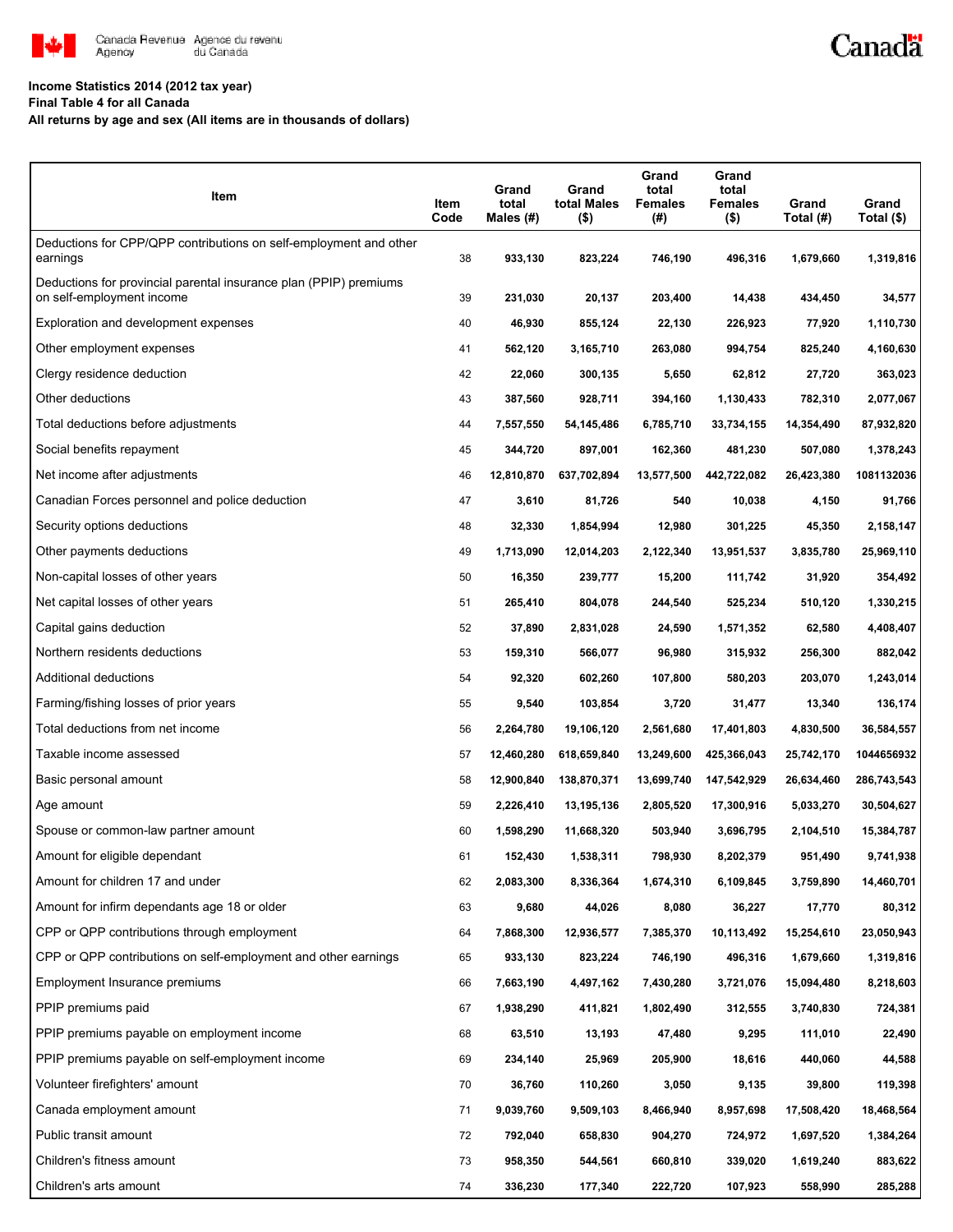

# Canadä

### **Income Statistics 2014 (2012 tax year)**

**Final Table 4 for all Canada**

**All returns by age and sex (All items are in thousands of dollars)**

| Item                                                              | Item<br>Code | Grand<br>total<br>Males (#) | Grand<br>total Males<br>(\$) | Grand<br>total<br><b>Females</b><br>(#) | Grand<br>total<br><b>Females</b><br>$($ \$) | Grand<br>Total (#) | Grand<br>Total (\$) |
|-------------------------------------------------------------------|--------------|-----------------------------|------------------------------|-----------------------------------------|---------------------------------------------|--------------------|---------------------|
| Home buyers' amount                                               | 75           | 115,140                     | 528,279                      | 75,840                                  | 332,246                                     | 191,000            | 860,651             |
| Pension income amount                                             | 76           | 2,122,480                   | 4,064,241                    | 2,532,270                               | 4,806,983                                   | 4,655,180          | 8,872,044           |
| Caregiver amount                                                  | 77           | 126,790                     | 663,855                      | 99,670                                  | 489,024                                     | 226,500            | 1,153,116           |
| Disability amount                                                 | 78           | 324,710                     | 2,449,412                    | 352,410                                 | 2,654,186                                   | 677,150            | 5,103,807           |
| Disability amount transferred from a dependant                    | 79           | 123,510                     | 1,244,051                    | 108,160                                 | 1,051,837                                   | 231,700            | 2,296,299           |
| Interest paid on student loans                                    | 80           | 255,720                     | 126,295                      | 369,380                                 | 192,471                                     | 625,110            | 318,771             |
| Tuition, education, and textbook amounts                          | 81           | 764,460                     | 4,084,673                    | 963,430                                 | 4,762,918                                   | 1,728,040          | 8,848,702           |
| Tuition, education, and textbook amounts transferred from a child | 82           | 423,930                     | 2,177,441                    | 295,310                                 | 1,432,493                                   | 719,240            | 3,609,991           |
| Amounts transferred from spouse or common-law partner             | 83           | 715,650                     | 3,645,040                    | 510,660                                 | 2,427,726                                   | 1,227,960          | 6,079,977           |
| Medical expenses                                                  | 84           | 1,779,720                   | 4,411,047                    | 2,636,380                               | 6,290,290                                   | 4,417,730          | 10,705,945          |
| Total tax credits on personal amounts                             | 85           | 12,908,340                  | 34,014,681                   | 13,702,020                              | 34,821,882                                  | 26,644,730         | 68,895,498          |
| Allowable charitable donations and government gifts               | 86           | 3,109,600                   | 5,765,600                    | 2,703,260                               | 3,333,048                                   | 5,814,840          | 9,104,040           |
| Eligible cultural and ecological gifts                            | 87           | 3,980                       | 59,501                       | 3,740                                   | 18,424                                      | 7,720              | 78,728              |
| Total tax credit on donations and gifts                           | 88           | 3,087,920                   | 1,607,531                    | 2,682,680                               | 880,253                                     | 5,772,340          | 2,489,540           |
| Total federal non-refundable tax credits                          | 89           | 12,908,690                  | 35,622,212                   | 13,702,130                              | 35,702,134                                  | 26,645,750         | 71,385,038          |
| Federal dividend tax credit                                       | 90           | 1,904,860                   | 5,330,623                    | 1,752,970                               | 3,144,682                                   | 3,658,110          | 8,476,479           |
| Overseas employment tax credit                                    | 91           | 6,590                       | 70,499                       | 550                                     | 3,668                                       | 7,150              | 74,183              |
| Minimum tax carryover                                             | 92           | 27,400                      | 86,960                       | 17,850                                  | 42,762                                      | 45,270             | 129,755             |
| Basic federal tax                                                 | 93           | 8,852,500                   | 80,998,116                   | 7,827,090                               | 41,248,940                                  | 16,694,490         | 122,362,350         |
| Federal Foreign Tax Credit                                        | 94           | 611,360                     | 730,781                      | 568,330                                 | 220,761                                     | 1,179,890          | 952,711             |
| Federal Political contribution tax credit                         | 95           | 94,550                      | 15,962                       | 54,730                                  | 8,113                                       | 149,280            | 24,076              |
| <b>Investment Tax Credit</b>                                      | 96           | 30,750                      | 74,180                       | 12,270                                  | 18,194                                      | 43,120             | 92,376              |
| Labour-sponsored funds tax credit                                 | 97           | 193,590                     | 92,790                       | 147,080                                 | 58,576                                      | 340,680            | 151,366             |
| Alternative minimum tax payable                                   | 98           | 23,100                      | 117,879                      | 12,610                                  | 64,669                                      | 35,750             | 182,696             |
| Net federal tax                                                   | 99           | 8,826,000                   | 80,133,204                   | 7,801,900                               | 40,957,085                                  | 16,642,730         | 121,233,442         |
| CPP contributions on self-employment                              | 100          | 727,020                     | 1,292,141                    | 565,440                                 | 737,806                                     | 1,292,790          | 2,030,467           |
| Social Benefits repayment                                         | 101          | 344,720                     | 897,001                      | 162,360                                 | 481,230                                     | 507,080            | 1,378,243           |
| <b>Net Provincial Tax</b>                                         | 102          | 6,721,880                   | 34, 183, 312                 | 5,881,100                               | 17,350,398                                  | 12,608,790         | 51,555,948          |
| Total tax payable                                                 | 103          | 9,352,590                   | 116,509,477                  | 8,353,610                               | 59,530,836                                  | 17,721,540         | 176,206,237         |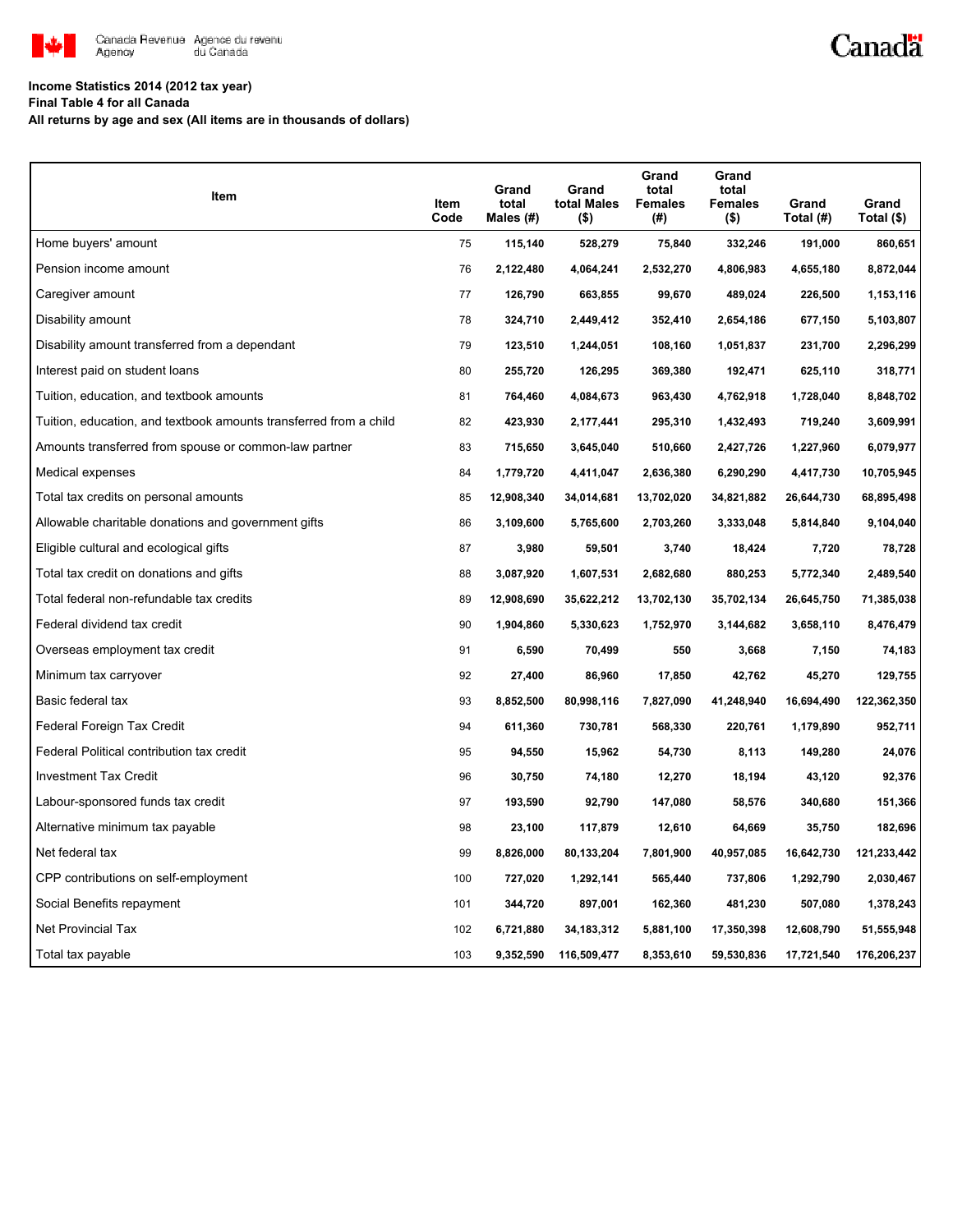| <b>Item</b>                                                                                    | Item<br>Code   | Age<br>group:<br>under 20<br>Males (#) | Age<br>group:<br>under 20<br>Males $(\$)$ | Age<br>group:<br>under 20<br><b>Females</b><br>(#) | Age<br>group:<br>under 20<br><b>Females</b><br>$($ \$) | Age<br>group:<br>under 20<br>total $(H)$ | Age<br>group:<br>under 20<br>total $(\$)$ |
|------------------------------------------------------------------------------------------------|----------------|----------------------------------------|-------------------------------------------|----------------------------------------------------|--------------------------------------------------------|------------------------------------------|-------------------------------------------|
| Number of taxable returns                                                                      | $\mathbf{1}$   | 104,520                                |                                           | 59,760                                             |                                                        | 164,370                                  |                                           |
| Number of non-taxable returns                                                                  | 2              | 458,890                                |                                           | 497,890                                            |                                                        | 961,020                                  |                                           |
| Total number of returns                                                                        | 3              | 563,410                                |                                           | 557,650                                            |                                                        | 1,125,390                                |                                           |
| Employment income                                                                              | 4              | 503,770                                | 4,009,377                                 | 497,280                                            | 3,118,270                                              | 1,002,970                                | 7,128,144                                 |
| Commissions (from employment)                                                                  | 5              | 6,530                                  | 12,157                                    | 12,450                                             | 11,286                                                 | 18,980                                   | 23,442                                    |
| Other employment income                                                                        | 6              | 15,450                                 | 40,389                                    | 17,250                                             | 38,168                                                 | 32,710                                   | 78,720                                    |
| Old Age Security pension (OASP)                                                                | $\overline{7}$ |                                        |                                           |                                                    |                                                        |                                          |                                           |
| CPP or QPP benefits                                                                            | 8              | 12,890                                 | 23,803                                    | 13,940                                             | 26,371                                                 | 26,840                                   | 50,210                                    |
| Other pensions or superannuation                                                               | 9              | 830                                    | 4,253                                     | 820                                                | 3,988                                                  | 1,640                                    | 8,241                                     |
| Elected split-pension amount                                                                   | 10             |                                        |                                           |                                                    |                                                        |                                          |                                           |
| Universal Child Care Benefit (UCCB)                                                            | 11             | 400                                    | 464                                       | 11,110                                             | 11,744                                                 | 11,520                                   | 12,218                                    |
| Employment Insurance and other benefits                                                        | 12             | 10,790                                 | 43,587                                    | 4,810                                              | 18,102                                                 | 15,610                                   | 61,695                                    |
| Taxable amount of dividends from taxable Canadian corporations                                 | 13             | 20,290                                 | 273,386                                   | 19,120                                             | 274,852                                                | 39,410                                   | 548,411                                   |
| Interest and other investment income                                                           | 14             | 38,400                                 | 23,492                                    | 36,660                                             | 23,265                                                 | 75,160                                   | 46,824                                    |
| Net partnership income (Limited or non-active partners only)                                   | 15             | 50                                     | 50                                        | 50                                                 | 282                                                    | 120                                      | 330                                       |
| Net rental income                                                                              | 16             | 520                                    | 1,266                                     | 400                                                | 735                                                    | 930                                      | 2,033                                     |
| Taxable capital gains                                                                          | 17             | 9,100                                  | 64,128                                    | 8,300                                              | 57,658                                                 | 17,420                                   | 122,426                                   |
| Registered retirement savings plan income (RRSP)                                               | 18             | 870                                    | 2,324                                     | 480                                                | 2,980                                                  | 1,350                                    | 5,304                                     |
| Other income                                                                                   | 19             | 80,330                                 | 291,430                                   | 89,060                                             | 317,097                                                | 169,440                                  | 608,948                                   |
| Net business income                                                                            | 20             | 17,380                                 | 98,591                                    | 14,190                                             | 67,307                                                 | 31,600                                   | 166,518                                   |
| Net professional income                                                                        | 21             | 1,100                                  | 5,178                                     | 1,080                                              | 4,747                                                  | 2,180                                    | 10,024                                    |
| Net commission income                                                                          | 22             | 1,440                                  | 5,170                                     | 1,230                                              | 3,780                                                  | 2,670                                    | 8,950                                     |
| Net farming income                                                                             | 23             | 2,130                                  | 19,036                                    | 1,400                                              | 15,850                                                 | 3,540                                    | 35,072                                    |
| Net fishing income                                                                             | 24             | 450                                    | 3,597                                     | 80                                                 | 495                                                    | 530                                      | 4,092                                     |
| Workers' compensation benefits                                                                 | 25             | 4,020                                  | 5,508                                     | 2,340                                              | 3,840                                                  | 6,360                                    | 9,349                                     |
| Social assistance payments                                                                     | 26             | 14,850                                 | 84,818                                    | 18,140                                             | 102,658                                                | 33,000                                   | 187,514                                   |
| Net federal supplements                                                                        | 27             |                                        |                                           |                                                    |                                                        |                                          |                                           |
| Total income assessed                                                                          | 28             | 552,610                                | 5,012,076                                 | 546,960                                            | 4,103,613                                              | 1,101,730                                | 9,118,675                                 |
| Registered pension plan contributions (RPP)                                                    | 29             | 9,930                                  | 5,991                                     | 6,630                                              | 1,994                                                  | 16,560                                   | 7,985                                     |
| <b>RRSP</b> deduction                                                                          | 30             | 7,010                                  | 10,012                                    | 3,430                                              | 3,743                                                  | 10,440                                   | 13,755                                    |
| Deduction for elected split-pension amount                                                     | 31             |                                        |                                           |                                                    |                                                        |                                          |                                           |
| Annual union, professional, or like dues                                                       | 32             | 78,770                                 | 15,530                                    | 62,310                                             | 10,013                                                 | 141,080                                  | 25,543                                    |
| Child care expenses                                                                            | 33             | 30                                     | 61                                        | 560                                                | 793                                                    | 600                                      | 854                                       |
| <b>Business investment loss</b>                                                                | 34             |                                        |                                           |                                                    |                                                        | 10                                       | 28                                        |
| Moving expenses                                                                                | 35             | 2,040                                  | 1,412                                     | 2,260                                              | 1,422                                                  | 4,290                                    | 2,835                                     |
| Support payments made                                                                          | 36             | 10                                     | $\overline{\mathbf{c}}$                   |                                                    |                                                        | 10                                       | 3                                         |
| Carrying charges and interest expenses                                                         | 37             | 3,530                                  | 2,293                                     | 3,240                                              | 2,096                                                  | 6,770                                    | 4,411                                     |
| Deductions for CPP/QPP contributions on self-employment and other<br>earnings                  | 38             | 9,530                                  | 2,147                                     | 7,110                                              | 1,251                                                  | 16,640                                   | 3,400                                     |
| Deductions for provincial parental insurance plan (PPIP) premiums on<br>self-employment income | 39             | 3,320                                  | 78                                        | 2,830                                              | 57                                                     | 6,160                                    | 135                                       |
| Exploration and development expenses                                                           | 40             | 20                                     | 50                                        |                                                    |                                                        |                                          |                                           |
| Other employment expenses                                                                      | 41             | 3,070                                  | 4,774                                     | 910                                                | 831                                                    | 3,980                                    | 5,608                                     |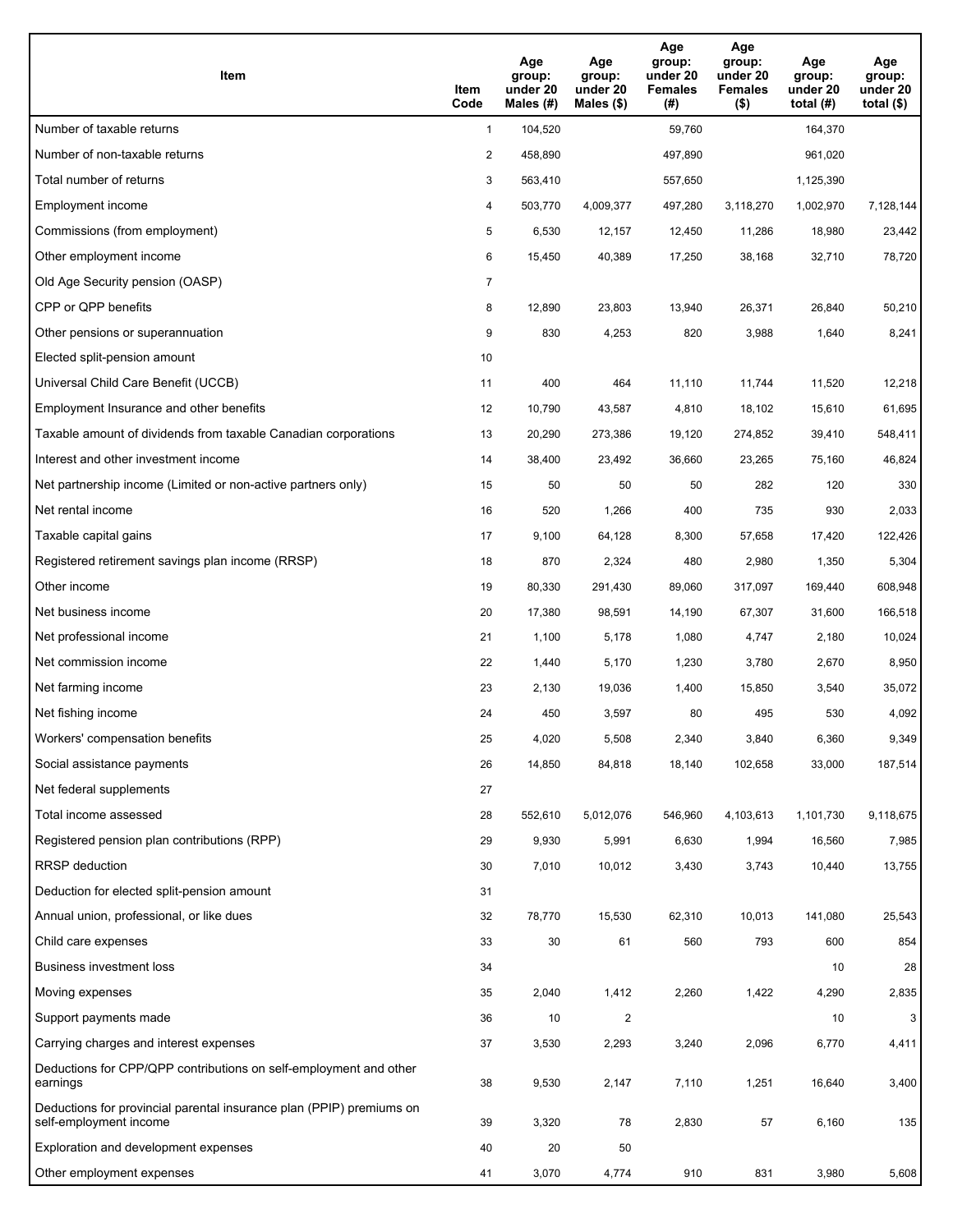| Item                                                              | Item<br>Code | Age<br>group:<br>under 20<br>Males $(H)$ | Age<br>group:<br>under 20<br>Males $(\$)$ | Age<br>group:<br>under 20<br><b>Females</b><br>(#) | Age<br>group:<br>under 20<br><b>Females</b><br>$($ \$) | Age<br>group:<br>under 20<br>total $(H)$ | Age<br>group:<br>under 20<br>total $($)$ |
|-------------------------------------------------------------------|--------------|------------------------------------------|-------------------------------------------|----------------------------------------------------|--------------------------------------------------------|------------------------------------------|------------------------------------------|
| Clergy residence deduction                                        | 42           |                                          |                                           |                                                    |                                                        | 10                                       | $\overline{7}$                           |
| Other deductions                                                  | 43           | 3,640                                    | 7,265                                     | 3,130                                              | 8,917                                                  | 6,770                                    | 16,199                                   |
| Total deductions before adjustments                               | 44           | 105,200                                  | 49,656                                    | 82,610                                             | 31,444                                                 | 187,840                                  | 81,169                                   |
| Social benefits repayment                                         | 45           | 40                                       | 51                                        |                                                    |                                                        | 40                                       | 51                                       |
| Net income after adjustments                                      | 46           | 552,090                                  | 4,964,130                                 | 546,410                                            | 4,074,333                                              | 1,100,640                                | 9,041,430                                |
| Canadian Forces personnel and police deduction                    | 47           | 10                                       | 77                                        |                                                    |                                                        | 20                                       | 80                                       |
| Security options deductions                                       | 48           | 10                                       | 1                                         |                                                    |                                                        |                                          |                                          |
| Other payments deductions                                         | 49           | 18,780                                   | 90,328                                    | 20,400                                             | 106,514                                                | 39,180                                   | 196,883                                  |
| Non-capital losses of other years                                 | 50           | 40                                       | 74                                        | 30                                                 | 61                                                     | 60                                       | 134                                      |
| Net capital losses of other years                                 | 51           | 410                                      | 675                                       | 330                                                | 669                                                    | 740                                      | 1,352                                    |
| Capital gains deduction                                           | 52           | 320                                      | 38,251                                    | 300                                                | 34,391                                                 | 630                                      | 72,955                                   |
| Northern residents deductions                                     | 53           | 2,060                                    | 4,026                                     | 1,480                                              | 2,530                                                  | 3,540                                    | 6,557                                    |
| Additional deductions                                             | 54           | 240                                      | 435                                       | 250                                                | 486                                                    | 490                                      | 945                                      |
| Farming/fishing losses of prior years                             | 55           |                                          |                                           |                                                    |                                                        |                                          |                                          |
| Total deductions from net income                                  | 56           | 21,780                                   | 133,889                                   | 22,740                                             | 144,661                                                | 44,540                                   | 278,936                                  |
| Taxable income assessed                                           | 57           | 544,360                                  | 4,830,291                                 | 539,530                                            | 3,929,729                                              | 1,086,030                                | 8,762,607                                |
| Basic personal amount                                             | 58           | 563,290                                  | 6,081,916                                 | 557,520                                            | 6,020,513                                              | 1,125,080                                | 12,138,393                               |
| Age amount                                                        | 59           |                                          |                                           |                                                    |                                                        |                                          |                                          |
| Spouse or common-law partner amount                               | 60           | 1,250                                    | 10,158                                    | 1,240                                              | 10,525                                                 | 2,500                                    | 20,803                                   |
| Amount for eligible dependant                                     | 61           | 200                                      | 2,033                                     | 7,350                                              | 78,271                                                 | 7,550                                    | 80,319                                   |
| Amount for children 17 and under                                  | 62           | 880                                      | 2,120                                     | 9,870                                              | 23,888                                                 | 10,750                                   | 26,012                                   |
| Amount for infirm dependants age 18 or older                      | 63           |                                          |                                           | 10                                                 | 88                                                     | 20                                       | 137                                      |
| CPP or QPP contributions through employment                       | 64           | 236,210                                  | 96,435                                    | 228.040                                            | 60,948                                                 | 464,280                                  | 157,397                                  |
| CPP or QPP contributions on self-employment and other<br>earnings | 65           | 9,530                                    | 2,147                                     | 7,110                                              | 1,251                                                  | 16,640                                   | 3,400                                    |
| Employment Insurance premiums                                     | 66           | 372,980                                  | 63,960                                    | 368,250                                            | 49,808                                                 | 741,260                                  | 113,774                                  |
| PPIP premiums paid                                                | 67           | 101,840                                  | 5,245                                     | 102,430                                            | 4,443                                                  | 204,280                                  | 9,688                                    |
| PPIP premiums payable on employment income                        | 68           | 1,760                                    | 77                                        | 1,470                                              | 42                                                     | 3,230                                    | 118                                      |
| PPIP premiums payable on self-employment income                   | 69           | 3,430                                    | 102                                       | 2,900                                              | 74                                                     | 6,330                                    | 176                                      |
| Volunteer firefighters' amount                                    | 70           | 560                                      | 1,686                                     | 80                                                 | 246                                                    | 640                                      | 1,932                                    |
| Canada employment amount                                          | 71           | 467,480                                  | 490,893                                   | 462,040                                            | 484,108                                                | 929,570                                  | 975,051                                  |
| Public transit amount                                             | 72           | 30,730                                   | 11,836                                    | 41,650                                             | 15,798                                                 | 72,610                                   | 27,698                                   |
| Children's fitness amount                                         | 73           | 70                                       | 20                                        | 120                                                | 23                                                     | 180                                      | 43                                       |
| Children's arts amount                                            | 74           | 10                                       | 7                                         | 30                                                 | 9                                                      | 40                                       | 16                                       |
| Home buyers' amount                                               | 75           | 350                                      | 1,627                                     | 170                                                | 693                                                    | 520                                      | 2,330                                    |
| Pension income amount                                             | 76           | 810                                      | 1,292                                     | 790                                                | 1,275                                                  | 1,600                                    | 2,567                                    |
| Caregiver amount                                                  | 77           | 30                                       | 151                                       | 30                                                 | 153                                                    | 60                                       | 304                                      |
| Disability amount                                                 | 78           | 5,550                                    | 47,876                                    | 3,090                                              | 26,171                                                 | 8,640                                    | 74,054                                   |
| Disability amount transferred from a dependant                    | 79           |                                          |                                           | 20                                                 | 178                                                    | 30                                       | 255                                      |
| Interest paid on student loans                                    | 80           | 690                                      | 124                                       | 690                                                | 142                                                    | 1,380                                    | 265                                      |
| Tuition, education, and textbook amounts                          | 81           | 43,540                                   | 158,176                                   | 41,510                                             | 142,397                                                | 85,060                                   | 300,602                                  |
| Tuition, education, and textbook amounts transferred from a child | 82           | 70                                       | 240                                       | 120                                                | 382                                                    | 190                                      | 622                                      |
| Amounts transferred from spouse or common-law partner             | 83           | 300                                      | 811                                       | 920                                                | 2,174                                                  | 1,230                                    | 3,013                                    |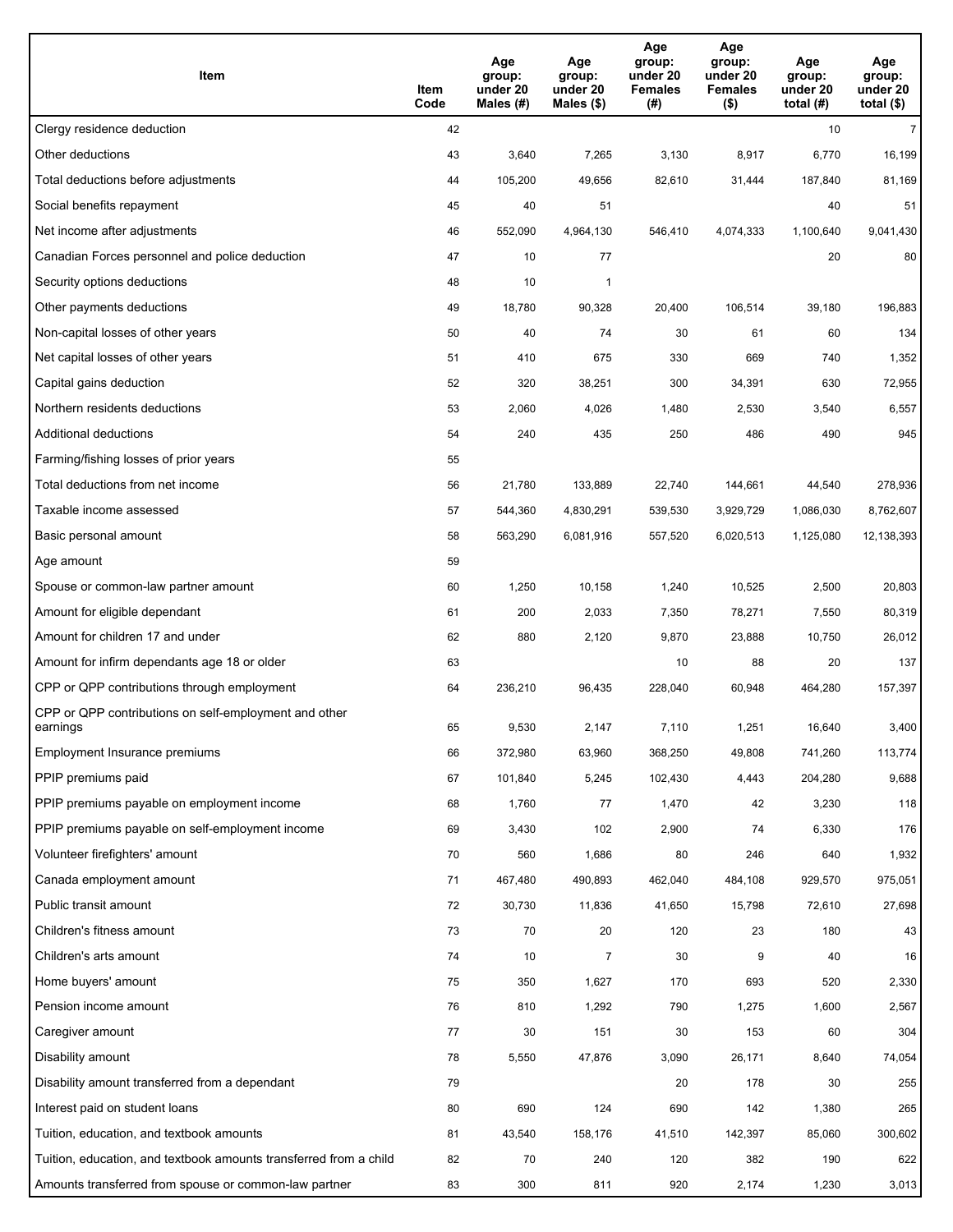| <b>Item</b>                                         | Item<br>Code | Age<br>group:<br>under 20<br>Males (#) | Age<br>group:<br>under 20<br>Males $(\$)$ | Age<br>group:<br>under 20<br><b>Females</b><br>(#) | Age<br>group:<br>under 20<br><b>Females</b><br>$($ \$) | Age<br>group:<br>under 20<br>total $(H)$ | Age<br>group:<br>under 20<br>total $($)$ |
|-----------------------------------------------------|--------------|----------------------------------------|-------------------------------------------|----------------------------------------------------|--------------------------------------------------------|------------------------------------------|------------------------------------------|
| Medical expenses                                    | 84           | 9,850                                  | 7.418                                     | 14,620                                             | 10,136                                                 | 24,500                                   | 17,575                                   |
| Total tax credits on personal amounts               | 85           | 563,340                                | 1,047,971                                 | 557,580                                            | 1,040,060                                              | 1,125,190                                | 2,093,482                                |
| Allowable charitable donations and government gifts | 86           | 10,130                                 | 3,890                                     | 9,110                                              | 2,309                                                  | 19,240                                   | 6,204                                    |
| Eligible cultural and ecological gifts              | 87           | 20                                     | 4                                         | 20                                                 | $\overline{2}$                                         |                                          |                                          |
| Total tax credit on donations and gifts             | 88           | 9,250                                  | 1,009                                     | 8,180                                              | 579                                                    | 17,430                                   | 1,589                                    |
| Total federal non-refundable tax credits            | 89           | 563,340                                | 1,048,980                                 | 557,580                                            | 1,040,640                                              | 1,125,190                                | 2,095,071                                |
| Federal dividend tax credit                         | 90           | 11,650                                 | 31,781                                    | 10,520                                             | 31,519                                                 | 22,180                                   | 63,318                                   |
| Overseas employment tax credit                      | 91           |                                        |                                           |                                                    |                                                        |                                          |                                          |
| Minimum tax carryover                               | 92           | 210                                    | 458                                       | 210                                                | 446                                                    | 420                                      | 904                                      |
| Basic federal tax                                   | 93           | 94,320                                 | 145,094                                   | 50,620                                             | 53,592                                                 | 145,020                                  | 198,931                                  |
| Federal Foreign Tax Credit                          | 94           | 1,280                                  | 801                                       | 920                                                | 278                                                    | 2,200                                    | 1,090                                    |
| Federal Political contribution tax credit           | 95           | 20                                     | $\overline{2}$                            |                                                    |                                                        | 30                                       | 3                                        |
| <b>Investment Tax Credit</b>                        | 96           | 20                                     | 13                                        | 20                                                 | 10                                                     | 30                                       | 23                                       |
| Labour-sponsored funds tax credit                   | 97           | 190                                    | 43                                        | 40                                                 | 9                                                      | 230                                      | 52                                       |
| Alternative minimum tax payable                     | 98           | 210                                    | 2.328                                     | 190                                                | 1,982                                                  | 400                                      | 4,333                                    |
| Net federal tax                                     | 99           | 93,870                                 | 144,264                                   | 50,190                                             | 53,303                                                 | 144,150                                  | 197,808                                  |
| CPP contributions on self-employment                | 100          | 7,790                                  | 3,650                                     | 5,620                                              | 2,043                                                  | 13,420                                   | 5,700                                    |
| Social Benefits repayment                           | 101          | 40                                     | 51                                        |                                                    |                                                        | 40                                       | 51                                       |
| <b>Net Provincial Tax</b>                           | 102          | 56,880                                 | 61,469                                    | 28,330                                             | 23,563                                                 | 85,290                                   | 85,123                                   |
| Total tax payable                                   | 103          | 104,520                                | 209,458                                   | 59,760                                             | 78,918                                                 | 164,370                                  | 288,716                                  |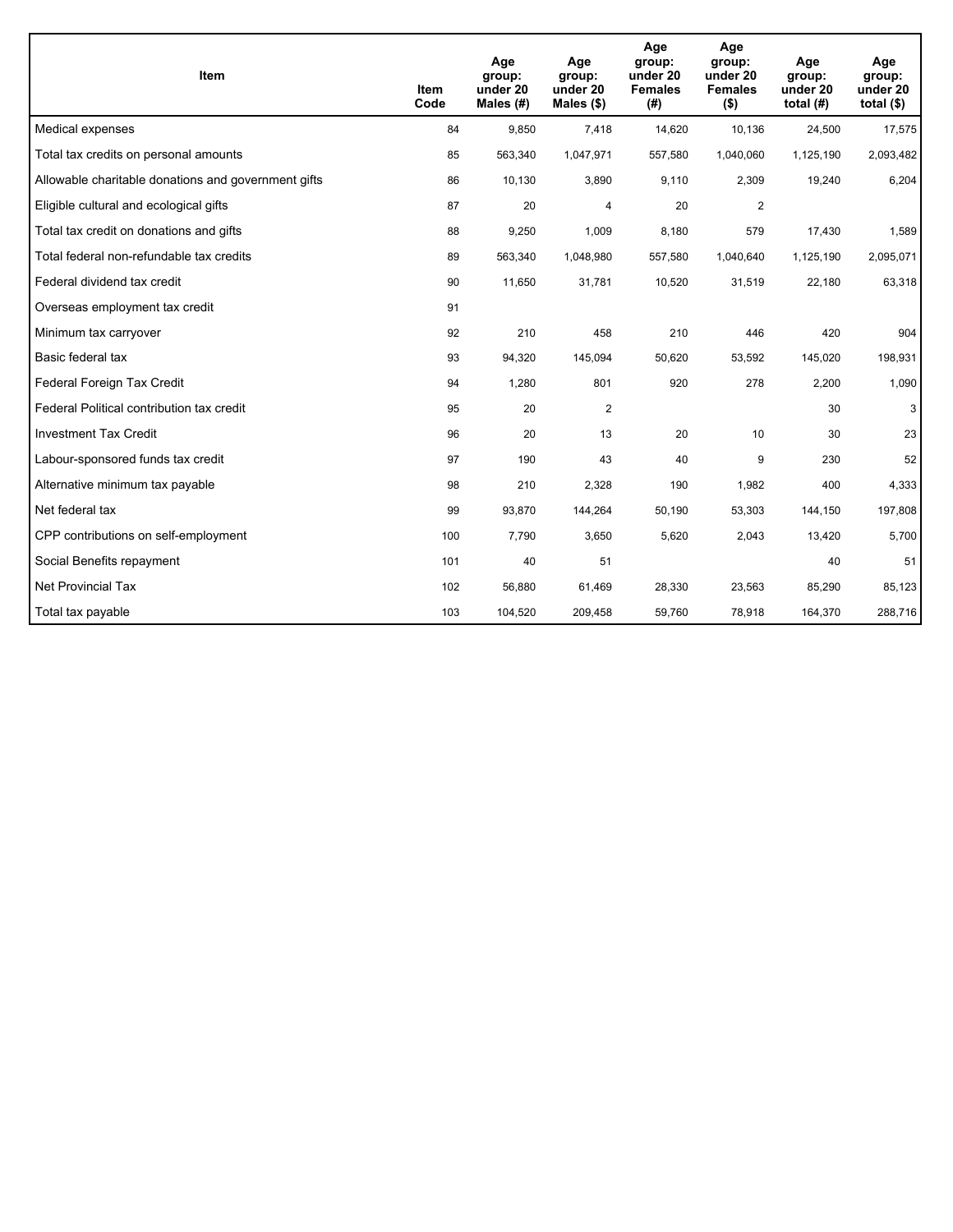| Item                                                                                           | Item<br>Code   | Age<br>group:<br>20 to 24<br>Males $(H)$ | Age<br>group:<br>20 to 24<br>Males $(\$)$ | Age<br>group:<br>20 to 24<br><b>Females</b><br>(#) | Age<br>group:<br>20 to 24<br><b>Females</b><br>$($ \$) | Age<br>group:<br>20 to 24<br>total $(H)$ | Age<br>group:<br>20 to 24<br>total $($ \$) |
|------------------------------------------------------------------------------------------------|----------------|------------------------------------------|-------------------------------------------|----------------------------------------------------|--------------------------------------------------------|------------------------------------------|--------------------------------------------|
| Number of taxable returns                                                                      | $\mathbf{1}$   | 536,960                                  |                                           | 375,600                                            |                                                        | 912,960                                  |                                            |
| Number of non-taxable returns                                                                  | 2              | 535,240                                  |                                           | 687,370                                            |                                                        | 1,236,550                                |                                            |
| Total number of returns                                                                        | 3              | 1,072,190                                |                                           | 1,062,970                                          |                                                        | 2,149,510                                |                                            |
| Employment income                                                                              | 4              | 970,860                                  | 20,542,925                                | 938,710                                            | 14,399,894                                             | 1,913,290                                | 34,947,871                                 |
| Commissions (from employment)                                                                  | 5              | 30,590                                   | 191,676                                   | 47,380                                             | 141,179                                                | 77,970                                   | 332,866                                    |
| Other employment income                                                                        | 6              | 63,480                                   | 156,461                                   | 58,610                                             | 145,680                                                | 122,160                                  | 302,604                                    |
| Old Age Security pension (OASP)                                                                | $\overline{7}$ |                                          |                                           |                                                    |                                                        |                                          |                                            |
| CPP or QPP benefits                                                                            | 8              | 15,600                                   | 37,278                                    | 21,930                                             | 53,623                                                 | 37,550                                   | 90,941                                     |
| Other pensions or superannuation                                                               | 9              | 930                                      | 3,471                                     | 1,030                                              | 3,733                                                  | 1,960                                    | 7,204                                      |
| Elected split-pension amount                                                                   | 10             | 10                                       | 72                                        | 40                                                 | 264                                                    | 50                                       | 345                                        |
| Universal Child Care Benefit (UCCB)                                                            | 11             | 5,160                                    | 6,777                                     | 104,680                                            | 147,736                                                | 110,030                                  | 154,801                                    |
| Employment Insurance and other benefits                                                        | 12             | 125,590                                  | 680,677                                   | 81,620                                             | 460,141                                                | 207,210                                  | 1,140,818                                  |
| Taxable amount of dividends from taxable Canadian corporations                                 | 13             | 52,250                                   | 681,550                                   | 45,980                                             | 653,185                                                | 98,270                                   | 1,335,019                                  |
| Interest and other investment income                                                           | 14             | 89,940                                   | 45,437                                    | 86,350                                             | 42,662                                                 | 176,890                                  | 88,513                                     |
| Net partnership income (Limited or non-active partners only)                                   | 15             | 190                                      | 166                                       | 140                                                | 303                                                    | 420                                      | 442                                        |
| Net rental income                                                                              | 16             | 8,200                                    | 12,092                                    | 5,420                                              | 9,843                                                  | 13,700                                   | 22,325                                     |
| Taxable capital gains                                                                          | 17             | 21,230                                   | 62,275                                    | 16,860                                             | 47,047                                                 | 38,150                                   | 109,707                                    |
| Registered retirement savings plan income (RRSP)                                               | 18             | 15,190                                   | 30,356                                    | 8,700                                              | 12,698                                                 | 23,890                                   | 43,062                                     |
| Other income                                                                                   | 19             | 153,960                                  | 430,508                                   | 147,130                                            | 433,876                                                | 301,200                                  | 865,047                                    |
| Net business income                                                                            | 20             | 50,460                                   | 420,747                                   | 42,650                                             | 255,091                                                | 93,290                                   | 679,384                                    |
| Net professional income                                                                        | 21             | 4,140                                    | 28,458                                    | 5,030                                              | 32,692                                                 | 9,190                                    | 62,146                                     |
| Net commission income                                                                          | 22             | 6,370                                    | 40,233                                    | 6,210                                              | 24,762                                                 | 12,580                                   | 65,022                                     |
| Net farming income                                                                             | 23             | 5,680                                    | 52,007                                    | 2,880                                              | 25,060                                                 | 8,840                                    | 80,025                                     |
| Net fishing income                                                                             | 24             | 1,100                                    | 15,475                                    | 220                                                | 2,136                                                  | 1,310                                    | 17,611                                     |
| Workers' compensation benefits                                                                 | 25             | 15,370                                   | 38,450                                    | 12,090                                             | 38,085                                                 | 27,450                                   | 76,537                                     |
| Social assistance payments                                                                     | 26             | 62,690                                   | 418,327                                   | 76,970                                             | 548,409                                                | 139,680                                  | 966,883                                    |
| Net federal supplements                                                                        | 27             | 20                                       | 77                                        |                                                    |                                                        | 20                                       | 85                                         |
| Total income assessed                                                                          | 28             | 1,057,920                                | 23,895,711                                | 1,051,500                                          | 17,479,302                                             | 2,114,420                                | 41,390,723                                 |
| Registered pension plan contributions (RPP)                                                    | 29             | 90,050                                   | 137,665                                   | 91,600                                             | 120,063                                                | 181,650                                  | 257,737                                    |
| RRSP deduction                                                                                 | 30             | 100,360                                  | 270,426                                   | 74,020                                             | 146,391                                                | 174,390                                  | 416,884                                    |
| Deduction for elected split-pension amount                                                     | 31             |                                          |                                           | 10                                                 | 14                                                     | 20                                       | 23                                         |
| Annual union, professional, or like dues                                                       | 32             | 218,170                                  | 93,827                                    | 206,280                                            | 66,016                                                 | 424,460                                  | 159,845                                    |
| Child care expenses                                                                            | 33             | 1,780                                    | 4,248                                     | 20,150                                             | 46,901                                                 | 21,930                                   | 51,152                                     |
| <b>Business investment loss</b>                                                                | 34             |                                          |                                           |                                                    |                                                        | 70                                       | 738                                        |
| Moving expenses                                                                                | 35             | 10,830                                   | 11,225                                    | 10,190                                             | 9,458                                                  | 21,010                                   | 20,683                                     |
| Support payments made                                                                          | 36             | 120                                      | 38                                        |                                                    |                                                        | 130                                      | 41                                         |
| Carrying charges and interest expenses                                                         | 37             | 14,420                                   | 6,903                                     | 11,540                                             | 4,796                                                  | 25,970                                   | 11,714                                     |
| Deductions for CPP/QPP contributions on self-employment and other<br>earnings                  | 38             | 46,370                                   | 19,862                                    | 38,130                                             | 12,138                                                 | 84,530                                   | 32,016                                     |
| Deductions for provincial parental insurance plan (PPIP) premiums on<br>self-employment income | 39             | 10,550                                   | 372                                       | 10,520                                             | 303                                                    | 21,070                                   | 675                                        |
| Exploration and development expenses                                                           | 40             | 60                                       | 601                                       |                                                    |                                                        |                                          |                                            |
| Other employment expenses                                                                      | 41             | 23,160                                   | 64,068                                    | 9,890                                              | 19,103                                                 | 33,050                                   | 83,189                                     |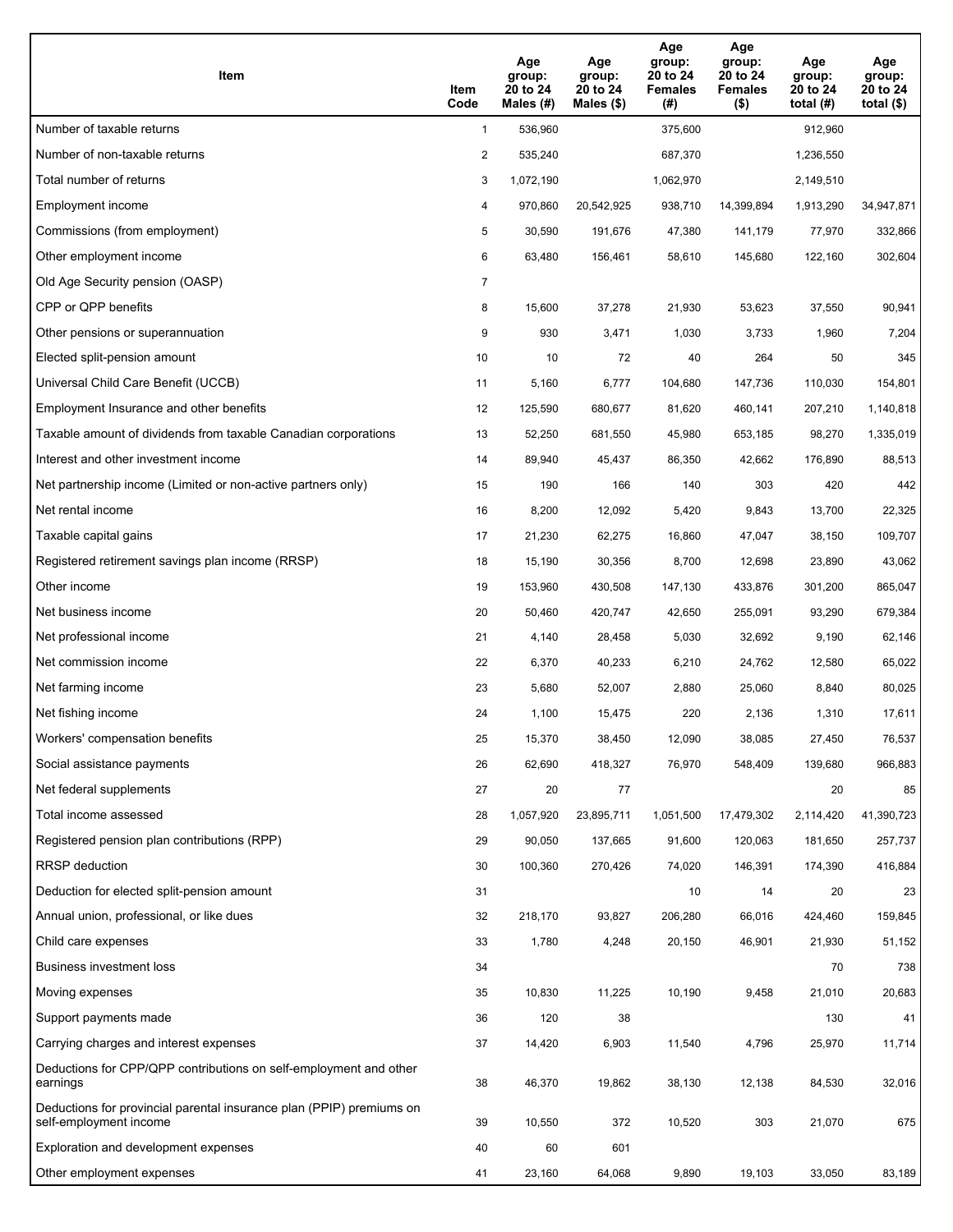| Item                                                              | Item<br>Code | Age<br>group:<br>20 to 24<br>Males (#) | Age<br>group:<br>20 to 24<br>Males (\$) | Age<br>group:<br>20 to 24<br><b>Females</b><br>(#) | Age<br>group:<br>20 to 24<br><b>Females</b><br>$($ \$) | Age<br>group:<br>20 to 24<br>total $(H)$ | Age<br>group:<br>20 to 24<br>total $($)$ |
|-------------------------------------------------------------------|--------------|----------------------------------------|-----------------------------------------|----------------------------------------------------|--------------------------------------------------------|------------------------------------------|------------------------------------------|
| Clergy residence deduction                                        | 42           |                                        |                                         |                                                    |                                                        | 220                                      | 1,320                                    |
| Other deductions                                                  | 43           | 18,330                                 | 9,800                                   | 14,720                                             | 6,320                                                  | 33,060                                   | 16,228                                   |
| Total deductions before adjustments                               | 44           | 385,430                                | 620,378                                 | 345,460                                            | 433,479                                                | 731,060                                  | 1,054,220                                |
| Social benefits repayment                                         | 45           | 6,380                                  | 7,414                                   | 240                                                | 260                                                    | 6,620                                    | 7,673                                    |
| Net income after adjustments                                      | 46           | 1,056,540                              | 23,274,766                              | 1,050,050                                          | 17,055,413                                             | 2,111,480                                | 40,345,753                               |
| Canadian Forces personnel and police deduction                    | 47           | 360                                    | 6,350                                   | 40                                                 | 294                                                    | 400                                      | 6,644                                    |
| Security options deductions                                       | 48           | 160                                    | 283                                     | 300                                                | 354                                                    |                                          |                                          |
| Other payments deductions                                         | 49           | 77,370                                 | 456,854                                 | 88,510                                             | 586,502                                                | 165,900                                  | 1,043,505                                |
| Non-capital losses of other years                                 | 50           | 230                                    | 1,039                                   | 170                                                | 476                                                    | 400                                      | 1,515                                    |
| Net capital losses of other years                                 | 51           | 1,800                                  | 1,645                                   | 1,350                                              | 1,125                                                  | 3,150                                    | 2,771                                    |
| Capital gains deduction                                           | 52           | 450                                    | 29,347                                  | 380                                                | 25,399                                                 | 830                                      | 54,752                                   |
| Northern residents deductions                                     | 53           | 10,670                                 | 28,480                                  | 6,740                                              | 15,855                                                 | 17,400                                   | 44,336                                   |
| Additional deductions                                             | 54           | 780                                    | 8,105                                   | 780                                                | 4,473                                                  | 1,630                                    | 13,032                                   |
| Farming/fishing losses of prior years                             | 55           |                                        |                                         | 10                                                 | 90                                                     |                                          |                                          |
| Total deductions from net income                                  | 56           | 91,300                                 | 532,396                                 | 97,740                                             | 634,578                                                | 189,130                                  | 1,167,637                                |
| Taxable income assessed                                           | 57           | 1,029,250                              | 22,743,568                              | 1,028,650                                          | 16,421,330                                             | 2,062,720                                | 39,179,809                               |
| Basic personal amount                                             | 58           | 1,071,350                              | 11,532,968                              | 1,062,390                                          | 11,433,101                                             | 2,147,720                                | 23,104,028                               |
| Age amount                                                        | 59           |                                        |                                         |                                                    |                                                        |                                          |                                          |
| Spouse or common-law partner amount                               | 60           | 27,190                                 | 202,273                                 | 15,340                                             | 121,880                                                | 42,780                                   | 326,332                                  |
| Amount for eligible dependant                                     | 61           | 2,680                                  | 26,875                                  | 52,030                                             | 548,596                                                | 54,710                                   | 575,533                                  |
| Amount for children 17 and under                                  | 62           | 22,200                                 | 65,079                                  | 74,310                                             | 215,850                                                | 96,620                                   | 281,253                                  |
| Amount for infirm dependants age 18 or older                      | 63           |                                        |                                         | 40                                                 | 260                                                    | 80                                       | 450                                      |
| CPP or QPP contributions through employment                       | 64           | 837,210                                | 791,987                                 | 793,220                                            | 552,676                                                | 1,630,590                                | 1,344,769                                |
| CPP or QPP contributions on self-employment and other<br>earnings | 65           | 46,370                                 | 19,862                                  | 38,130                                             | 12,138                                                 | 84,530                                   | 32,016                                   |
| Employment Insurance premiums                                     | 66           | 854,250                                | 319,437                                 | 823,250                                            | 241,120                                                | 1,677,690                                | 560,607                                  |
| PPIP premiums paid                                                | 67           | 198,760                                | 23,051                                  | 195,170                                            | 18,044                                                 | 393,940                                  | 41,095                                   |
| PPIP premiums payable on employment income                        | 68           | 7,250                                  | 643                                     | 5,980                                              | 403                                                    | 13,240                                   | 1,046                                    |
| PPIP premiums payable on self-employment income                   | 69           | 10,980                                 | 483                                     | 10,870                                             | 394                                                    | 21,860                                   | 877                                      |
| Volunteer firefighters' amount                                    | 70           | 3,060                                  | 9,186                                   | 310                                                | 939                                                    | 3,380                                    | 10,125                                   |
| Canada employment amount                                          | 71           | 918,520                                | 988,866                                 | 891,850                                            | 956,591                                                | 1,810,600                                | 1,945,671                                |
| Public transit amount                                             | 72           | 112,110                                | 58,895                                  | 151,510                                            | 77,784                                                 | 264,280                                  | 136,904                                  |
| Children's fitness amount                                         | 73           | 1,230                                  | 294                                     | 3,800                                              | 893                                                    | 5,030                                    | 1,187                                    |
| Children's arts amount                                            | 74           | 190                                    | 64                                      | 670                                                | 195                                                    | 860                                      | 258                                      |
| Home buyers' amount                                               | 75           | 15,550                                 | 71,729                                  | 9,960                                              | 41,629                                                 | 25,530                                   | 113,440                                  |
| Pension income amount                                             | 76           | 910                                    | 1,279                                   | 1,050                                              | 1,541                                                  | 1,960                                    | 2,821                                    |
| Caregiver amount                                                  | 77           | 540                                    | 2,641                                   | 410                                                | 2,058                                                  | 950                                      | 4,699                                    |
| Disability amount                                                 | 78           | 10,980                                 | 82,161                                  | 6,910                                              | 51,845                                                 | 17,890                                   | 134,006                                  |
| Disability amount transferred from a dependant                    | 79           |                                        |                                         | 630                                                | 6,792                                                  | 1,000                                    | 9,971                                    |
| Interest paid on student loans                                    | 80           | 34,420                                 | 12,926                                  | 46,260                                             | 20,026                                                 | 80,680                                   | 32,952                                   |
| Tuition, education, and textbook amounts                          | 81           | 267,400                                | 1,479,860                               | 305,600                                            | 1,685,661                                              | 573,050                                  | 3,165,920                                |
| Tuition, education, and textbook amounts transferred from a child | 82           | 180                                    | 747                                     | 230                                                | 970                                                    | 410                                      | 1,717                                    |
| Amounts transferred from spouse or common-law partner             | 83           | 8,040                                  | 27,893                                  | 8,440                                              | 26,642                                                 | 16,620                                   | 54,907                                   |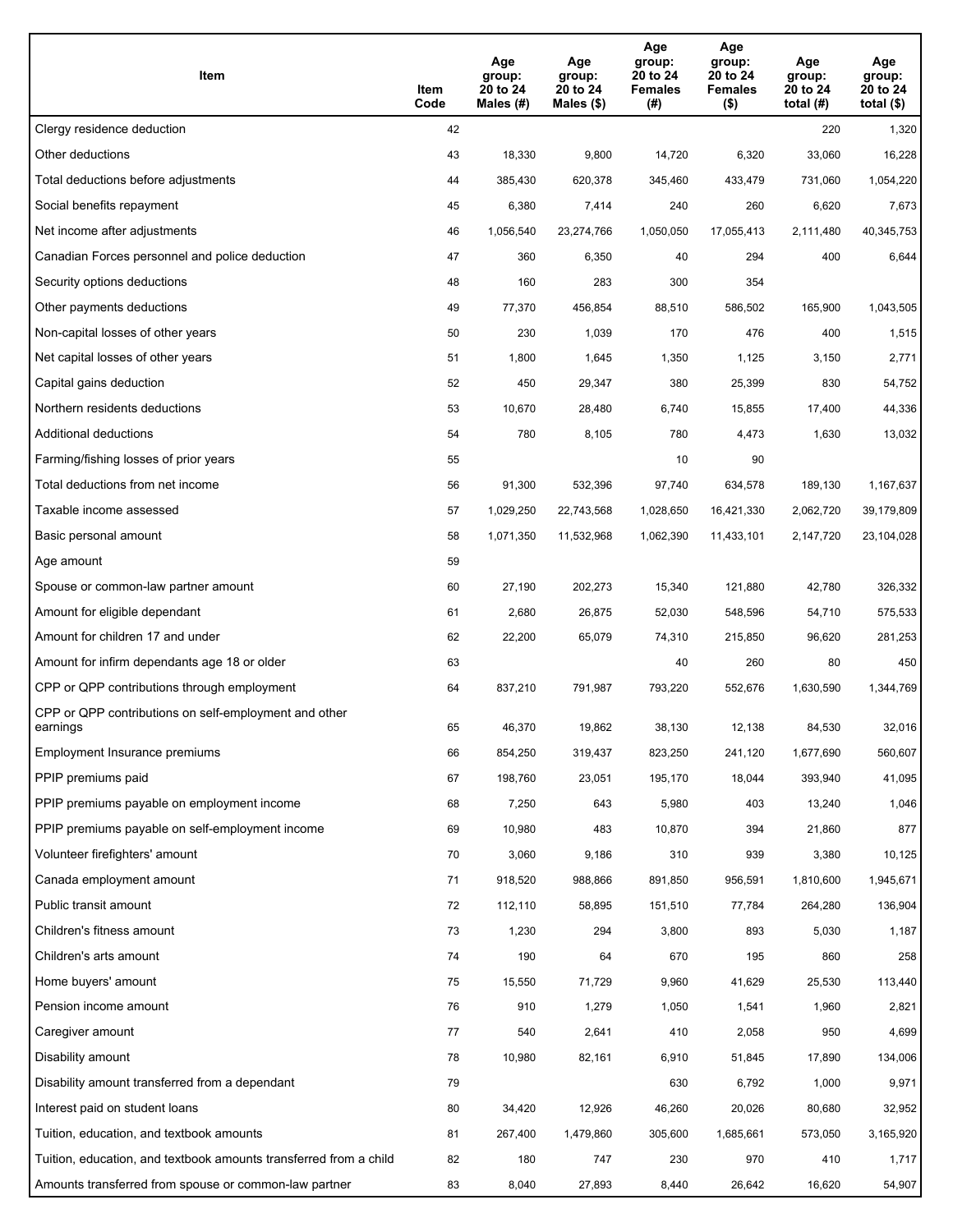| Item                                                | Item<br>Code | Age<br>group:<br>20 to 24<br>Males $(H)$ | Age<br>group:<br>20 to 24<br>Males $(\$)$ | Age<br>group:<br>20 to 24<br><b>Females</b><br>(#) | Age<br>group:<br>20 to 24<br><b>Females</b><br>$($ \$) | Age<br>group:<br>20 to 24<br>total $(H)$ | Age<br>group:<br>20 to 24<br>total $($)$ |
|-----------------------------------------------------|--------------|------------------------------------------|-------------------------------------------|----------------------------------------------------|--------------------------------------------------------|------------------------------------------|------------------------------------------|
| Medical expenses                                    | 84           | 43,910                                   | 38,783                                    | 76,980                                             | 66,783                                                 | 121,150                                  | 105,852                                  |
| Total tax credits on personal amounts               | 85           | 1,071,820                                | 2,364,204                                 | 1,062,660                                          | 2,412,729                                              | 2,148,530                                | 4,798,275                                |
| Allowable charitable donations and government gifts | 86           | 69,380                                   | 34,330                                    | 70,430                                             | 25,235                                                 | 139,890                                  | 59,689                                   |
| Eligible cultural and ecological gifts              | 87           | 90                                       | 20                                        | 140                                                | 22                                                     | 220                                      | 42                                       |
| Total tax credit on donations and gifts             | 88           | 66,280                                   | 8,989                                     | 67,060                                             | 6,392                                                  | 133,430                                  | 15,415                                   |
| Total federal non-refundable tax credits            | 89           | 1,071,820                                | 2,373,193                                 | 1,062,660                                          | 2,419,121                                              | 2,148,540                                | 4,813,689                                |
| Federal dividend tax credit                         | 90           | 42,450                                   | 80,492                                    | 35,270                                             | 75,325                                                 | 77,740                                   | 155,847                                  |
| Overseas employment tax credit                      | 91           | 100                                      | 430                                       | 30                                                 | 71                                                     | 120                                      | 501                                      |
| Minimum tax carryover                               | 92           | 400                                      | 717                                       | 380                                                | 551                                                    | 780                                      | 1,268                                    |
| Basic federal tax                                   | 93           | 490,310                                  | 1,626,928                                 | 323.980                                            | 659.007                                                | 814,670                                  | 2,287,263                                |
| Federal Foreign Tax Credit                          | 94           | 7,780                                    | 7,631                                     | 4,230                                              | 1,662                                                  | 12,010                                   | 9,295                                    |
| Federal Political contribution tax credit           | 95           | 380                                      | 44                                        |                                                    |                                                        | 550                                      | 66                                       |
| <b>Investment Tax Credit</b>                        | 96           | 130                                      | 91                                        | 60                                                 | 39                                                     | 190                                      | 130                                      |
| Labour-sponsored funds tax credit                   | 97           | 3,580                                    | 1,310                                     | 1,710                                              | 474                                                    | 5,290                                    | 1,784                                    |
| Alternative minimum tax payable                     | 98           | 220                                      | 1,594                                     | 180                                                | 1,472                                                  | 400                                      | 3,066                                    |
| Net federal tax                                     | 99           | 488,830                                  | 1,618,064                                 | 322,440                                            | 656,945                                                | 811,630                                  | 2,276,531                                |
| CPP contributions on self-employment                | 100          | 37,210                                   | 33,272                                    | 29,080                                             | 19,028                                                 | 66,310                                   | 52,330                                   |
| Social Benefits repayment                           | 101          | 6,380                                    | 7,414                                     | 240                                                | 260                                                    | 6,620                                    | 7,673                                    |
| <b>Net Provincial Tax</b>                           | 102          | 363,210                                  | 687,515                                   | 235,760                                            | 274,582                                                | 599,240                                  | 962,524                                  |
| Total tax payable                                   | 103          | 536,960                                  | 2,346,405                                 | 375,600                                            | 950,912                                                | 912,960                                  | 3,299,296                                |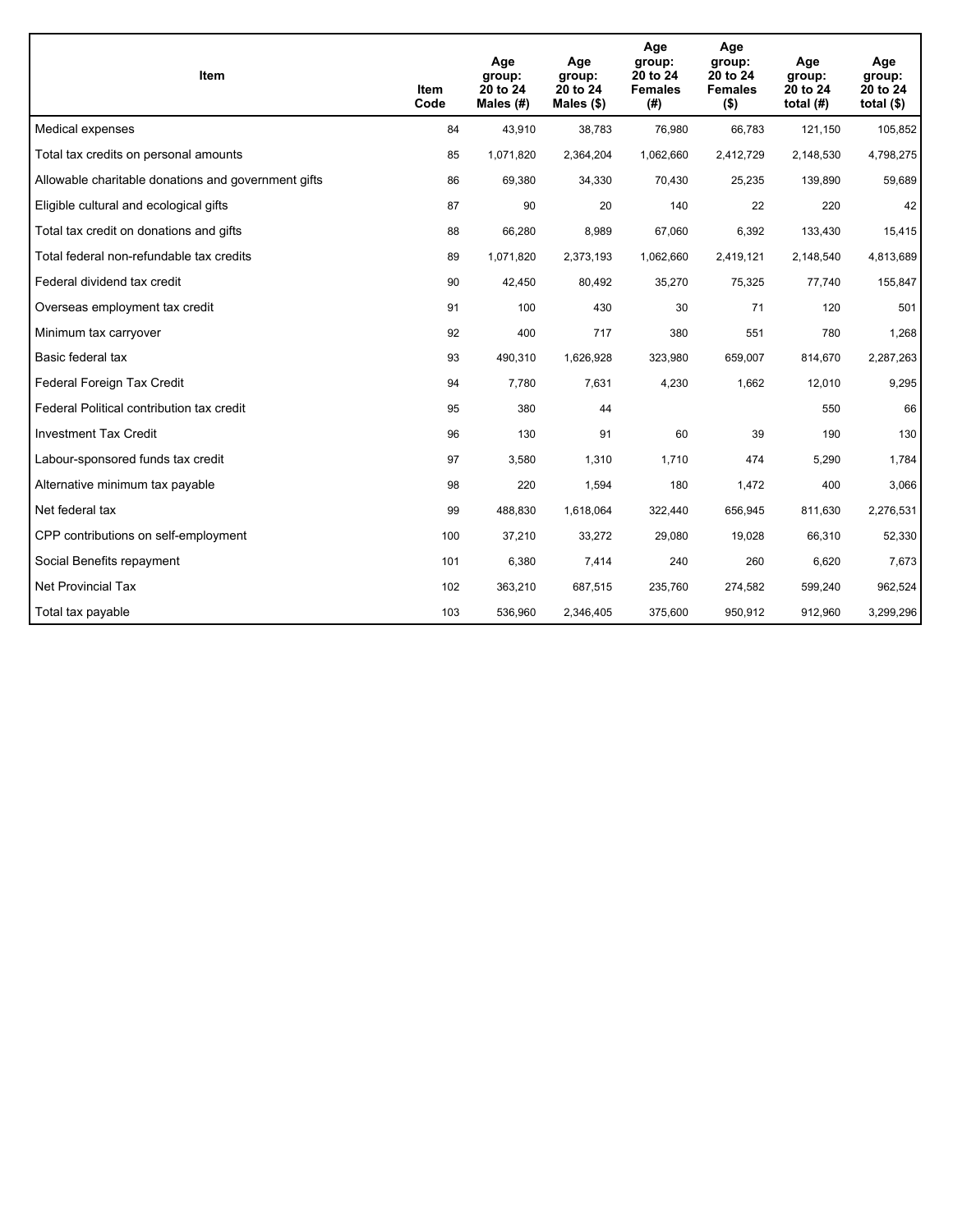| Item                                                                                           | Item<br>Code   | Age<br>group:<br>25 to 29<br>Males (#) | Age<br>group:<br>25 to 29<br>Males $(\$)$ | Age<br>group:<br>25 to 29<br><b>Females</b><br>(#) | Age<br>group:<br>25 to 29<br><b>Females</b><br>$($ \$) | Age<br>group:<br>25 to 29<br>total $(H)$ | Age<br>group:<br>25 to 29<br>total $($)$ |
|------------------------------------------------------------------------------------------------|----------------|----------------------------------------|-------------------------------------------|----------------------------------------------------|--------------------------------------------------------|------------------------------------------|------------------------------------------|
| Number of taxable returns                                                                      | $\mathbf{1}$   | 801,130                                |                                           | 683.640                                            |                                                        | 1,485,470                                |                                          |
| Number of non-taxable returns                                                                  | 2              | 272,790                                |                                           | 412,900                                            |                                                        | 690,670                                  |                                          |
| Total number of returns                                                                        | 3              | 1,073,920                              |                                           | 1,096,530                                          |                                                        | 2,176,140                                |                                          |
| Employment income                                                                              | 4              | 961,470                                | 37,403,213                                | 924,830                                            | 26,490,590                                             | 1,888,340                                | 63,904,613                               |
| Commissions (from employment)                                                                  | 5              | 37,370                                 | 593,940                                   | 37,630                                             | 293,168                                                | 75,010                                   | 887,125                                  |
| Other employment income                                                                        | 6              | 96,280                                 | 294,062                                   | 74,970                                             | 242,354                                                | 171,320                                  | 538,046                                  |
| Old Age Security pension (OASP)                                                                | $\overline{7}$ |                                        |                                           |                                                    |                                                        |                                          |                                          |
| CPP or QPP benefits                                                                            | 8              | 2,850                                  | 11,805                                    | 3,630                                              | 12,427                                                 | 6,480                                    | 24,241                                   |
| Other pensions or superannuation                                                               | 9              | 730                                    | 3,126                                     | 590                                                | 2,786                                                  | 1,320                                    | 5,932                                    |
| Elected split-pension amount                                                                   | 10             | 50                                     | 348                                       | 200                                                | 1,390                                                  | 250                                      | 1,757                                    |
| Universal Child Care Benefit (UCCB)                                                            | 11             | 26,590                                 | 36,619                                    | 270,670                                            | 424,377                                                | 297,780                                  | 461,895                                  |
| Employment Insurance and other benefits                                                        | 12             | 163,630                                | 953,020                                   | 199,150                                            | 1,578,288                                              | 362,790                                  | 2,531,308                                |
| Taxable amount of dividends from taxable Canadian corporations                                 | 13             | 78,980                                 | 779,253                                   | 63,920                                             | 525,535                                                | 142,930                                  | 1,305,333                                |
| Interest and other investment income                                                           | 14             | 127,640                                | 71,265                                    | 123,680                                            | 62,159                                                 | 251,620                                  | 133,622                                  |
| Net partnership income (Limited or non-active partners only)                                   | 15             | 550                                    | $-19$                                     | 310                                                | 292                                                    | 1,060                                    | 283                                      |
| Net rental income                                                                              | 16             | 30,620                                 | 27,286                                    | 24,310                                             | 26,699                                                 | 54,970                                   | 54,121                                   |
| Taxable capital gains                                                                          | 17             | 34,510                                 | 117,022                                   | 26,530                                             | 66,774                                                 | 61,150                                   | 184,779                                  |
| Registered retirement savings plan income (RRSP)                                               | 18             | 53,550                                 | 133,084                                   | 39,960                                             | 74,134                                                 | 93,520                                   | 207,291                                  |
| Other income                                                                                   | 19             | 111,510                                | 306,274                                   | 92,150                                             | 268,621                                                | 203,760                                  | 575,883                                  |
| Net business income                                                                            | 20             | 80,790                                 | 996,967                                   | 71,820                                             | 590,001                                                | 152,970                                  | 1,593,920                                |
| Net professional income                                                                        | 21             | 9,260                                  | 185,076                                   | 13,040                                             | 294,702                                                | 22,360                                   | 482,049                                  |
| Net commission income                                                                          | 22             | 9,190                                  | 121,487                                   | 10,190                                             | 70,177                                                 | 19,390                                   | 191,752                                  |
| Net farming income                                                                             | 23             | 8,030                                  | 62,199                                    | 3,740                                              | 23,982                                                 | 12,190                                   | 90,934                                   |
| Net fishing income                                                                             | 24             | 1,170                                  | 20,637                                    | 300                                                | 2,890                                                  | 1,470                                    | 23,527                                   |
| Workers' compensation benefits                                                                 | 25             | 18,300                                 | 82,667                                    | 20,760                                             | 101,150                                                | 39,060                                   | 183,817                                  |
| Social assistance payments                                                                     | 26             | 63,240                                 | 444,572                                   | 77,500                                             | 606,806                                                | 140,760                                  | 1,051,555                                |
| Net federal supplements                                                                        | 27             |                                        |                                           |                                                    |                                                        | 10                                       | 8                                        |
| Total income assessed                                                                          | 28             | 1,065,850                              | 42,644,097                                | 1,090,260                                          | 31,765,991                                             | 2,159,730                                | 74,440,675                               |
| Registered pension plan contributions (RPP)                                                    | 29             | 187,440                                | 506,379                                   | 240,060                                            | 615,424                                                | 427,520                                  | 1,121,838                                |
| RRSP deduction                                                                                 | 30             | 251,730                                | 997,317                                   | 237,080                                            | 685,891                                                | 488,830                                  | 1,683,338                                |
| Deduction for elected split-pension amount                                                     | 31             |                                        |                                           | 30                                                 | 100                                                    | 70                                       | 260                                      |
| Annual union, professional, or like dues                                                       | 32             | 268,630                                | 188,877                                   | 300,400                                            | 173,591                                                | 569,050                                  | 362,471                                  |
| Child care expenses                                                                            | 33             | 14,010                                 | 44,876                                    | 98,880                                             | 299,144                                                | 112,890                                  | 344,042                                  |
| <b>Business investment loss</b>                                                                | 34             | 220                                    | 2,371                                     | 90                                                 | 682                                                    | 310                                      | 3,053                                    |
| Moving expenses                                                                                | 35             | 12,310                                 | 28,416                                    | 10,260                                             | 18,573                                                 | 22,570                                   | 46,989                                   |
| Support payments made                                                                          | 36             | 560                                    | 1,238                                     | 50                                                 | 39                                                     | 610                                      | 1,276                                    |
| Carrying charges and interest expenses                                                         | 37             | 29,530                                 | 20,761                                    | 22,310                                             | 12,137                                                 | 51,860                                   | 32,926                                   |
| Deductions for CPP/QPP contributions on self-employment and other<br>earnings                  | 38             | 72,050                                 | 48,447                                    | 62,510                                             | 33,157                                                 | 134,620                                  | 81,640                                   |
| Deductions for provincial parental insurance plan (PPIP) premiums on<br>self-employment income | 39             | 15,660                                 | 908                                       | 17,640                                             | 946                                                    | 33,310                                   | 1,854                                    |
| Exploration and development expenses                                                           | 40             | 220                                    | 2,513                                     | 100                                                | 989                                                    | 490                                      | 3,773                                    |
| Other employment expenses                                                                      | 41             | 46,500                                 | 202,136                                   | 24,060                                             | 67,414                                                 | 70,560                                   | 269,557                                  |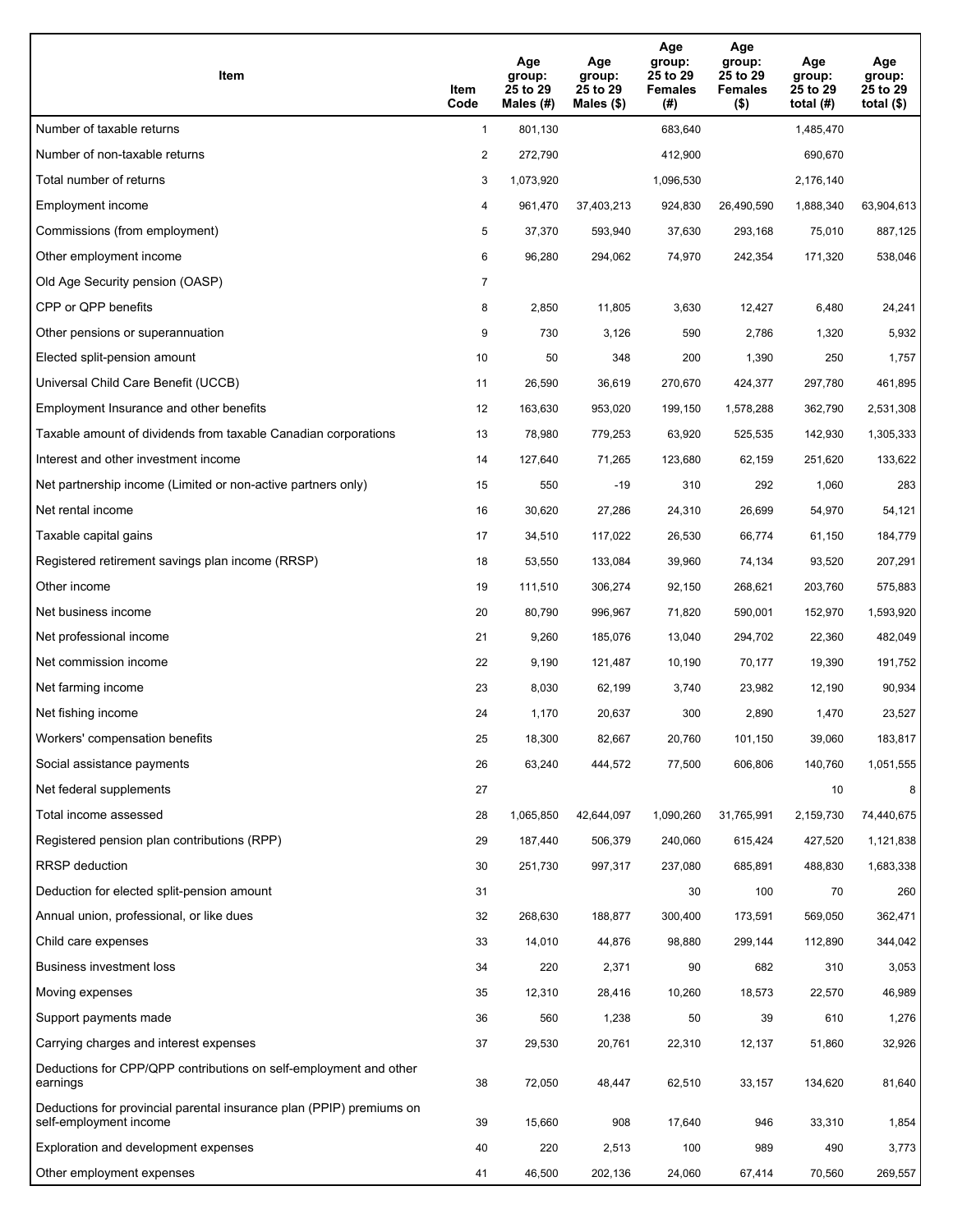| Item                                                              | Item<br>Code | Age<br>group:<br>25 to 29<br>Males (#) | Age<br>group:<br>25 to 29<br>Males (\$) | Age<br>group:<br>25 to 29<br><b>Females</b><br>(#) | Age<br>group:<br>25 to 29<br>Females<br>$($ \$) | Age<br>group:<br>25 to 29<br>total (#) | Age<br>group:<br>25 to 29<br>total $($)$ |
|-------------------------------------------------------------------|--------------|----------------------------------------|-----------------------------------------|----------------------------------------------------|-------------------------------------------------|----------------------------------------|------------------------------------------|
| Clergy residence deduction                                        | 42           | 910                                    | 9,348                                   | 310                                                | 2,204                                           | 1,220                                  | 11,555                                   |
| Other deductions                                                  | 43           | 30,540                                 | 27,444                                  | 30,060                                             | 20,121                                          | 60,630                                 | 47,833                                   |
| Total deductions before adjustments                               | 44           | 584,750                                | 2,081,362                               | 598,340                                            | 1,932,315                                       | 1,183,450                              | 4,014,501                                |
| Social benefits repayment                                         | 45           | 15,700                                 | 17,834                                  | 1,110                                              | 1,074                                           | 16,810                                 | 18,908                                   |
| Net income after adjustments                                      | 46           | 1,063,310                              | 40,573,103                              | 1,087,190                                          | 29,846,372                                      | 2,153,870                              | 70,449,851                               |
| Canadian Forces personnel and police deduction                    | 47           | 730                                    | 14,297                                  | 100                                                | 1,876                                           | 830                                    | 16,173                                   |
| Security options deductions                                       | 48           | 910                                    | 5,329                                   | 800                                                | 2,643                                           | 1,710                                  | 7,971                                    |
| Other payments deductions                                         | 49           | 80,710                                 | 527,242                                 | 97,670                                             | 707,961                                         | 178,410                                | 1,235,380                                |
| Non-capital losses of other years                                 | 50           | 770                                    | 4,813                                   | 660                                                | 2,387                                           | 1,430                                  | 7,202                                    |
| Net capital losses of other years                                 | 51           | 4,760                                  | 4,920                                   | 2,990                                              | 2,945                                           | 7,760                                  | 7,873                                    |
| Capital gains deduction                                           | 52           | 940                                    | 56,673                                  | 640                                                | 30,679                                          | 1,580                                  | 87,579                                   |
| Northern residents deductions                                     | 53           | 17,710                                 | 57,461                                  | 11,060                                             | 32,240                                          | 28,770                                 | 89,700                                   |
| Additional deductions                                             | 54           | 1,640                                  | 23,799                                  | 1,140                                              | 11,328                                          | 2,980                                  | 36,735                                   |
| Farming/fishing losses of prior years                             | 55           | 190                                    | 1,743                                   | 30                                                 | 179                                             | 230                                    | 2,065                                    |
| Total deductions from net income                                  | 56           | 107,360                                | 696,289                                 | 114,270                                            | 792,243                                         | 221,870                                | 1,490,697                                |
| Taxable income assessed                                           | 57           | 1,034,980                              | 39,877,830                              | 1,065,630                                          | 29,054,951                                      | 2,103,780                              | 68,961,036                               |
| Basic personal amount                                             | 58           | 1,071,730                              | 11,488,541                              | 1,095,150                                          | 11,723,848                                      | 2,171,750                              | 23,260,709                               |
| Age amount                                                        | 59           |                                        |                                         |                                                    |                                                 |                                        |                                          |
| Spouse or common-law partner amount                               | 60           | 93,160                                 | 699,648                                 | 40,160                                             | 305,193                                         | 133,890                                | 1,010,140                                |
| Amount for eligible dependant                                     | 61           | 8,200                                  | 83,324                                  | 90,100                                             | 945,352                                         | 98,300                                 | 1,028,756                                |
| Amount for children 17 and under                                  | 62           | 116,630                                | 405,922                                 | 169,690                                            | 585,887                                         | 286,770                                | 993,532                                  |
| Amount for infirm dependants age 18 or older                      | 63           | 110                                    | 540                                     | 110                                                | 539                                             | 220                                    | 1,079                                    |
| CPP or QPP contributions through employment                       | 64           | 889,600                                | 1,349,051                               | 827,190                                            | 1,043,996                                       | 1,716,980                              | 2,393,195                                |
| CPP or QPP contributions on self-employment and other<br>earnings | 65           | 72,050                                 | 48,447                                  | 62,510                                             | 33,157                                          | 134,620                                | 81,640                                   |
| Employment Insurance premiums                                     | 66           | 880,970                                | 496,100                                 | 836,830                                            | 401,943                                         | 1,718,020                              | 898,113                                  |
| PPIP premiums paid                                                | 67           | 195,200                                | 37,154                                  | 183,900                                            | 28,740                                          | 379,110                                | 65,896                                   |
| PPIP premiums payable on employment income                        | 68           | 7,440                                  | 1,154                                   | 5,990                                              | 886                                             | 13,430                                 | 2,040                                    |
| PPIP premiums payable on self-employment income                   | 69           | 16,100                                 | 1,174                                   | 18,060                                             | 1,222                                           | 34,160                                 | 2,397                                    |
| Volunteer firefighters' amount                                    | 70           | 3,910                                  | 11,739                                  | 400                                                | 1,206                                           | 4,320                                  | 12,948                                   |
| Canada employment amount                                          | 71           | 932,690                                | 1,010,771                               | 892,540                                            | 961,048                                         | 1,825,480                              | 1,972,064                                |
| Public transit amount                                             | 72           | 106,570                                | 82,254                                  | 123,930                                            | 95,446                                          | 230,680                                | 177,796                                  |
| Children's fitness amount                                         | 73           | 21,180                                 | 6,210                                   | 32,130                                             | 9,609                                           | 53,320                                 | 15,821                                   |
| Children's arts amount                                            | 74           | 4,020                                  | 1,282                                   | 6,360                                              | 2,011                                           | 10,390                                 | 3,293                                    |
| Home buyers' amount                                               | 75           | 35,450                                 | 161,251                                 | 24,540                                             | 106,264                                         | 59,990                                 | 267,539                                  |
| Pension income amount                                             | 76           | 740                                    | 886                                     | 750                                                | 1,004                                           | 1,490                                  | 1,892                                    |
| Caregiver amount                                                  | 77           | 2,200                                  | 10,911                                  | 1,720                                              | 8,556                                           | 3,920                                  | 19,478                                   |
| Disability amount                                                 | 78           | 9,560                                  | 71,775                                  | 6,860                                              | 51,485                                          | 16,420                                 | 123,268                                  |
| Disability amount transferred from a dependant                    | 79           | 2,330                                  | 24,997                                  | 3,410                                              | 38,253                                          | 5,750                                  | 63,297                                   |
| Interest paid on student loans                                    | 80           | 75,080                                 | 41,524                                  | 115,490                                            | 68,421                                          | 190,570                                | 109,945                                  |
| Tuition, education, and textbook amounts                          | 81           | 184,240                                | 1,278,256                               | 228,180                                            | 1,517,844                                       | 412,470                                | 2,796,458                                |
| Tuition, education, and textbook amounts transferred from a child | 82           | 200                                    | 460                                     | 180                                                | 641                                             | 370                                    | 1,101                                    |
| Amounts transferred from spouse or common-law partner             | 83           | 25,330                                 | 93,665                                  | 24,550                                             | 91,224                                          | 50,250                                 | 186,133                                  |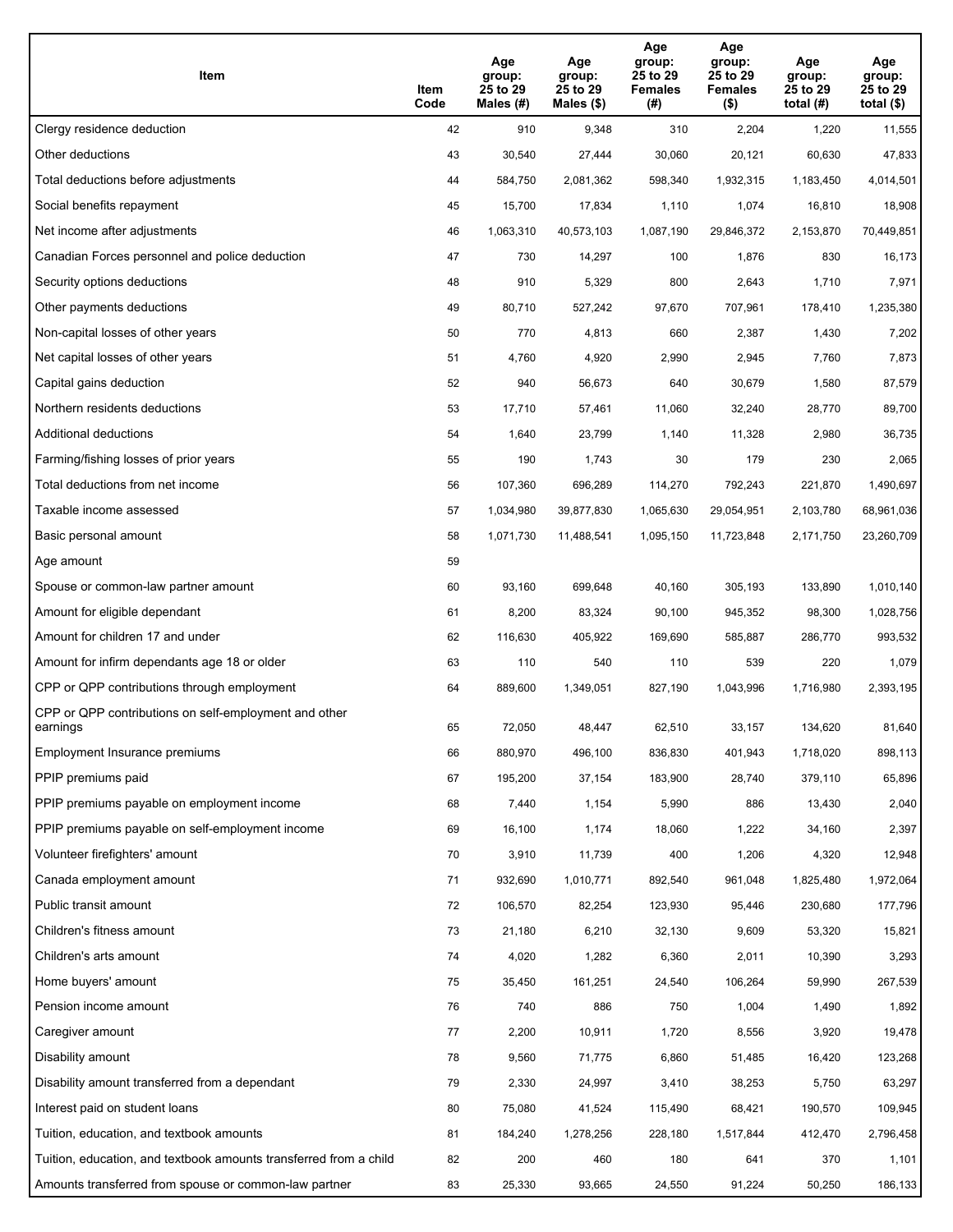| Item                                                | Item<br>Code | Age<br>group:<br>25 to 29<br>Males $(H)$ | Age<br>group:<br>25 to 29<br>Males $(\$)$ | Age<br>group:<br>25 to 29<br><b>Females</b><br>(# ) | Age<br>group:<br>25 to 29<br><b>Females</b><br>$($ \$) | Age<br>group:<br>25 to 29<br>total $(H)$ | Age<br>group:<br>25 to 29<br>total $($)$ |
|-----------------------------------------------------|--------------|------------------------------------------|-------------------------------------------|-----------------------------------------------------|--------------------------------------------------------|------------------------------------------|------------------------------------------|
| Medical expenses                                    | 84           | 65,540                                   | 74,115                                    | 121,690                                             | 139,509                                                | 187,480                                  | 214,457                                  |
| Total tax credits on personal amounts               | 85           | 1,072,870                                | 2,622,197                                 | 1,095,650                                           | 2,724,551                                              | 2,173,480                                | 5,355,531                                |
| Allowable charitable donations and government gifts | 86           | 149,620                                  | 110,895                                   | 155,780                                             | 78,431                                                 | 305,590                                  | 189,672                                  |
| Eligible cultural and ecological gifts              | 87           | 200                                      | 135                                       | 260                                                 | 48                                                     | 460                                      | 183                                      |
| Total tax credit on donations and gifts             | 88           | 146,670                                  | 29,676                                    | 152,670                                             | 20,292                                                 | 299,530                                  | 50,063                                   |
| Total federal non-refundable tax credits            | 89           | 1,072,880                                | 2,651,873                                 | 1,095,650                                           | 2,744,843                                              | 2,173,490                                | 5,405,594                                |
| Federal dividend tax credit                         | 90           | 74,280                                   | 97,984                                    | 58,590                                              | 65,419                                                 | 132,900                                  | 163,467                                  |
| Overseas employment tax credit                      | 91           | 610                                      | 4,890                                     | 90                                                  | 389                                                    | 700                                      | 5,279                                    |
| Minimum tax carryover                               | 92           | 520                                      | 1,440                                     | 360                                                 | 961                                                    | 880                                      | 2,402                                    |
| Basic federal tax                                   | 93           | 756,120                                  | 4,305,116                                 | 629,780                                             | 2,375,533                                              | 1,386,550                                | 6,683,782                                |
| Federal Foreign Tax Credit                          | 94           | 20,210                                   | 20,668                                    | 13,430                                              | 9,108                                                  | 33,650                                   | 29,908                                   |
| Federal Political contribution tax credit           | 95           | 1,640                                    | 234                                       | 800                                                 | 104                                                    | 2,440                                    | 339                                      |
| <b>Investment Tax Credit</b>                        | 96           | 370                                      | 455                                       | 140                                                 | 116                                                    | 510                                      | 572                                      |
| Labour-sponsored funds tax credit                   | 97           | 9,430                                    | 3,751                                     | 6,580                                               | 2,027                                                  | 16,000                                   | 5,778                                    |
| Alternative minimum tax payable                     | 98           | 630                                      | 3,042                                     | 240                                                 | 1,612                                                  | 860                                      | 4,655                                    |
| Net federal tax                                     | 99           | 754,680                                  | 4,280,808                                 | 628,230                                             | 2,364,593                                              | 1,383,550                                | 6,648,943                                |
| CPP contributions on self-employment                | 100          | 58,260                                   | 80,689                                    | 47,140                                              | 49,873                                                 | 105,450                                  | 130,630                                  |
| Social Benefits repayment                           | 101          | 15,700                                   | 17,834                                    | 1,110                                               | 1,074                                                  | 16,810                                   | 18,908                                   |
| Net Provincial Tax                                  | 102          | 583,380                                  | 1,796,212                                 | 478,940                                             | 963,488                                                | 1,062,780                                | 2,760,633                                |
| Total tax payable                                   | 103          | 801,130                                  | 6,175,846                                 | 683,640                                             | 3,379,437                                              | 1,485,470                                | 9,559,825                                |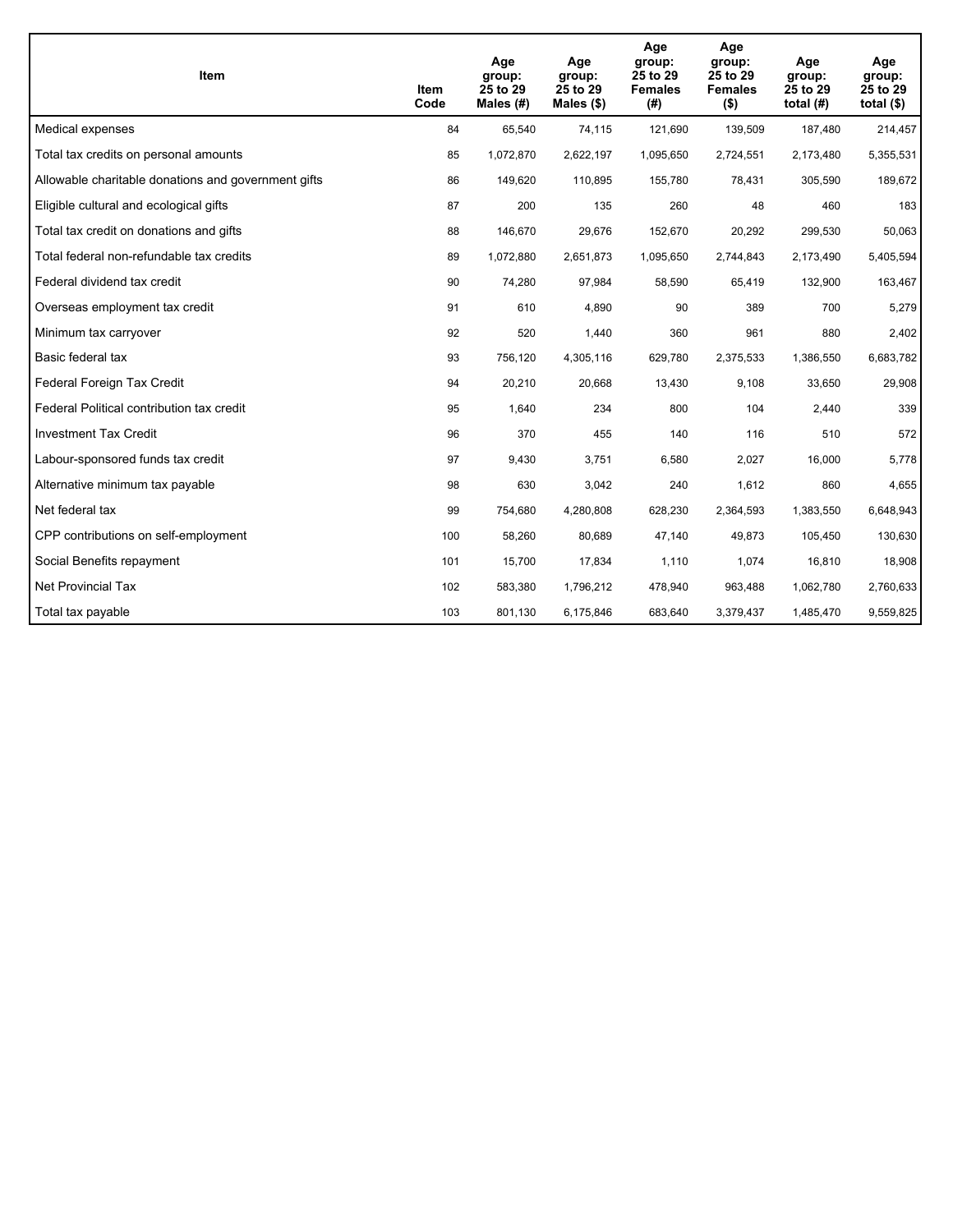| Item                                                                                           | Item<br>Code   | Age<br>group:<br>30 to 34<br>Males (#) | Age<br>group:<br>30 to 34<br>Males $(\$)$ | Age<br>group:<br>30 to 34<br><b>Females</b><br>(#) | Age<br>group:<br>30 to 34<br><b>Females</b><br>$($ \$) | Age<br>group:<br>30 to 34<br>total $(H)$ | Age<br>group:<br>30 to 34<br>total $($ \$) |
|------------------------------------------------------------------------------------------------|----------------|----------------------------------------|-------------------------------------------|----------------------------------------------------|--------------------------------------------------------|------------------------------------------|--------------------------------------------|
| Number of taxable returns                                                                      | $\mathbf{1}$   | 875,890                                |                                           | 750,360                                            |                                                        | 1,627,060                                |                                            |
| Number of non-taxable returns                                                                  | 2              | 191,720                                |                                           | 371,320                                            |                                                        | 566,280                                  |                                            |
| Total number of returns                                                                        | 3              | 1,067,610                              |                                           | 1,121,680                                          |                                                        | 2,193,340                                |                                            |
| Employment income                                                                              | 4              | 934,830                                | 47,170,143                                | 900,890                                            | 30,936,052                                             | 1,837,240                                | 78,121,138                                 |
| Commissions (from employment)                                                                  | 5              | 37,140                                 | 1,034,764                                 | 27,460                                             | 347,109                                                | 64,600                                   | 1,381,874                                  |
| Other employment income                                                                        | 6              | 105,590                                | 438,745                                   | 73,930                                             | 279,061                                                | 179,620                                  | 720,067                                    |
| Old Age Security pension (OASP)                                                                | $\overline{7}$ |                                        |                                           |                                                    |                                                        |                                          |                                            |
| CPP or QPP benefits                                                                            | 8              | 3,350                                  | 24,187                                    | 5,080                                              | 32,269                                                 | 8,430                                    | 56,477                                     |
| Other pensions or superannuation                                                               | 9              | 860                                    | 5,249                                     | 790                                                | 4,935                                                  | 1,650                                    | 10,204                                     |
| Elected split-pension amount                                                                   | 10             | 130                                    | 1,010                                     | 620                                                | 4,763                                                  | 750                                      | 5,772                                      |
| Universal Child Care Benefit (UCCB)                                                            | 11             | 74,100                                 | 111,510                                   | 427,660                                            | 691,153                                                | 502,280                                  | 803,589                                    |
| Employment Insurance and other benefits                                                        | 12             | 165,000                                | 981,814                                   | 250,920                                            | 2,339,675                                              | 415,920                                  | 3,321,489                                  |
| Taxable amount of dividends from taxable Canadian corporations                                 | 13             | 102,300                                | 1,469,428                                 | 82,580                                             | 941,214                                                | 184,900                                  | 2,411,560                                  |
| Interest and other investment income                                                           | 14             | 146,780                                | 101,401                                   | 147,810                                            | 88,540                                                 | 294,790                                  | 190,162                                    |
| Net partnership income (Limited or non-active partners only)                                   | 15             | 1,220                                  | 5,275                                     | 640                                                | 1,005                                                  | 2,320                                    | 6,094                                      |
| Net rental income                                                                              | 16             | 53,360                                 | 48,018                                    | 47,510                                             | 52,790                                                 | 100,920                                  | 100,874                                    |
| Taxable capital gains                                                                          | 17             | 43,970                                 | 218,222                                   | 36,030                                             | 119,180                                                | 80,190                                   | 339,900                                    |
| Registered retirement savings plan income (RRSP)                                               | 18             | 106,690                                | 268,018                                   | 91,280                                             | 182,265                                                | 197,970                                  | 450,290                                    |
| Other income                                                                                   | 19             | 107,250                                | 402,165                                   | 94,870                                             | 330,426                                                | 202,240                                  | 733,323                                    |
| Net business income                                                                            | 20             | 99,030                                 | 1,462,308                                 | 91,120                                             | 815,518                                                | 190,560                                  | 2,287,525                                  |
| Net professional income                                                                        | 21             | 13,170                                 | 519,636                                   | 17,390                                             | 660,423                                                | 30,620                                   | 1,182,259                                  |
| Net commission income                                                                          | 22             | 10,640                                 | 203,194                                   | 11,980                                             | 108,087                                                | 22,630                                   | 311,305                                    |
| Net farming income                                                                             | 23             | 10,540                                 | 72,396                                    | 5,150                                              | 24,624                                                 | 16,110                                   | 103,750                                    |
| Net fishing income                                                                             | 24             | 1,400                                  | 25,881                                    | 420                                                | 4,755                                                  | 1,820                                    | 30,636                                     |
| Workers' compensation benefits                                                                 | 25             | 20,600                                 | 124,675                                   | 21,070                                             | 121,381                                                | 41,670                                   | 246,055                                    |
| Social assistance payments                                                                     | 26             | 60,110                                 | 444,904                                   | 73,320                                             | 607,860                                                | 133,460                                  | 1,052,957                                  |
| Net federal supplements                                                                        | 27             |                                        |                                           |                                                    |                                                        |                                          |                                            |
| Total income assessed                                                                          | 28             | 1,062,510                              | 55, 133, 484                              | 1,116,400                                          | 38,714,219                                             | 2,182,290                                | 93,888,980                                 |
| Registered pension plan contributions (RPP)                                                    | 29             | 242,140                                | 847,581                                   | 307,870                                            | 964,931                                                | 550,050                                  | 1,812,611                                  |
| RRSP deduction                                                                                 | 30             | 338,630                                | 1,575,161                                 | 314,320                                            | 1,012,231                                              | 652,960                                  | 2,587,454                                  |
| Deduction for elected split-pension amount                                                     | 31             | 170                                    | 637                                       | 110                                                | 286                                                    | 280                                      | 923                                        |
| Annual union, professional, or like dues                                                       | 32             | 286,060                                | 233,524                                   | 323,570                                            | 210,587                                                | 609,650                                  | 444,128                                    |
| Child care expenses                                                                            | 33             | 53,760                                 | 220,775                                   | 230,320                                            | 876,960                                                | 284,090                                  | 1,097,770                                  |
| Business investment loss                                                                       | 34             | 490                                    | 7,793                                     | 220                                                | 3,767                                                  | 710                                      | 11,560                                     |
| Moving expenses                                                                                | 35             | 9,560                                  | 46,881                                    | 6,060                                              | 23,051                                                 | 15,630                                   | 69,936                                     |
| Support payments made                                                                          | 36             | 1,560                                  | 7,729                                     | 100                                                | 350                                                    | 1,660                                    | 8,079                                      |
| Carrying charges and interest expenses                                                         | 37             | 46,580                                 | 54,047                                    | 33,260                                             | 29,521                                                 | 79,860                                   | 83,614                                     |
| Deductions for CPP/QPP contributions on self-employment and other<br>earnings                  | 38             | 85,050                                 | 70,841                                    | 76,210                                             | 49,026                                                 | 161,320                                  | 119,923                                    |
| Deductions for provincial parental insurance plan (PPIP) premiums on<br>self-employment income | 39             | 20,550                                 | 1,525                                     | 23,580                                             | 1,583                                                  | 44,130                                   | 3,108                                      |
| Exploration and development expenses                                                           | 40             | 600                                    | 9,724                                     | 220                                                | 2,503                                                  | 1,120                                    | 12,796                                     |
| Other employment expenses                                                                      | 41             | 59,220                                 | 300,640                                   | 29,090                                             | 97,628                                                 | 88,320                                   | 398,320                                    |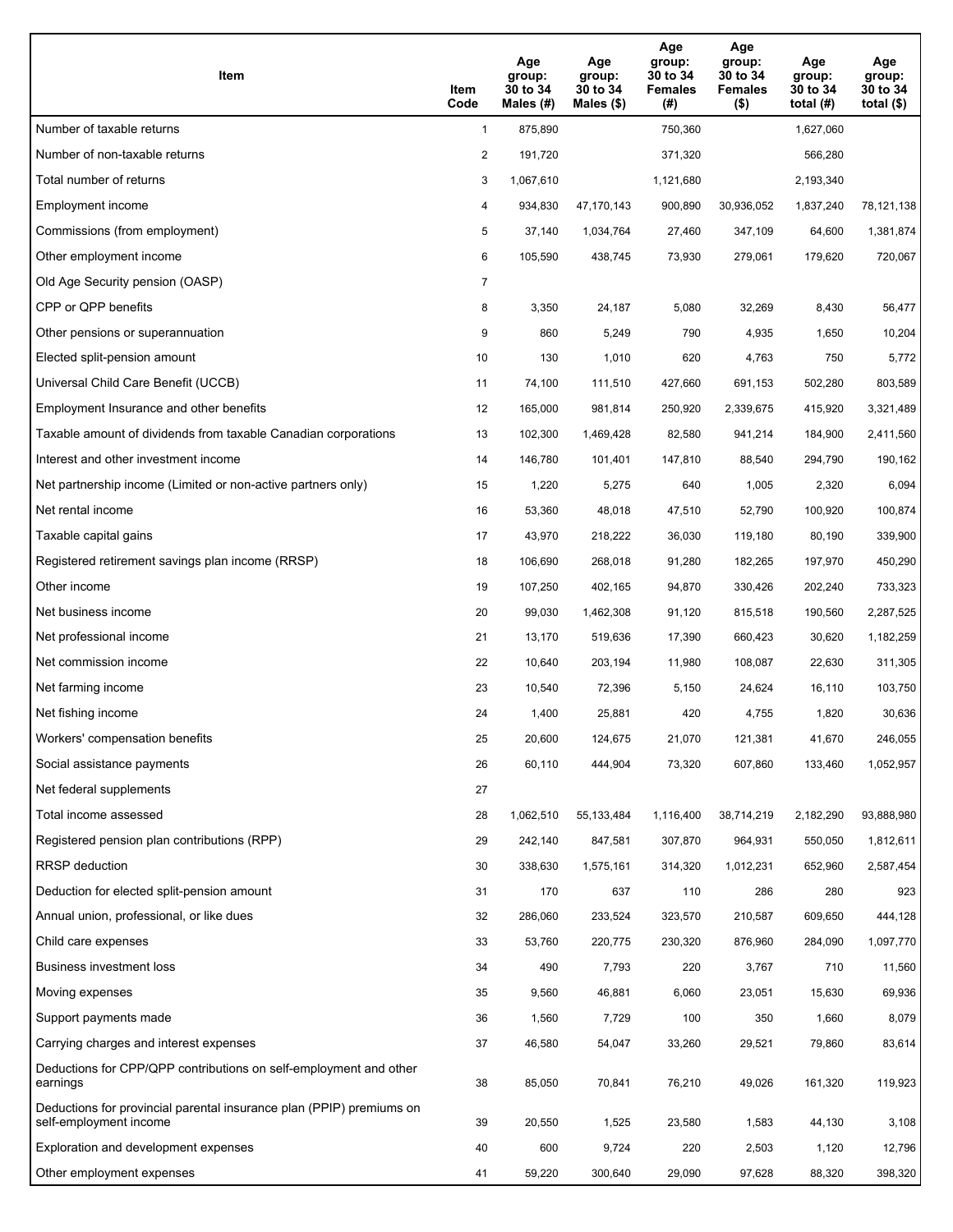| Item                                                              | Item<br>Code | Age<br>group:<br>30 to 34<br>Males (#) | Age<br>group:<br>30 to 34<br>Males (\$) | Age<br>group:<br>30 to 34<br><b>Females</b><br>(#) | Age<br>group:<br>30 to 34<br>Females<br>$($ \$) | Age<br>group:<br>30 to 34<br>total $(#)$ | Age<br>group:<br>30 to 34<br>total $($)$ |
|-------------------------------------------------------------------|--------------|----------------------------------------|-----------------------------------------|----------------------------------------------------|-------------------------------------------------|------------------------------------------|------------------------------------------|
| Clergy residence deduction                                        | 42           | 1,670                                  | 20,750                                  | 400                                                | 3,521                                           | 2,070                                    | 24,291                                   |
| Other deductions                                                  | 43           | 34,100                                 | 38,804                                  | 36,280                                             | 29,366                                          | 70,430                                   | 68,590                                   |
| Total deductions before adjustments                               | 44           | 684,410                                | 3,436,768                               | 705,500                                            | 3,307,537                                       | 1,390,450                                | 6,745,697                                |
| Social benefits repayment                                         | 45           | 17,220                                 | 19,309                                  | 1,610                                              | 1,492                                           | 18,830                                   | 20,801                                   |
| Net income after adjustments                                      | 46           | 1,059,390                              | 51,714,054                              | 1,111,540                                          | 35,463,635                                      | 2,173,790                                | 87,218,722                               |
| Canadian Forces personnel and police deduction                    | 47           | 610                                    | 11,560                                  | 90                                                 | 1,626                                           | 700                                      | 13,185                                   |
| Security options deductions                                       | 48           | 2,170                                  | 26,657                                  | 1,240                                              | 9,375                                           | 3,410                                    | 36,031                                   |
| Other payments deductions                                         | 49           | 79,840                                 | 569,737                                 | 93,740                                             | 729,518                                         | 173,600                                  | 1,299,450                                |
| Non-capital losses of other years                                 | 50           | 1,210                                  | 17,570                                  | 1,070                                              | 5,017                                           | 2,280                                    | 22,894                                   |
| Net capital losses of other years                                 | 51           | 8,210                                  | 10,806                                  | 4,810                                              | 6,128                                           | 13,020                                   | 17,018                                   |
| Capital gains deduction                                           | 52           | 1,470                                  | 83,877                                  | 910                                                | 43,640                                          | 2,380                                    | 127,989                                  |
| Northern residents deductions                                     | 53           | 18,150                                 | 65,498                                  | 10,470                                             | 34,151                                          | 28,620                                   | 99,649                                   |
| Additional deductions                                             | 54           | 2,200                                  | 42,723                                  | 1,100                                              | 15,177                                          | 3,600                                    | 62,180                                   |
| Farming/fishing losses of prior years                             | 55           | 350                                    | 3,319                                   | 130                                                | 976                                             | 490                                      | 4,420                                    |
| Total deductions from net income                                  | 56           | 112,890                                | 831,765                                 | 112,700                                            | 845,620                                         | 225,940                                  | 1,682,849                                |
| Taxable income assessed                                           | 57           | 1,029,980                              | 50,884,470                              | 1,086,410                                          | 34,619,991                                      | 2,118,970                                | 85,540,087                               |
| Basic personal amount                                             | 58           | 1,064,920                              | 11,396,452                              | 1,120,100                                          | 11,992,948                                      | 2,187,840                                | 23,416,877                               |
| Age amount                                                        | 59           |                                        |                                         |                                                    |                                                 |                                          |                                          |
| Spouse or common-law partner amount                               | 60           | 158,550                                | 1,202,885                               | 55,540                                             | 420,829                                         | 214,490                                  | 1,627,112                                |
| Amount for eligible dependant                                     | 61           | 15,800                                 | 164,537                                 | 123,260                                            | 1,295,396                                       | 139,090                                  | 1,460,187                                |
| Amount for children 17 and under                                  | 62           | 297,820                                | 1,182,193                               | 291,800                                            | 1,145,970                                       | 590,100                                  | 2,331,108                                |
| Amount for infirm dependants age 18 or older                      | 63           | 210                                    | 1,039                                   | 160                                                | 768                                             | 370                                      | 1,806                                    |
| CPP or QPP contributions through employment                       | 64           | 885,030                                | 1,543,975                               | 814,070                                            | 1,156,362                                       | 1,699,230                                | 2,700,448                                |
| CPP or QPP contributions on self-employment and other<br>earnings | 65           | 85,050                                 | 70,841                                  | 76,210                                             | 49,026                                          | 161,320                                  | 119,923                                  |
| Employment Insurance premiums                                     | 66           | 856,180                                | 541,696                                 | 809,360                                            | 424,249                                         | 1,665,680                                | 965,994                                  |
| PPIP premiums paid                                                | 67           | 216,320                                | 49,323                                  | 198,050                                            | 35,841                                          | 414,380                                  | 85,164                                   |
| PPIP premiums payable on employment income                        | 68           | 7,670                                  | 1,599                                   | 5,880                                              | 1,154                                           | 13,560                                   | 2,753                                    |
| PPIP premiums payable on self-employment income                   | 69           | 20,930                                 | 1,968                                   | 23,920                                             | 2,042                                           | 44,850                                   | 4,010                                    |
| Volunteer firefighters' amount                                    | 70           | 4,280                                  | 12,830                                  | 380                                                | 1,152                                           | 4,660                                    | 13,982                                   |
| Canada employment amount                                          | 71           | 916,810                                | 995,194                                 | 871,880                                            | 938,450                                         | 1,788,940                                | 1,933,893                                |
| Public transit amount                                             | 72           | 99,030                                 | 89,206                                  | 96,230                                             | 83,770                                          | 195,330                                  | 173,004                                  |
| Children's fitness amount                                         | 73           | 106,430                                | 42,881                                  | 104,800                                            | 42,197                                          | 211,240                                  | 85,084                                   |
| Children's arts amount                                            | 74           | 26,600                                 | 10,170                                  | 26,590                                             | 9,943                                           | 53,210                                   | 20,116                                   |
| Home buyers' amount                                               | 75           | 24,820                                 | 113,766                                 | 15,800                                             | 70,007                                          | 40,620                                   | 183,777                                  |
| Pension income amount                                             | 76           | 910                                    | 1,312                                   | 1,340                                              | 2,130                                           | 2,250                                    | 3,448                                    |
| Caregiver amount                                                  | 77           | 5,010                                  | 25,441                                  | 3,860                                              | 19,609                                          | 8,870                                    | 45,063                                   |
| Disability amount                                                 | 78           | 9,030                                  | 67,917                                  | 7,640                                              | 57,368                                          | 16,670                                   | 125,292                                  |
| Disability amount transferred from a dependant                    | 79           | 7,360                                  | 84,756                                  | 8,930                                              | 104,887                                         | 16,290                                   | 189,691                                  |
| Interest paid on student loans                                    | 80           | 67,820                                 | 34,353                                  | 98,380                                             | 51,899                                          | 166,200                                  | 86,256                                   |
| Tuition, education, and textbook amounts                          | 81           | 94,710                                 | 555,111                                 | 118,080                                            | 582,212                                         | 212,810                                  | 1,137,481                                |
| Tuition, education, and textbook amounts transferred from a child | 82           | 740                                    | 1,507                                   | 590                                                | 1,197                                           | 1,330                                    | 2,704                                    |
| Amounts transferred from spouse or common-law partner             | 83           | 35,620                                 | 136,270                                 | 38,760                                             | 159,503                                         | 74,740                                   | 297,271                                  |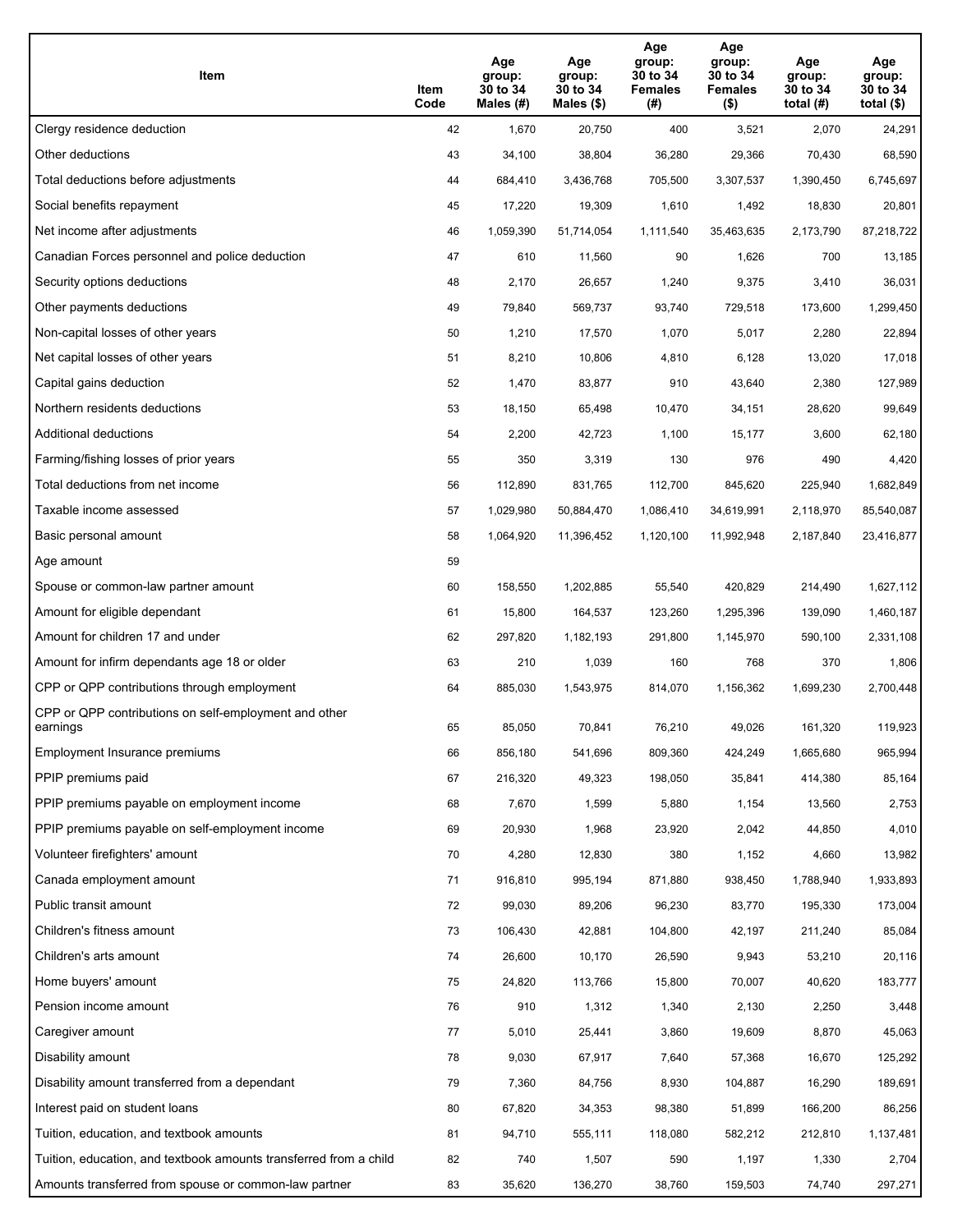| Item                                                | Item<br>Code | Age<br>group:<br>30 to 34<br>Males $(H)$ | Age<br>group:<br>30 to 34<br>Males $(\$)$ | Age<br>group:<br>30 to 34<br><b>Females</b><br>(# ) | Age<br>group:<br>30 to 34<br><b>Females</b><br>$($ \$) | Age<br>group:<br>30 to 34<br>total $(H)$ | Age<br>group:<br>30 to 34<br>total $($)$ |
|-----------------------------------------------------|--------------|------------------------------------------|-------------------------------------------|-----------------------------------------------------|--------------------------------------------------------|------------------------------------------|------------------------------------------|
| Medical expenses                                    | 84           | 83,350                                   | 122,433                                   | 151,740                                             | 218,717                                                | 235,300                                  | 341,687                                  |
| Total tax credits on personal amounts               | 85           | 1,066,150                                | 2,767,609                                 | 1,120,500                                           | 2,830,323                                              | 2,189,530                                | 5,603,459                                |
| Allowable charitable donations and government gifts | 86           | 210,320                                  | 198,676                                   | 186,030                                             | 111,668                                                | 396,560                                  | 310,820                                  |
| Eligible cultural and ecological gifts              | 87           | 290                                      | 150                                       | 250                                                 | 253                                                    | 540                                      | 402                                      |
| Total tax credit on donations and gifts             | 88           | 207,770                                  | 53,808                                    | 183,560                                             | 29,224                                                 | 391,530                                  | 83,164                                   |
| Total federal non-refundable tax credits            | 89           | 1,066,170                                | 2,821,416                                 | 1,120,510                                           | 2,859,547                                              | 2,189,560                                | 5,686,623                                |
| Federal dividend tax credit                         | 90           | 99,930                                   | 191,975                                   | 78,180                                              | 123,017                                                | 178,130                                  | 315,097                                  |
| Overseas employment tax credit                      | 91           | 850                                      | 8,442                                     | 110                                                 | 665                                                    | 960                                      | 9,123                                    |
| Minimum tax carryover                               | 92           | 830                                      | 2,217                                     | 460                                                 | 1,073                                                  | 1,300                                    | 3,292                                    |
| Basic federal tax                                   | 93           | 838,550                                  | 6,331,105                                 | 704,000                                             | 3,348,572                                              | 1,543,290                                | 9,684,235                                |
| Federal Foreign Tax Credit                          | 94           | 27,760                                   | 39,761                                    | 19,480                                              | 14,013                                                 | 47,260                                   | 53,931                                   |
| Federal Political contribution tax credit           | 95           | 2,810                                    | 451                                       | 1,250                                               | 172                                                    | 4,060                                    | 623                                      |
| <b>Investment Tax Credit</b>                        | 96           | 780                                      | 1,266                                     | 250                                                 | 355                                                    | 1,050                                    | 1,621                                    |
| Labour-sponsored funds tax credit                   | 97           | 15,790                                   | 6,187                                     | 11,600                                              | 3,430                                                  | 27,380                                   | 9,617                                    |
| Alternative minimum tax payable                     | 98           | 1,190                                    | 3,896                                     | 520                                                 | 2,231                                                  | 1,710                                    | 6,159                                    |
| Net federal tax                                     | 99           | 837,060                                  | 6,285,967                                 | 702,540                                             | 3,331,410                                              | 1,540,330                                | 9,622,605                                |
| CPP contributions on self-employment                | 100          | 67,100                                   | 114,582                                   | 55,620                                              | 70,264                                                 | 122,790                                  | 184,955                                  |
| Social Benefits repayment                           | 101          | 17,220                                   | 19,309                                    | 1,610                                               | 1,492                                                  | 18,830                                   | 20,801                                   |
| <b>Net Provincial Tax</b>                           | 102          | 626,890                                  | 2,604,899                                 | 518,100                                             | 1,349,851                                              | 1,145,510                                | 3,956,095                                |
| Total tax payable                                   | 103          | 875,890                                  | 9,025,185                                 | 750,360                                             | 4,753,761                                              | 1,627,060                                | 13,785,629                               |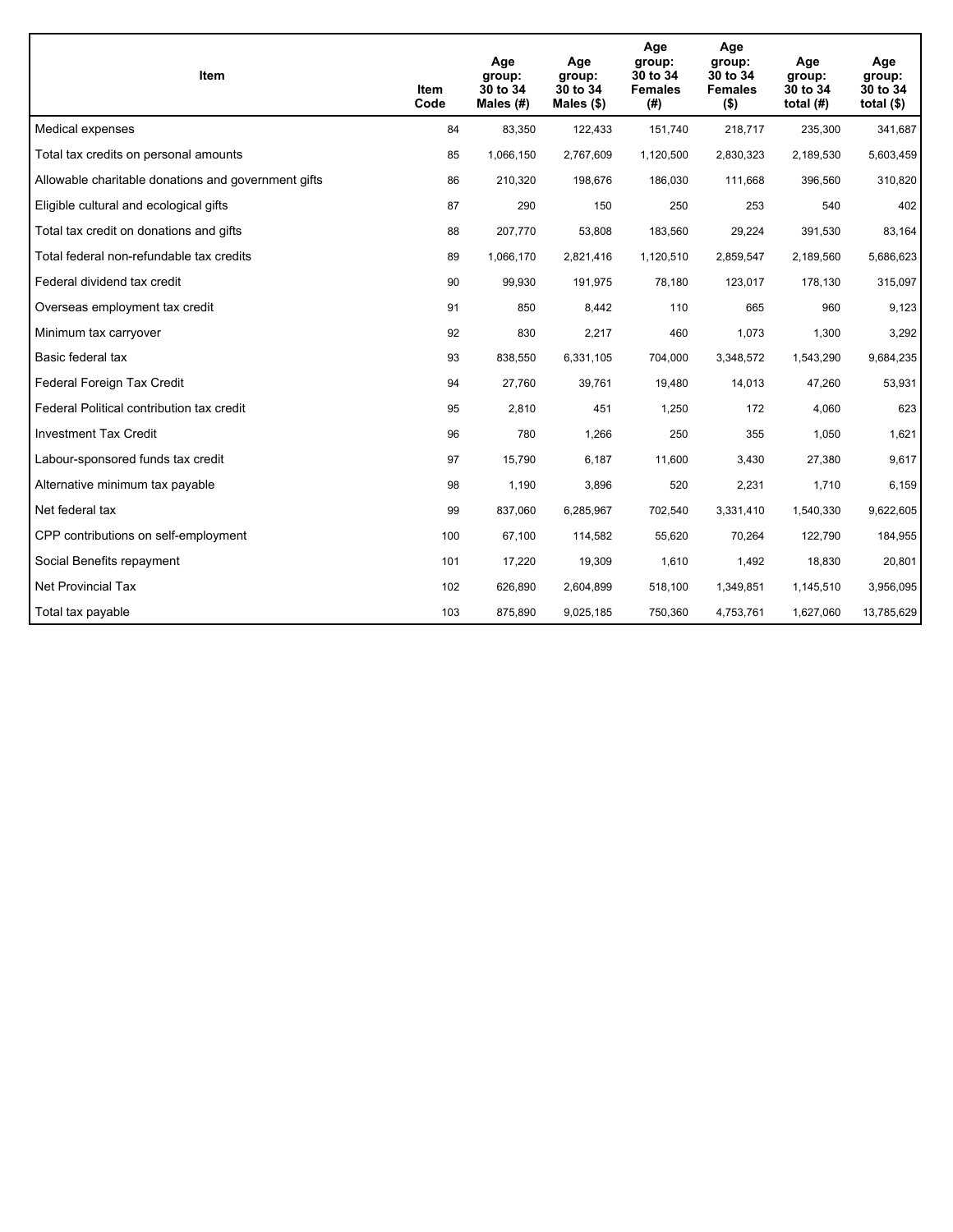| Item                                                                                           | Item<br>Code   | Age<br>group:<br>35 to 39<br>Males (#) | Age<br>group:<br>35 to 39<br>Males $(\$)$ | Age<br>group:<br>35 to 39<br><b>Females</b><br>(#) | Age<br>group:<br>35 to 39<br><b>Females</b><br>$($ \$) | Age<br>group:<br>35 to 39<br>total $(H)$ | Age<br>group:<br>35 to 39<br>total $($)$ |
|------------------------------------------------------------------------------------------------|----------------|----------------------------------------|-------------------------------------------|----------------------------------------------------|--------------------------------------------------------|------------------------------------------|------------------------------------------|
| Number of taxable returns                                                                      | $\mathbf{1}$   | 871,880                                |                                           | 746,960                                            |                                                        | 1,619,900                                |                                          |
| Number of non-taxable returns                                                                  | 2              | 172,220                                |                                           | 347,820                                            |                                                        | 522,780                                  |                                          |
| Total number of returns                                                                        | 3              | 1,044,090                              |                                           | 1,094,780                                          |                                                        | 2,142,690                                |                                          |
| Employment income                                                                              | 4              | 894,030                                | 53,038,582                                | 870,760                                            | 34, 146, 711                                           | 1,766,100                                | 87,207,974                               |
| Commissions (from employment)                                                                  | 5              | 35,050                                 | 1,396,082                                 | 22,450                                             | 379,127                                                | 57,490                                   | 1,775,209                                |
| Other employment income                                                                        | 6              | 106,110                                | 539,703                                   | 71,120                                             | 307,920                                                | 177,340                                  | 850,757                                  |
| Old Age Security pension (OASP)                                                                | $\overline{7}$ |                                        |                                           |                                                    |                                                        |                                          |                                          |
| CPP or QPP benefits                                                                            | 8              | 6,290                                  | 47,333                                    | 10,660                                             | 71,002                                                 | 16,960                                   | 118,355                                  |
| Other pensions or superannuation                                                               | 9              | 1,330                                  | 13,704                                    | 1,340                                              | 10,842                                                 | 2,670                                    | 24,582                                   |
| Elected split-pension amount                                                                   | 10             | 310                                    | 1,790                                     | 1,940                                              | 16,996                                                 | 2,260                                    | 18,841                                   |
| Universal Child Care Benefit (UCCB)                                                            | 11             | 98,040                                 | 148,534                                   | 359,060                                            | 545,992                                                | 457,540                                  | 695,271                                  |
| Employment Insurance and other benefits                                                        | 12             | 137,860                                | 862,765                                   | 178,130                                            | 1,501,293                                              | 315,980                                  | 2,364,057                                |
| Taxable amount of dividends from taxable Canadian corporations                                 | 13             | 123,740                                | 2,426,206                                 | 100,580                                            | 1,519,602                                              | 224,370                                  | 3,947,523                                |
| Interest and other investment income                                                           | 14             | 158,460                                | 155,887                                   | 164,380                                            | 134,391                                                | 323,050                                  | 290,488                                  |
| Net partnership income (Limited or non-active partners only)                                   | 15             | 2,280                                  | 2,917                                     | 1,300                                              | 3,298                                                  | 4,250                                    | 6,999                                    |
| Net rental income                                                                              | 16             | 65,780                                 | 82,173                                    | 59,570                                             | 86,463                                                 | 125,400                                  | 168,836                                  |
| Taxable capital gains                                                                          | 17             | 51,990                                 | 414,322                                   | 44,100                                             | 191,683                                                | 96,390                                   | 609,536                                  |
| Registered retirement savings plan income (RRSP)                                               | 18             | 148,520                                | 422,812                                   | 130,740                                            | 303,092                                                | 279,260                                  | 725,962                                  |
| Other income                                                                                   | 19             | 108,230                                | 473,762                                   | 98,390                                             | 387,386                                                | 206,700                                  | 861,736                                  |
| Net business income                                                                            | 20             | 108,080                                | 1,718,389                                 | 100,550                                            | 1,075,938                                              | 209,110                                  | 2,804,591                                |
| Net professional income                                                                        | 21             | 15,260                                 | 960,593                                   | 18,560                                             | 818,531                                                | 33,940                                   | 1,781,913                                |
| Net commission income                                                                          | 22             | 11,260                                 | 249,198                                   | 12,350                                             | 133,680                                                | 23,620                                   | 382,898                                  |
| Net farming income                                                                             | 23             | 12,660                                 | 76,671                                    | 6,210                                              | 25,169                                                 | 19,230                                   | 108,016                                  |
| Net fishing income                                                                             | 24             | 1,830                                  | 35,690                                    | 490                                                | 6,152                                                  | 2,320                                    | 41,843                                   |
| Workers' compensation benefits                                                                 | 25             | 22,840                                 | 176,150                                   | 16,830                                             | 101,937                                                | 39,670                                   | 278,092                                  |
| Social assistance payments                                                                     | 26             | 57,570                                 | 451,631                                   | 67,490                                             | 586,707                                                | 125,080                                  | 1,038,492                                |
| Net federal supplements                                                                        | 27             |                                        |                                           |                                                    |                                                        |                                          |                                          |
| Total income assessed                                                                          | 28             | 1,039,630                              | 63,695,807                                | 1,088,620                                          | 42,403,163                                             | 2,131,700                                | 106, 152, 195                            |
| Registered pension plan contributions (RPP)                                                    | 29             | 260,860                                | 1,070,533                                 | 322,880                                            | 1,190,203                                              | 583,810                                  | 2,260,955                                |
| RRSP deduction                                                                                 | 30             | 372,570                                | 2,049,629                                 | 325,010                                            | 1,216,499                                              | 697,610                                  | 3,266,316                                |
| Deduction for elected split-pension amount                                                     | 31             | 370                                    | 1,681                                     | 220                                                | 634                                                    | 590                                      | 2,315                                    |
| Annual union, professional, or like dues                                                       | 32             | 283,860                                | 245,762                                   | 323,710                                            | 228,086                                                | 607,590                                  | 473,869                                  |
| Child care expenses                                                                            | 33             | 91,420                                 | 409,900                                   | 269,030                                            | 1,089,008                                              | 360,470                                  | 1,498,939                                |
| Business investment loss                                                                       | 34             | 690                                    | 15,511                                    | 310                                                | 5,120                                                  | 1,000                                    | 20,631                                   |
| Moving expenses                                                                                | 35             | 7,030                                  | 51,103                                    | 3,650                                              | 19,934                                                 | 10,680                                   | 71,045                                   |
| Support payments made                                                                          | 36             | 3,530                                  | 27,477                                    | 210                                                | 1,036                                                  | 3,730                                    | 28,512                                   |
| Carrying charges and interest expenses                                                         | 37             | 65,200                                 | 109,157                                   | 45,080                                             | 59,909                                                 | 110,300                                  | 169,098                                  |
| Deductions for CPP/QPP contributions on self-employment and other<br>earnings                  | 38             | 91,550                                 | 84,199                                    | 84,920                                             | 59,160                                                 | 176,520                                  | 143,394                                  |
| Deductions for provincial parental insurance plan (PPIP) premiums on<br>self-employment income | 39             | 22,280                                 | 1,921                                     | 24,810                                             | 1,894                                                  | 47,080                                   | 3,815                                    |
| Exploration and development expenses                                                           | 40             | 1,300                                  | 25,003                                    | 500                                                | 5,917                                                  | 2,230                                    | 31,763                                   |
| Other employment expenses                                                                      | 41             | 66,490                                 | 379,135                                   | 31,330                                             | 117,122                                                | 97,820                                   | 496,260                                  |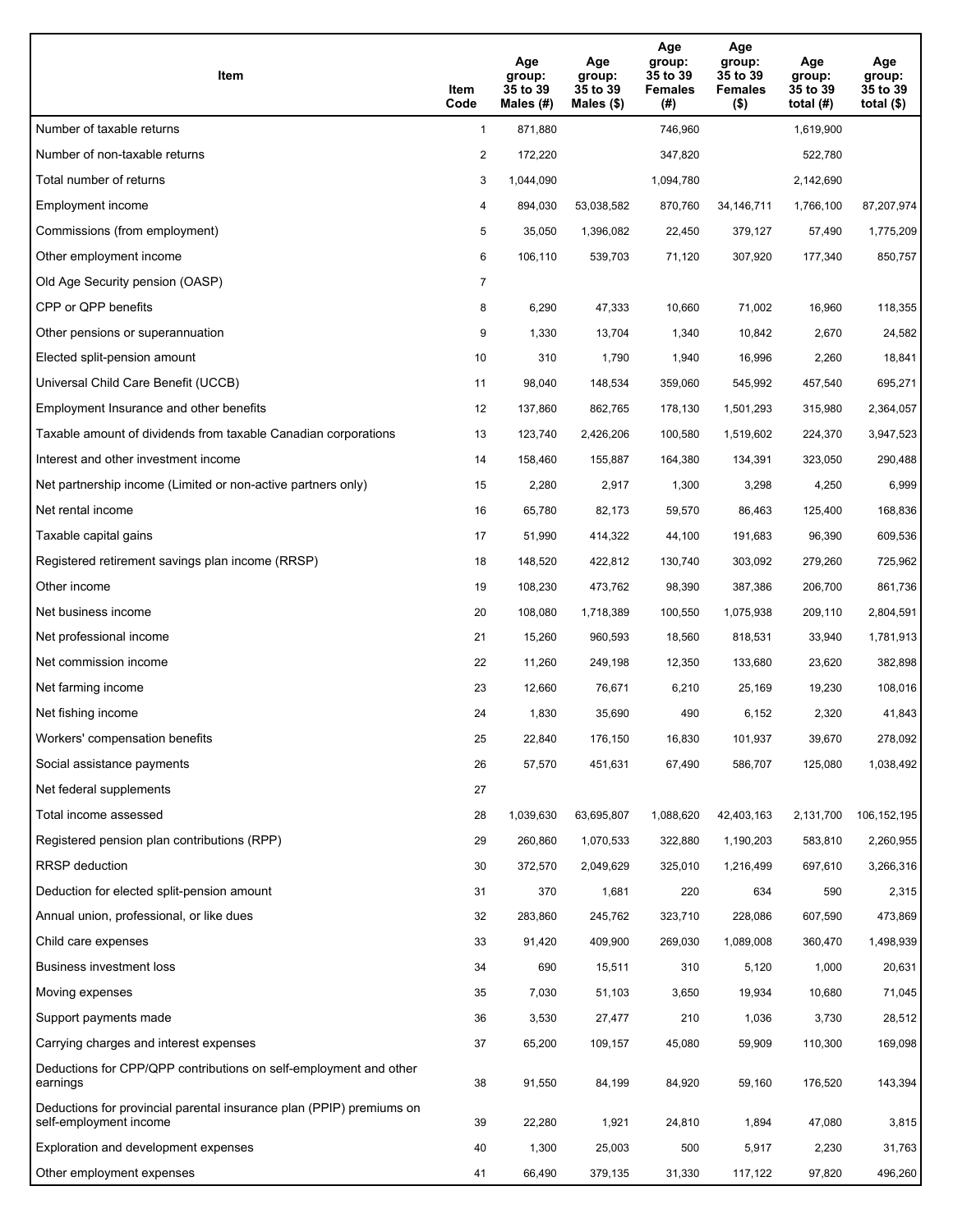| Item                                                              | Item<br>Code | Age<br>group:<br>35 to 39<br>Males (#) | Age<br>group:<br>35 to 39<br>Males (\$) | Age<br>group:<br>35 to 39<br><b>Females</b><br>(#) | Age<br>group:<br>35 to 39<br><b>Females</b><br>$($ \$) | Age<br>group:<br>35 to 39<br>total $(H)$ | Age<br>group:<br>35 to 39<br>total $($)$ |
|-------------------------------------------------------------------|--------------|----------------------------------------|-----------------------------------------|----------------------------------------------------|--------------------------------------------------------|------------------------------------------|------------------------------------------|
| Clergy residence deduction                                        | 42           | 2,010                                  | 28,054                                  | 450                                                | 4,917                                                  | 2,460                                    | 33,001                                   |
| Other deductions                                                  | 43           | 32,720                                 | 45,636                                  | 33,620                                             | 33,851                                                 | 66,420                                   | 81,699                                   |
| Total deductions before adjustments                               | 44           | 718,890                                | 4,545,053                               | 716,940                                            | 4,035,173                                              | 1,436,530                                | 8,583,864                                |
| Social benefits repayment                                         | 45           | 15,870                                 | 18,163                                  | 1,950                                              | 1,937                                                  | 17,820                                   | 20,100                                   |
| Net income after adjustments                                      | 46           | 1,035,760                              | 59,203,262                              | 1,082,360                                          | 38,400,447                                             | 2,120,810                                | 97,654,863                               |
| Canadian Forces personnel and police deduction                    | 47           | 470                                    | 10,437                                  | 80                                                 | 1,733                                                  | 540                                      | 12,170                                   |
| Security options deductions                                       | 48           | 3,920                                  | 86,067                                  | 1,730                                              | 20,154                                                 | 5,650                                    | 106,258                                  |
| Other payments deductions                                         | 49           | 79,440                                 | 627,792                                 | 83,670                                             | 688,711                                                | 163,130                                  | 1,316,662                                |
| Non-capital losses of other years                                 | 50           | 1,380                                  | 11,423                                  | 1,530                                              | 9,373                                                  | 2,920                                    | 20,864                                   |
| Net capital losses of other years                                 | 51           | 11,650                                 | 20,535                                  | 7,050                                              | 8,542                                                  | 18,710                                   | 29,077                                   |
| Capital gains deduction                                           | 52           | 1,910                                  | 130,501                                 | 1,150                                              | 64,822                                                 | 3,060                                    | 195,616                                  |
| Northern residents deductions                                     | 53           | 16,500                                 | 63,037                                  | 9,450                                              | 32,875                                                 | 25,960                                   | 95,916                                   |
| Additional deductions                                             | 54           | 2,510                                  | 40,898                                  | 1,010                                              | 16,495                                                 | 3,790                                    | 61,606                                   |
| Farming/fishing losses of prior years                             | 55           | 520                                    | 4,657                                   | 220                                                | 1,511                                                  | 750                                      | 6,273                                    |
| Total deductions from net income                                  | 56           | 116,610                                | 995,524                                 | 104,990                                            | 844,289                                                | 221,940                                  | 1,844,692                                |
| Taxable income assessed                                           | 57           | 1,004,960                              | 58,211,470                              | 1,053,630                                          | 37,558,836                                             | 2,061,010                                | 95,816,592                               |
| Basic personal amount                                             | 58           | 1,041,550                              | 11,160,933                              | 1,093,350                                          | 11,731,120                                             | 2,136,950                                | 22,912,192                               |
| Age amount                                                        | 59           |                                        |                                         |                                                    |                                                        |                                          |                                          |
| Spouse or common-law partner amount                               | 60           | 188,450                                | 1,455,554                               | 58,640                                             | 447,442                                                | 247,360                                  | 1,905,140                                |
| Amount for eligible dependant                                     | 61           | 26,010                                 | 272,952                                 | 151,200                                            | 1,583,742                                              | 177,230                                  | 1,856,915                                |
| Amount for children 17 and under                                  | 62           | 426,930                                | 1,876,111                               | 358,480                                            | 1,472,544                                              | 785,830                                  | 3,351,981                                |
| Amount for infirm dependants age 18 or older                      | 63           | 280                                    | 1,275                                   | 270                                                | 1,430                                                  | 550                                      | 2,704                                    |
| CPP or QPP contributions through employment                       | 64           | 851,260                                | 1,566,347                               | 788,480                                            | 1,203,260                                              | 1,639,830                                | 2,769,708                                |
| CPP or QPP contributions on self-employment and other<br>earnings | 65           | 91,550                                 | 84,199                                  | 84,920                                             | 59,160                                                 | 176,520                                  | 143,394                                  |
| Employment Insurance premiums                                     | 66           | 804,900                                | 533,737                                 | 771,580                                            | 431,193                                                | 1,576,590                                | 964,976                                  |
| PPIP premiums paid                                                | 67           | 205,240                                | 50,622                                  | 188,520                                            | 38,496                                                 | 393,760                                  | 89,119                                   |
| PPIP premiums payable on employment income                        | 68           | 7,290                                  | 1,731                                   | 5,520                                              | 1,289                                                  | 12,810                                   | 3,020                                    |
| PPIP premiums payable on self-employment income                   | 69           | 22,650                                 | 2,478                                   | 25,070                                             | 2,441                                                  | 47,710                                   | 4,919                                    |
| Volunteer firefighters' amount                                    | 70           | 4,820                                  | 14,448                                  | 390                                                | 1,182                                                  | 5,210                                    | 15,630                                   |
| Canada employment amount                                          | 71           | 879,760                                | 955,046                                 | 836,950                                            | 902,094                                                | 1,716,920                                | 1,857,366                                |
| Public transit amount                                             | 72           | 85,950                                 | 83,110                                  | 80,370                                             | 74,249                                                 | 166,360                                  | 157,379                                  |
| Children's fitness amount                                         | 73           | 221,400                                | 123,227                                 | 171,850                                            | 91,157                                                 | 393,270                                  | 214,392                                  |
| Children's arts amount                                            | 74           | 72,680                                 | 34,880                                  | 55,950                                             | 25,926                                                 | 128,630                                  | 60,809                                   |
| Home buyers' amount                                               | 75           | 14,510                                 | 67,479                                  | 8,560                                              | 38,592                                                 | 23,070                                   | 106,075                                  |
| Pension income amount                                             | 76           | 1,550                                  | 2,532                                   | 3,140                                              | 5,633                                                  | 4,700                                    | 8,175                                    |
| Caregiver amount                                                  | 77           | 10,330                                 | 56,143                                  | 7,790                                              | 41,391                                                 | 18,120                                   | 97,534                                   |
| Disability amount                                                 | 78           | 9,230                                  | 69,443                                  | 8,730                                              | 65,706                                                 | 17,970                                   | 135,164                                  |
| Disability amount transferred from a dependant                    | 79           | 14,810                                 | 176,010                                 | 14,600                                             | 169,657                                                | 29,410                                   | 345,735                                  |
| Interest paid on student loans                                    | 80           | 39,800                                 | 18,837                                  | 53,800                                             | 26,182                                                 | 93,600                                   | 45,019                                   |
| Tuition, education, and textbook amounts                          | 81           | 56,190                                 | 246,453                                 | 76,850                                             | 286,641                                                | 133,040                                  | 533,143                                  |
| Tuition, education, and textbook amounts transferred from a child | 82           | 3,950                                  | 12,259                                  | 5,650                                              | 19,134                                                 | 9,600                                    | 31,393                                   |
| Amounts transferred from spouse or common-law partner             | 83           | 37,550                                 | 149,024                                 | 42,040                                             | 186,248                                                | 79,850                                   | 336,646                                  |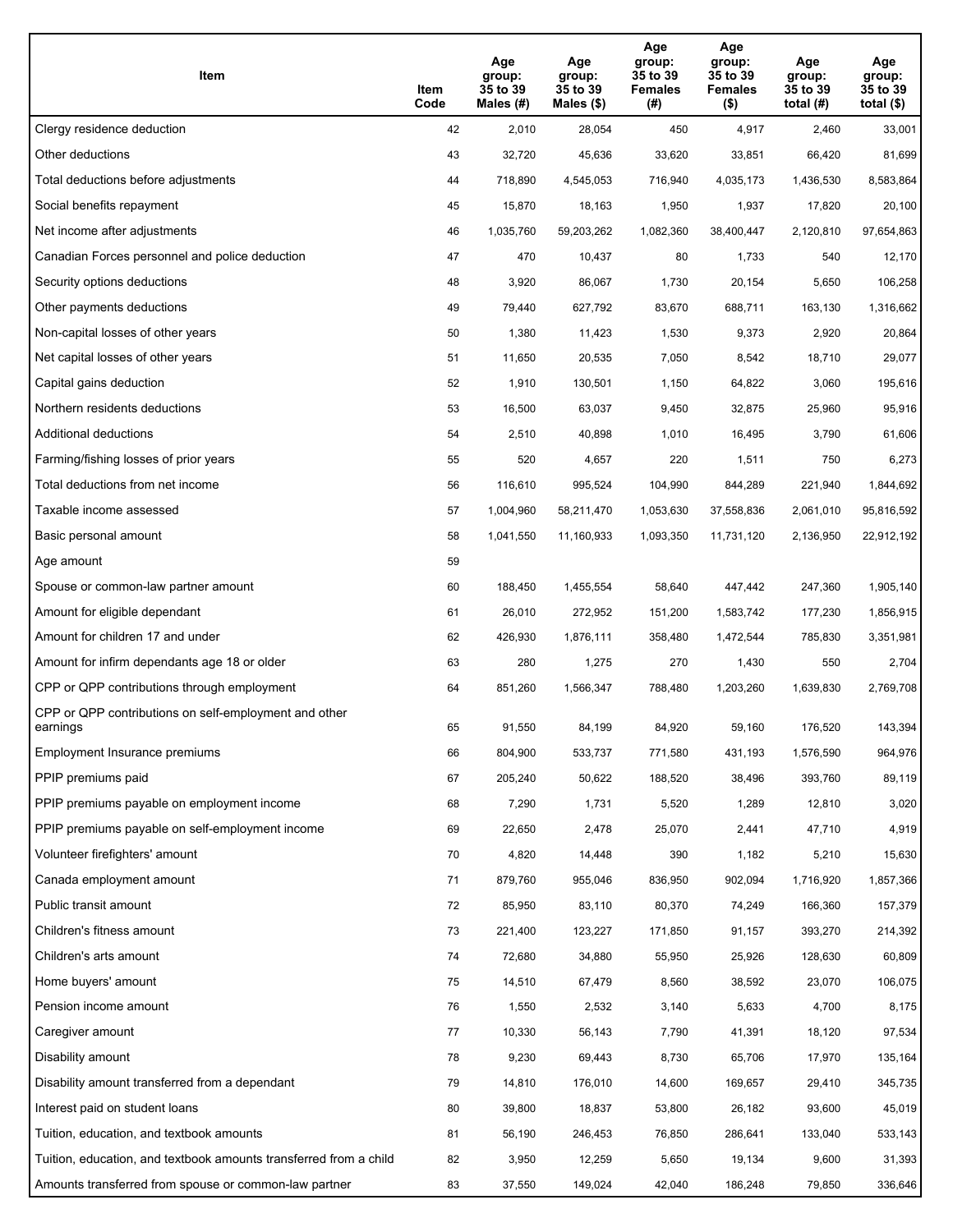| Item                                                | Item<br>Code | Age<br>group:<br>35 to 39<br>Males $(H)$ | Age<br>group:<br>35 to 39<br>Males $(\$)$ | Age<br>group:<br>35 to 39<br><b>Females</b><br>(# ) | Age<br>group:<br>35 to 39<br><b>Females</b><br>$($ \$) | Age<br>group:<br>35 to 39<br>total $(H)$ | Age<br>group:<br>35 to 39<br>total $($)$ |
|-----------------------------------------------------|--------------|------------------------------------------|-------------------------------------------|-----------------------------------------------------|--------------------------------------------------------|------------------------------------------|------------------------------------------|
| Medical expenses                                    | 84           | 98,390                                   | 170,963                                   | 169,540                                             | 286,657                                                | 268,110                                  | 458,110                                  |
| Total tax credits on personal amounts               | 85           | 1,042,540                                | 2,878,238                                 | 1,093,630                                           | 2,879,105                                              | 2,138,270                                | 5,761,585                                |
| Allowable charitable donations and government gifts | 86           | 251,270                                  | 294,210                                   | 201,300                                             | 149,452                                                | 452,790                                  | 444,115                                  |
| Eligible cultural and ecological gifts              | 87           | 280                                      | 197                                       | 260                                                 | 122                                                    | 540                                      | 319                                      |
| Total tax credit on donations and gifts             | 88           | 249,060                                  | 80,519                                    | 199,410                                             | 39,681                                                 | 448,670                                  | 120,327                                  |
| Total federal non-refundable tax credits            | 89           | 1,042,560                                | 2,958,757                                 | 1,093,640                                           | 2,918,785                                              | 2,138,350                                | 5,881,911                                |
| Federal dividend tax credit                         | 90           | 121,170                                  | 320,960                                   | 93,690                                              | 200,294                                                | 214,900                                  | 521,478                                  |
| Overseas employment tax credit                      | 91           | 880                                      | 9,162                                     | 70                                                  | 424                                                    | 950                                      | 9,586                                    |
| Minimum tax carryover                               | 92           | 1,360                                    | 3,911                                     | 800                                                 | 1,791                                                  | 2,170                                    | 5,707                                    |
| Basic federal tax                                   | 93           | 832,840                                  | 7,915,526                                 | 697,590                                             | 3,914,961                                              | 1,531,430                                | 11,837,442                               |
| Federal Foreign Tax Credit                          | 94           | 34,440                                   | 62,069                                    | 23,630                                              | 16,229                                                 | 58,090                                   | 78,372                                   |
| Federal Political contribution tax credit           | 95           | 3,200                                    | 533                                       | 1,400                                               | 204                                                    | 4,600                                    | 737                                      |
| <b>Investment Tax Credit</b>                        | 96           | 1,520                                    | 2,896                                     | 540                                                 | 785                                                    | 2,080                                    | 3,682                                    |
| Labour-sponsored funds tax credit                   | 97           | 18,780                                   | 7,627                                     | 13,570                                              | 4,273                                                  | 32,360                                   | 11,899                                   |
| Alternative minimum tax payable                     | 98           | 1,710                                    | 5,764                                     | 830                                                 | 3,115                                                  | 2,550                                    | 8,881                                    |
| Net federal tax                                     | 99           | 831,130                                  | 7,846,024                                 | 696,070                                             | 3,894,902                                              | 1,528,190                                | 11,749,045                               |
| CPP contributions on self-employment                | 100          | 71,830                                   | 134,316                                   | 62,730                                              | 84,646                                                 | 134,610                                  | 219,034                                  |
| Social Benefits repayment                           | 101          | 15,870                                   | 18,163                                    | 1,950                                               | 1,937                                                  | 17,820                                   | 20,100                                   |
| <b>Net Provincial Tax</b>                           | 102          | 629,790                                  | 3,328,866                                 | 520,380                                             | 1,619,023                                              | 1,150,750                                | 4,949,848                                |
| Total tax payable                                   | 103          | 871,880                                  | 11,327,824                                | 746,960                                             | 5,601,145                                              | 1,619,900                                | 16,939,116                               |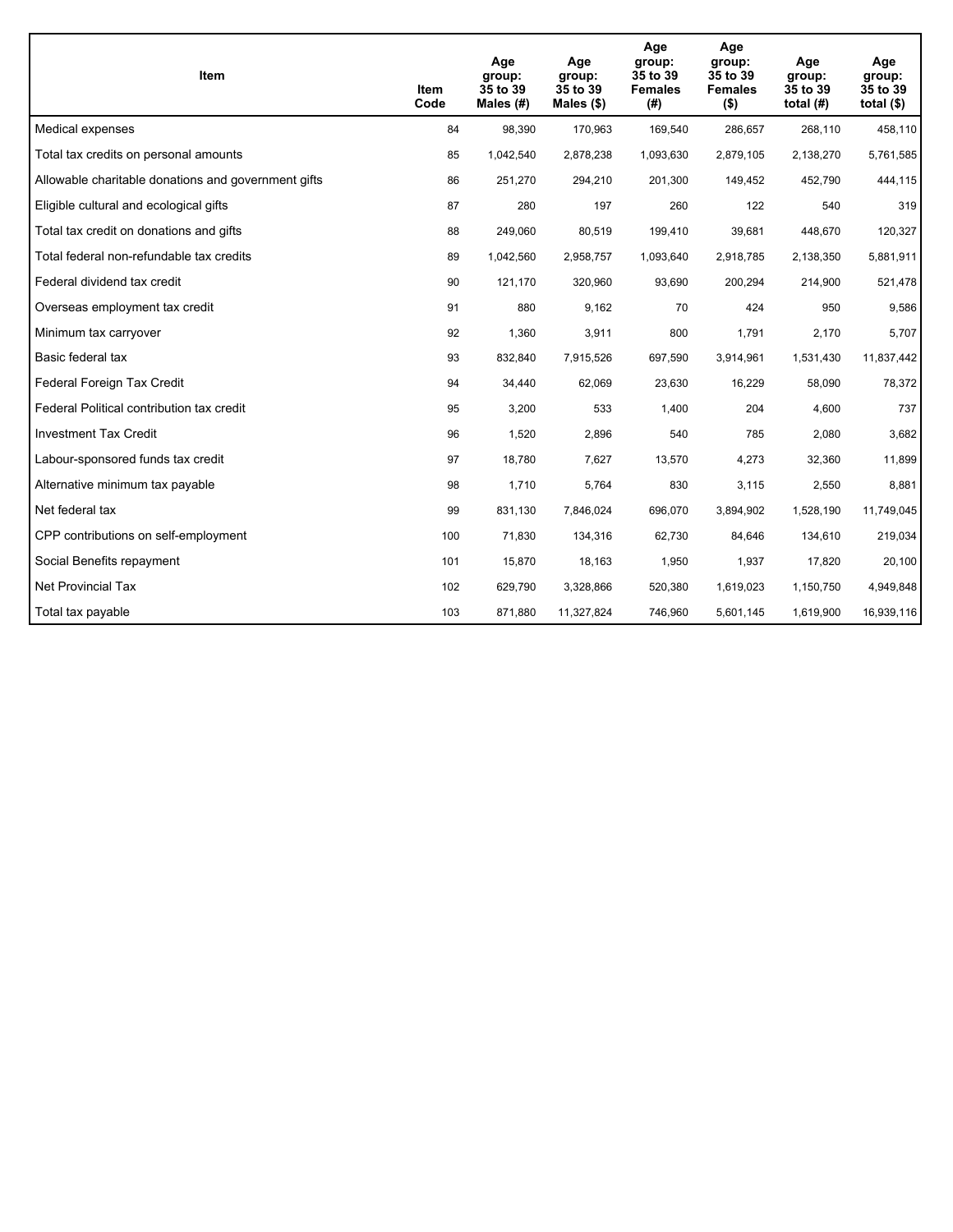| Item                                                                                           | Item<br>Code   | Age<br>group:<br>40 to 44<br>Males (#) | Age<br>group:<br>40 to 44<br>Males $(\$)$ | Age<br>group:<br>40 to 44<br><b>Females</b><br>(#) | Age<br>group:<br>40 to 44<br><b>Females</b><br>$($ \$) | Age<br>group:<br>40 to 44<br>total $(H)$ | Age<br>group:<br>40 to 44<br>total $($)$ |
|------------------------------------------------------------------------------------------------|----------------|----------------------------------------|-------------------------------------------|----------------------------------------------------|--------------------------------------------------------|------------------------------------------|------------------------------------------|
| Number of taxable returns                                                                      | $\mathbf{1}$   | 908,420                                |                                           | 801,720                                            |                                                        | 1,711,520                                |                                          |
| Number of non-taxable returns                                                                  | 2              | 183,740                                |                                           | 327,300                                            |                                                        | 513,850                                  |                                          |
| Total number of returns                                                                        | 3              | 1,092,160                              |                                           | 1,129,010                                          |                                                        | 2,225,370                                |                                          |
| Employment income                                                                              | 4              | 907,720                                | 59,208,635                                | 909,960                                            | 38,665,571                                             | 1,818,950                                | 97,893,331                               |
| Commissions (from employment)                                                                  | 5              | 34,650                                 | 1,716,301                                 | 22,230                                             | 473,566                                                | 56,880                                   | 2,189,886                                |
| Other employment income                                                                        | 6              | 116,050                                | 751,128                                   | 76,790                                             | 373,756                                                | 192,910                                  | 1,126,839                                |
| Old Age Security pension (OASP)                                                                | $\overline{7}$ |                                        |                                           |                                                    |                                                        |                                          |                                          |
| CPP or QPP benefits                                                                            | 8              | 12,290                                 | 94,785                                    | 21,110                                             | 144,288                                                | 33,410                                   | 239,110                                  |
| Other pensions or superannuation                                                               | 9              | 4,200                                  | 74,009                                    | 2,680                                              | 31,265                                                 | 6,880                                    | 105,349                                  |
| Elected split-pension amount                                                                   | 10             | 770                                    | 4,222                                     | 5,750                                              | 54,395                                                 | 6,520                                    | 58,634                                   |
| Universal Child Care Benefit (UCCB)                                                            | 11             | 69,920                                 | 97,067                                    | 166,210                                            | 220,453                                                | 236,310                                  | 317,797                                  |
| Employment Insurance and other benefits                                                        | 12             | 121,620                                | 806,069                                   | 122,810                                            | 775,221                                                | 244,430                                  | 1,581,301                                |
| Taxable amount of dividends from taxable Canadian corporations                                 | 13             | 149,520                                | 3,392,951                                 | 130,360                                            | 2,077,207                                              | 279,920                                  | 5,470,984                                |
| Interest and other investment income                                                           | 14             | 186,110                                | 269,394                                   | 201,830                                            | 241,085                                                | 388,150                                  | 511,160                                  |
| Net partnership income (Limited or non-active partners only)                                   | 15             | 4,110                                  | 11,662                                    | 2,210                                              | 4,850                                                  | 7,410                                    | 18,439                                   |
| Net rental income                                                                              | 16             | 77,260                                 | 138,619                                   | 70,900                                             | 129,800                                                | 148,220                                  | 268,902                                  |
| Taxable capital gains                                                                          | 17             | 63,480                                 | 631,226                                   | 58,350                                             | 310,677                                                | 122,410                                  | 951,402                                  |
| Registered retirement savings plan income (RRSP)                                               | 18             | 163,240                                | 579,615                                   | 141,020                                            | 438,900                                                | 304,260                                  | 1,018,570                                |
| Other income                                                                                   | 19             | 120,790                                | 645,341                                   | 112,130                                            | 472,455                                                | 232,980                                  | 1,119,314                                |
| Net business income                                                                            | 20             | 122,580                                | 2,081,912                                 | 108,820                                            | 1,250,809                                              | 231,960                                  | 3,346,125                                |
| Net professional income                                                                        | 21             | 17,050                                 | 1,381,469                                 | 19,480                                             | 973,946                                                | 36,810                                   | 2,360,647                                |
| Net commission income                                                                          | 22             | 12,880                                 | 333,993                                   | 13,220                                             | 183,053                                                | 26,110                                   | 517,302                                  |
| Net farming income                                                                             | 23             | 15,070                                 | 89,008                                    | 7,990                                              | 32,766                                                 | 23,380                                   | 128,237                                  |
| Net fishing income                                                                             | 24             | 2,390                                  | 50,674                                    | 670                                                | 8,127                                                  | 3,060                                    | 58,802                                   |
| Workers' compensation benefits                                                                 | 25             | 27,870                                 | 259,460                                   | 17,110                                             | 115,532                                                | 44,980                                   | 374,991                                  |
| Social assistance payments                                                                     | 26             | 63,710                                 | 519,662                                   | 67,370                                             | 601,839                                                | 131,100                                  | 1,121,688                                |
| Net federal supplements                                                                        | 27             |                                        |                                           |                                                    |                                                        | 10                                       | 41                                       |
| Total income assessed                                                                          | 28             | 1,087,370                              | 73,139,201                                | 1,121,120                                          | 47,680,625                                             | 2,212,360                                | 120,881,882                              |
| Registered pension plan contributions (RPP)                                                    | 29             | 276,770                                | 1,240,601                                 | 337,430                                            | 1,336,736                                              | 614,250                                  | 2,577,558                                |
| RRSP deduction                                                                                 | 30             | 399,330                                | 2,516,192                                 | 348,600                                            | 1,540,845                                              | 747,960                                  | 4,057,255                                |
| Deduction for elected split-pension amount                                                     | 31             | 2,040                                  | 15,776                                    | 500                                                | 1,854                                                  | 2,540                                    | 17,630                                   |
| Annual union, professional, or like dues                                                       | 32             | 295,520                                | 264,401                                   | 332,620                                            | 245,449                                                | 628,150                                  | 509,866                                  |
| Child care expenses                                                                            | 33             | 89,410                                 | 361,349                                   | 196,880                                            | 671,702                                                | 286,300                                  | 1,033,089                                |
| Business investment loss                                                                       | 34             | 910                                    | 21,915                                    | 430                                                | 9,288                                                  | 1,340                                    | 31,203                                   |
| Moving expenses                                                                                | 35             | 5,320                                  | 42,154                                    | 2,950                                              | 17,876                                                 | 8,270                                    | 60,030                                   |
| Support payments made                                                                          | 36             | 6,800                                  | 67,970                                    | 340                                                | 2,466                                                  | 7,140                                    | 70,436                                   |
| Carrying charges and interest expenses                                                         | 37             | 87,710                                 | 192,779                                   | 63,620                                             | 103,233                                                | 151,370                                  | 296,236                                  |
| Deductions for CPP/QPP contributions on self-employment and other<br>earnings                  | 38             | 104,720                                | 99,589                                    | 93,600                                             | 68,392                                                 | 198,360                                  | 168,025                                  |
| Deductions for provincial parental insurance plan (PPIP) premiums on<br>self-employment income | 39             | 24,130                                 | 2,233                                     | 24,900                                             | 2,037                                                  | 49,030                                   | 4,271                                    |
| Exploration and development expenses                                                           | 40             | 2,590                                  | 55,130                                    | 980                                                | 13,756                                                 | 4,340                                    | 70,942                                   |
| Other employment expenses                                                                      | 41             | 73,750                                 | 454,779                                   | 35,990                                             | 149,005                                                | 109,740                                  | 603,785                                  |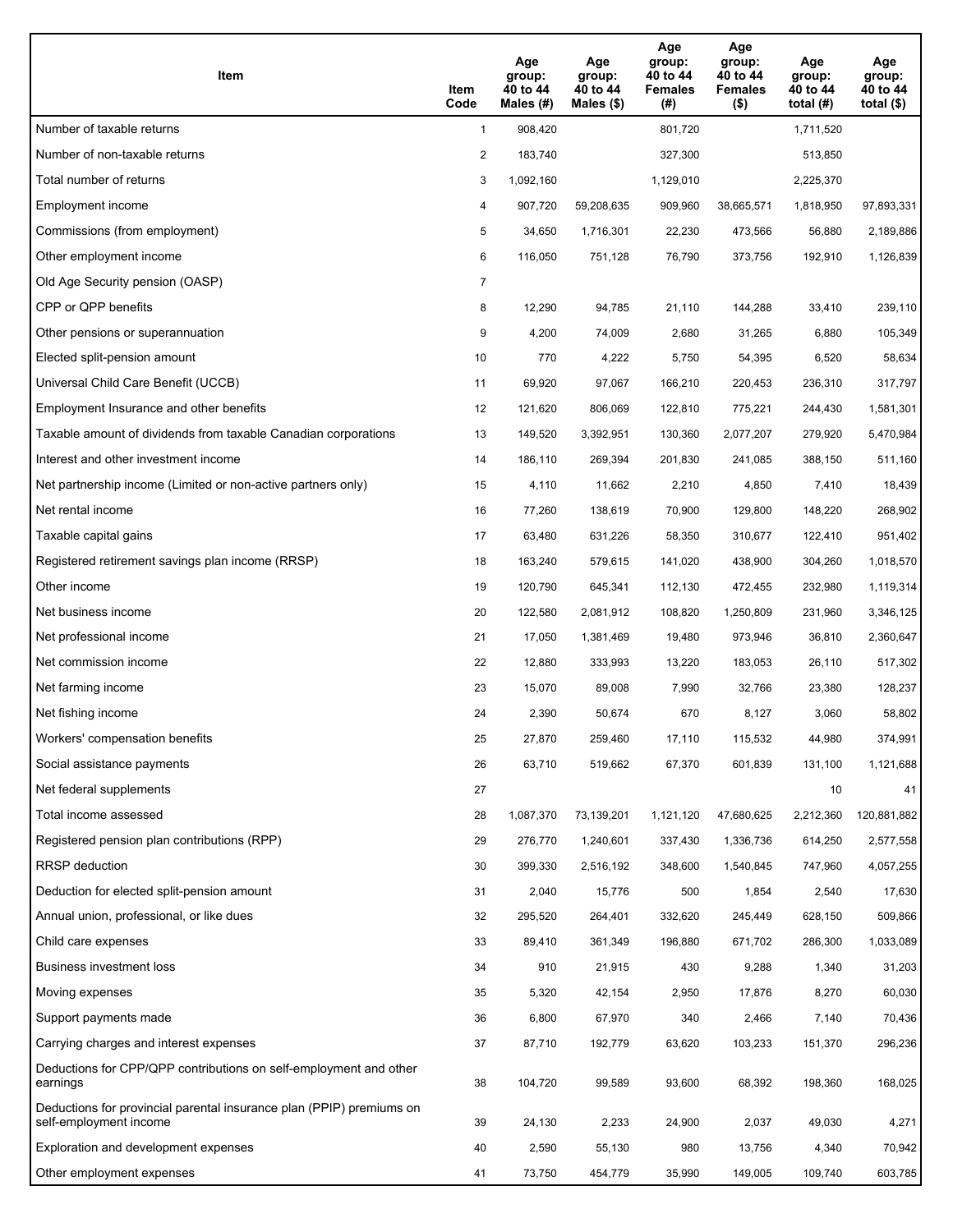| Item                                                              | Item<br>Code | Age<br>group:<br>40 to 44<br>Males (#) | Age<br>group:<br>40 to 44<br>Males (\$) | Age<br>group:<br>40 to 44<br><b>Females</b><br>(#) | Age<br>group:<br>40 to 44<br><b>Females</b><br>$($ \$) | Age<br>group:<br>40 to 44<br>total $(H)$ | Age<br>group:<br>40 to 44<br>total $($)$ |
|-------------------------------------------------------------------|--------------|----------------------------------------|-----------------------------------------|----------------------------------------------------|--------------------------------------------------------|------------------------------------------|------------------------------------------|
| Clergy residence deduction                                        | 42           | 2,370                                  | 34,116                                  | 540                                                | 6,395                                                  | 2,910                                    | 40,511                                   |
| Other deductions                                                  | 43           | 33,130                                 | 56,715                                  | 32,580                                             | 35,474                                                 | 65,780                                   | 93,844                                   |
| Total deductions before adjustments                               | 44           | 762,550                                | 5,426,080                               | 736,190                                            | 4,205,536                                              | 1,499,770                                | 9,636,088                                |
| Social benefits repayment                                         | 45           | 16,410                                 | 19,237                                  | 2,510                                              | 2,498                                                  | 18,920                                   | 21,736                                   |
| Net income after adjustments                                      | 46           | 1,082,390                              | 67,753,517                              | 1,113,780                                          | 43,517,629                                             | 2,198,900                                | 111,331,832                              |
| Canadian Forces personnel and police deduction                    | 47           | 460                                    | 11,732                                  | 80                                                 | 1,517                                                  | 530                                      | 13,248                                   |
| Security options deductions                                       | 48           | 5,120                                  | 176,402                                 | 2,040                                              | 38,611                                                 | 7,170                                    | 215,032                                  |
| Other payments deductions                                         | 49           | 90,380                                 | 779,294                                 | 83,780                                             | 717,395                                                | 174,180                                  | 1,496,875                                |
| Non-capital losses of other years                                 | 50           | 1,800                                  | 18,933                                  | 2,070                                              | 11,961                                                 | 3,920                                    | 31,110                                   |
| Net capital losses of other years                                 | 51           | 16,000                                 | 37,296                                  | 10,700                                             | 16,491                                                 | 26,710                                   | 53,813                                   |
| Capital gains deduction                                           | 52           | 2,410                                  | 181,171                                 | 1,520                                              | 95,562                                                 | 3,940                                    | 277,629                                  |
| Northern residents deductions                                     | 53           | 16,290                                 | 63,740                                  | 9,860                                              | 35,081                                                 | 26,150                                   | 98,820                                   |
| Additional deductions                                             | 54           | 2,360                                  | 48,014                                  | 1,030                                              | 16,077                                                 | 3,730                                    | 69,975                                   |
| Farming/fishing losses of prior years                             | 55           | 690                                    | 8,220                                   | 320                                                | 2,547                                                  | 1,020                                    | 10,825                                   |
| Total deductions from net income                                  | 56           | 133,170                                | 1,324,950                               | 110,230                                            | 935,357                                                | 243,840                                  | 2,267,595                                |
| Taxable income assessed                                           | 57           | 1,045,520                              | 66,432,134                              | 1,078,980                                          | 42,584,571                                             | 2,126,880                                | 109,070,174                              |
| Basic personal amount                                             | 58           | 1,089,540                              | 11,701,218                              | 1,127,730                                          | 12,127,896                                             | 2,218,830                                | 23,844,782                               |
| Age amount                                                        | 59           |                                        |                                         |                                                    |                                                        |                                          |                                          |
| Spouse or common-law partner amount                               | 60           | 193,870                                | 1,537,431                               | 62,340                                             | 480,904                                                | 256,380                                  | 2,019,745                                |
| Amount for eligible dependant                                     | 61           | 33,660                                 | 347,260                                 | 156,980                                            | 1,624,437                                              | 190,670                                  | 1,971,966                                |
| Amount for children 17 and under                                  | 62           | 467,280                                | 2,055,269                               | 356,520                                            | 1,363,886                                              | 824,150                                  | 3,422,139                                |
| Amount for infirm dependants age 18 or older                      | 63           | 490                                    | 2,494                                   | 550                                                | 2,768                                                  | 1,040                                    | 5,275                                    |
| CPP or QPP contributions through employment                       | 64           | 863,170                                | 1,620,618                               | 822,920                                            | 1,309,907                                              | 1,686,180                                | 2,930,615                                |
| CPP or QPP contributions on self-employment and other<br>earnings | 65           | 104,720                                | 99,589                                  | 93,600                                             | 68,392                                                 | 198,360                                  | 168,025                                  |
| Employment Insurance premiums                                     | 66           | 800,500                                | 542,212                                 | 795,660                                            | 465,455                                                | 1,596,240                                | 1,007,700                                |
| PPIP premiums paid                                                | 67           | 195,130                                | 49,526                                  | 183,380                                            | 39,503                                                 | 378,520                                  | 89,030                                   |
| PPIP premiums payable on employment income                        | 68           | 7,000                                  | 1,729                                   | 5,090                                              | 1,275                                                  | 12,090                                   | 3,005                                    |
| PPIP premiums payable on self-employment income                   | 69           | 24,390                                 | 2,880                                   | 25,130                                             | 2,625                                                  | 49,520                                   | 5,505                                    |
| Volunteer firefighters' amount                                    | 70           | 5,020                                  | 15,062                                  | 400                                                | 1,194                                                  | 5,420                                    | 16,256                                   |
| Canada employment amount                                          | 71           | 894,920                                | 971,510                                 | 867,730                                            | 937,363                                                | 1,762,850                                | 1,909,081                                |
| Public transit amount                                             | 72           | 82,470                                 | 81,144                                  | 83,320                                             | 79,539                                                 | 165,810                                  | 160,698                                  |
| Children's fitness amount                                         | 73           | 264,260                                | 170,136                                 | 178,300                                            | 105,043                                                | 442,580                                  | 275,195                                  |
| Children's arts amount                                            | 74           | 100,810                                | 56,931                                  | 67,430                                             | 35,773                                                 | 168,260                                  | 92,715                                   |
| Home buyers' amount                                               | 75           | 9,540                                  | 44,149                                  | 5,900                                              | 26,507                                                 | 15,440                                   | 70,656                                   |
| Pension income amount                                             | 76           | 4,760                                  | 8,782                                   | 8,120                                              | 15,258                                                 | 12,880                                   | 24,052                                   |
| Caregiver amount                                                  | 77           | 18,180                                 | 102,352                                 | 13,550                                             | 73,030                                                 | 31,730                                   | 175,418                                  |
| Disability amount                                                 | 78           | 11,750                                 | 88,283                                  | 11,840                                             | 88,977                                                 | 23,590                                   | 177,276                                  |
| Disability amount transferred from a dependant                    | 79           | 20,370                                 | 239,218                                 | 17,320                                             | 192,986                                                | 37,700                                   | 432,251                                  |
| Interest paid on student loans                                    | 80           | 19,590                                 | 9,538                                   | 25,570                                             | 12,664                                                 | 45,160                                   | 22,201                                   |
| Tuition, education, and textbook amounts                          | 81           | 40,610                                 | 152,435                                 | 62,780                                             | 211,871                                                | 103,390                                  | 364,316                                  |
| Tuition, education, and textbook amounts transferred from a child | 82           | 23,570                                 | 94,562                                  | 32,270                                             | 135,212                                                | 55,840                                   | 229,783                                  |
| Amounts transferred from spouse or common-law partner             | 83           | 36,480                                 | 147,737                                 | 38,850                                             | 165,072                                                | 75,470                                   | 313,497                                  |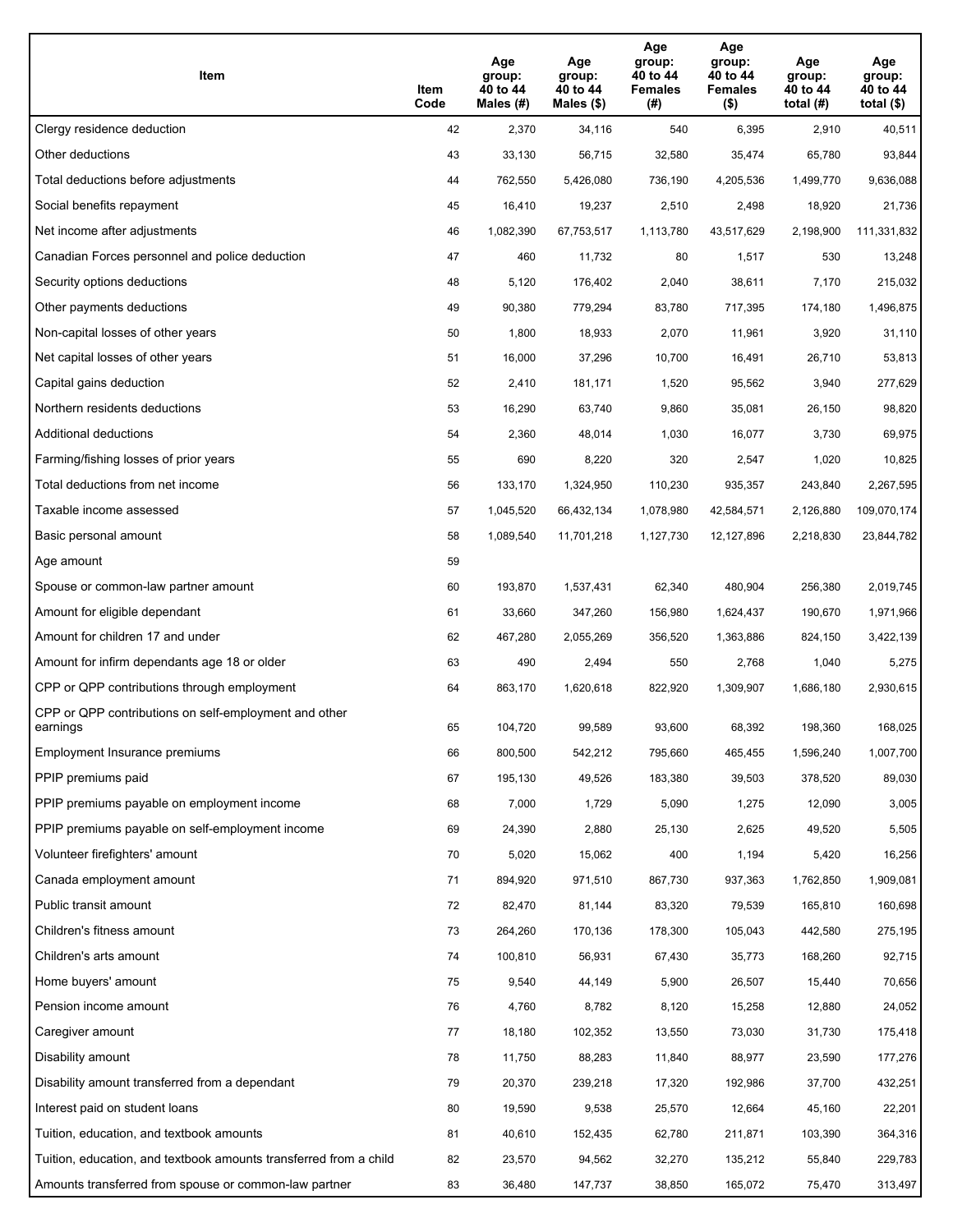| <b>Item</b>                                         | Item<br>Code | Age<br>group:<br>40 to 44<br>Males $(H)$ | Age<br>group:<br>40 to 44<br>Males $(\$)$ | Age<br>group:<br>40 to 44<br><b>Females</b><br>(#) | Age<br>group:<br>40 to 44<br><b>Females</b><br>$($ \$) | Age<br>group:<br>40 to 44<br>total $(H)$ | Age<br>group:<br>40 to 44<br>total $($)$ |
|-----------------------------------------------------|--------------|------------------------------------------|-------------------------------------------|----------------------------------------------------|--------------------------------------------------------|------------------------------------------|------------------------------------------|
| Medical expenses                                    | 84           | 118,580                                  | 262,635                                   | 191,750                                            | 355,493                                                | 310,490                                  | 618,598                                  |
| Total tax credits on personal amounts               | 85           | 1,090,410                                | 3,061,152                                 | 1,127,920                                          | 2,988,678                                              | 2,219,940                                | 6,053,138                                |
| Allowable charitable donations and government gifts | 86           | 286,480                                  | 423,983                                   | 229,340                                            | 205,476                                                | 516,140                                  | 630,002                                  |
| Eligible cultural and ecological gifts              | 87           |                                          |                                           | 310                                                | 303                                                    |                                          |                                          |
| Total tax credit on donations and gifts             | 88           | 284,560                                  | 119,527                                   | 227,690                                            | 55,219                                                 | 512,500                                  | 174,899                                  |
| Total federal non-refundable tax credits            | 89           | 1,090,440                                | 3,180,679                                 | 1,127,940                                          | 3,043,898                                              | 2,220,090                                | 6,228,037                                |
| Federal dividend tax credit                         | 90           | 145,140                                  | 454,172                                   | 119,640                                            | 275,723                                                | 264,820                                  | 730,003                                  |
| Overseas employment tax credit                      | 91           | 800                                      | 8,742                                     | 70                                                 | 415                                                    | 870                                      | 9,157                                    |
| Minimum tax carryover                               | 92           | 1,950                                    | 5,677                                     | 1,240                                              | 2,759                                                  | 3,190                                    | 8,440                                    |
| Basic federal tax                                   | 93           | 864,360                                  | 9,602,120                                 | 750,540                                            | 4,728,305                                              | 1,616,240                                | 14,339,157                               |
| Federal Foreign Tax Credit                          | 94           | 43,260                                   | 89,702                                    | 32,300                                             | 21,770                                                 | 75,580                                   | 111,672                                  |
| Federal Political contribution tax credit           | 95           | 4,130                                    | 731                                       | 1,780                                              | 289                                                    | 5,910                                    | 1,021                                    |
| <b>Investment Tax Credit</b>                        | 96           | 2,520                                    | 5,952                                     | 820                                                | 1,447                                                  | 3,360                                    | 7,400                                    |
| Labour-sponsored funds tax credit                   | 97           | 19,640                                   | 8,536                                     | 15,390                                             | 5,375                                                  | 35,020                                   | 13,911                                   |
| Alternative minimum tax payable                     | 98           | 2,190                                    | 7,285                                     | 1,190                                              | 4,963                                                  | 3,380                                    | 12,281                                   |
| Net federal tax                                     | 99           | 862,100                                  | 9,504,410                                 | 748,750                                            | 4,700,860                                              | 1,612,170                                | 14,215,651                               |
| CPP contributions on self-employment                | 100          | 82,920                                   | 159,504                                   | 70,920                                             | 100,319                                                | 153,900                                  | 259,911                                  |
| Social Benefits repayment                           | 101          | 16,410                                   | 19,237                                    | 2,510                                              | 2,498                                                  | 18,920                                   | 21,736                                   |
| <b>Net Provincial Tax</b>                           | 102          | 667,190                                  | 4,141,154                                 | 573,320                                            | 2,003,313                                              | 1,241,260                                | 6,146,452                                |
| Total tax payable                                   | 103          | 908,420                                  | 13,824,785                                | 801,720                                            | 6,807,410                                              | 1,711,520                                | 20,644,649                               |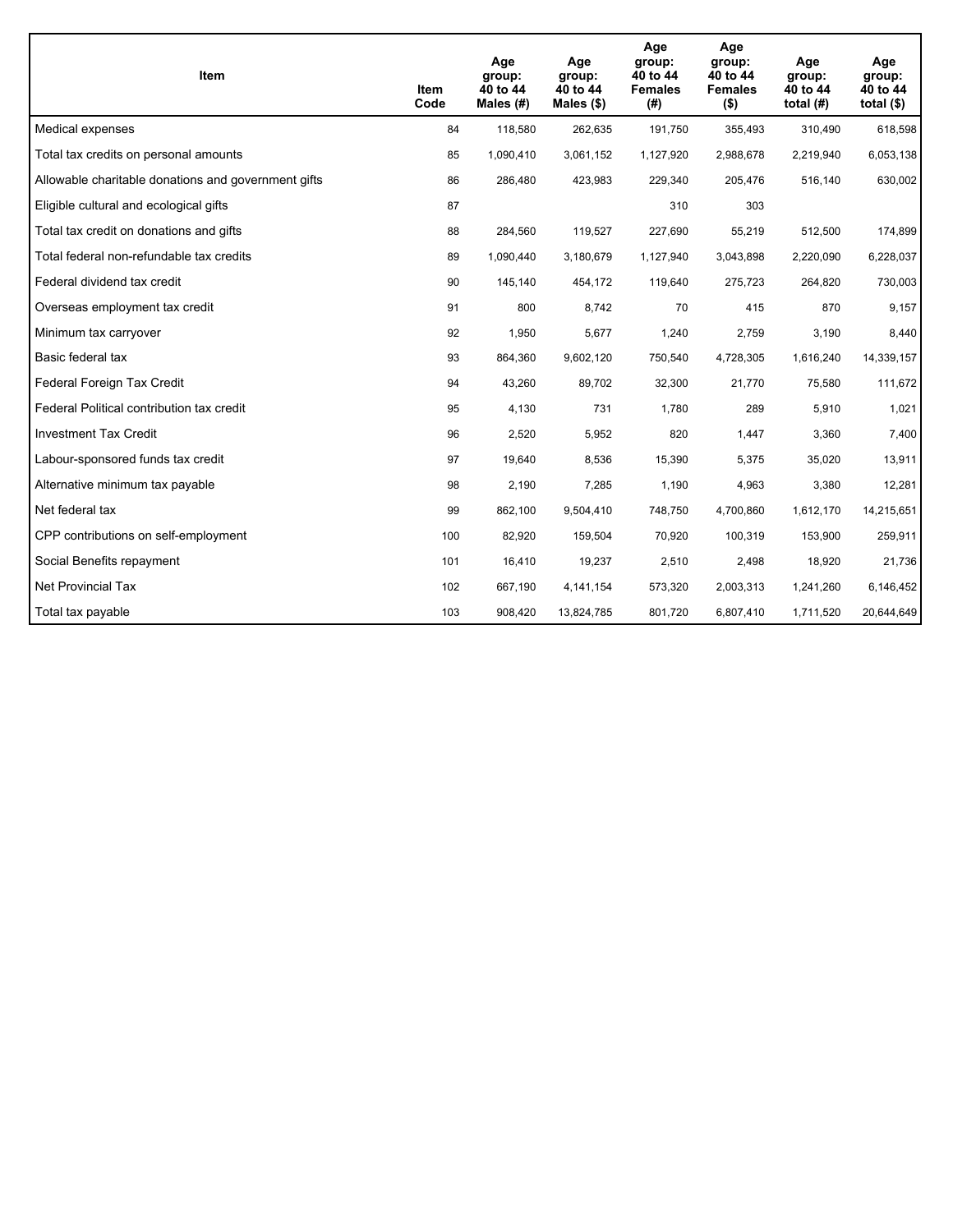| Item                                                                                           | Item<br>Code   | Age<br>group:<br>45 to 49<br>Males (#) | Age<br>group:<br>45 to 49<br>Males $(\$)$ | Age<br>group:<br>45 to 49<br><b>Females</b><br>(#) | Age<br>group:<br>45 to 49<br><b>Females</b><br>$($ \$) | Age<br>group:<br>45 to 49<br>total $(H)$ | Age<br>group:<br>45 to 49<br>total $($)$ |
|------------------------------------------------------------------------------------------------|----------------|----------------------------------------|-------------------------------------------|----------------------------------------------------|--------------------------------------------------------|------------------------------------------|------------------------------------------|
| Number of taxable returns                                                                      | $\mathbf{1}$   | 998,990                                |                                           | 915,590                                            |                                                        | 1,916,110                                |                                          |
| Number of non-taxable returns                                                                  | 2              | 206,450                                |                                           | 319,280                                            |                                                        | 528,700                                  |                                          |
| Total number of returns                                                                        | 3              | 1,205,430                              |                                           | 1,234,860                                          |                                                        | 2,444,810                                |                                          |
| Employment income                                                                              | 4              | 973,540                                | 66,016,117                                | 1,001,850                                          | 43,690,144                                             | 1,976,530                                | 109,731,237                              |
| Commissions (from employment)                                                                  | 5              | 33,160                                 | 1,695,167                                 | 22,840                                             | 529,433                                                | 56,000                                   | 2,224,624                                |
| Other employment income                                                                        | 6              | 132,070                                | 880,666                                   | 86,760                                             | 476,685                                                | 218,920                                  | 1,360,008                                |
| Old Age Security pension (OASP)                                                                | $\overline{7}$ |                                        |                                           |                                                    |                                                        |                                          |                                          |
| CPP or QPP benefits                                                                            | 8              | 24,970                                 | 201,925                                   | 42,540                                             | 309,145                                                | 67,520                                   | 511,178                                  |
| Other pensions or superannuation                                                               | 9              | 10,350                                 | 218,557                                   | 6,090                                              | 81,797                                                 | 16,440                                   | 300,407                                  |
| Elected split-pension amount                                                                   | 10             | 2,290                                  | 13,009                                    | 16,870                                             | 165,873                                                | 19,170                                   | 179,026                                  |
| Universal Child Care Benefit (UCCB)                                                            | 11             | 29,940                                 | 38,988                                    | 35,670                                             | 41,354                                                 | 65,670                                   | 80,427                                   |
| Employment Insurance and other benefits                                                        | 12             | 128,390                                | 866,854                                   | 121,990                                            | 647,013                                                | 250,380                                  | 1,513,867                                |
| Taxable amount of dividends from taxable Canadian corporations                                 | 13             | 188,950                                | 4,386,918                                 | 174,690                                            | 2,416,265                                              | 363,680                                  | 6,803,591                                |
| Interest and other investment income                                                           | 14             | 238,180                                | 452,400                                   | 264,510                                            | 400,150                                                | 502,920                                  | 853,478                                  |
| Net partnership income (Limited or non-active partners only)                                   | 15             | 6,050                                  | 18,566                                    | 3,310                                              | 6,550                                                  | 10,980                                   | 30,762                                   |
| Net rental income                                                                              | 16             | 93,190                                 | 220,208                                   | 85,470                                             | 184,070                                                | 178,710                                  | 404,449                                  |
| Taxable capital gains                                                                          | 17             | 81,700                                 | 900,815                                   | 82,300                                             | 473,727                                                | 164,940                                  | 1,383,613                                |
| Registered retirement savings plan income (RRSP)                                               | 18             | 147,110                                | 738,354                                   | 129,300                                            | 578,522                                                | 276,410                                  | 1,316,933                                |
| Other income                                                                                   | 19             | 146,660                                | 941,081                                   | 140,990                                            | 645,154                                                | 287,710                                  | 1,587,291                                |
| Net business income                                                                            | 20             | 138,480                                | 2,422,256                                 | 117,510                                            | 1,385,556                                              | 256,610                                  | 3,821,399                                |
| Net professional income                                                                        | 21             | 18,970                                 | 1,685,210                                 | 19,820                                             | 1,017,844                                              | 39,020                                   | 2,709,430                                |
| Net commission income                                                                          | 22             | 14,110                                 | 387,918                                   | 13,650                                             | 223,016                                                | 27,760                                   | 611,221                                  |
| Net farming income                                                                             | 23             | 22,190                                 | 155,553                                   | 11,720                                             | 53,180                                                 | 34,220                                   | 213,958                                  |
| Net fishing income                                                                             | 24             | 3,130                                  | 64,314                                    | 820                                                | 9,710                                                  | 3,960                                    | 74,024                                   |
| Workers' compensation benefits                                                                 | 25             | 39,050                                 | 409,125                                   | 23,230                                             | 171,772                                                | 62,280                                   | 580,915                                  |
| Social assistance payments                                                                     | 26             | 76,550                                 | 647,897                                   | 74,210                                             | 676,981                                                | 150,770                                  | 1,324,944                                |
| Net federal supplements                                                                        | 27             |                                        |                                           | 10                                                 | 46                                                     | 20                                       | 71                                       |
| Total income assessed                                                                          | 28             | 1,199,760                              | 83,364,707                                | 1,225,190                                          | 54,350,120                                             | 2,429,240                                | 137,785,785                              |
| Registered pension plan contributions (RPP)                                                    | 29             | 311,650                                | 1,450,780                                 | 385,390                                            | 1,544,068                                              | 697,140                                  | 2,995,156                                |
| RRSP deduction                                                                                 | 30             | 448,330                                | 3,036,538                                 | 404,030                                            | 1,958,968                                              | 852,380                                  | 4,995,613                                |
| Deduction for elected split-pension amount                                                     | 31             | 5,500                                  | 50,827                                    | 1,120                                              | 4,757                                                  | 6,620                                    | 55,584                                   |
| Annual union, professional, or like dues                                                       | 32             | 339,140                                | 307,029                                   | 371,410                                            | 276,082                                                | 710,560                                  | 583,117                                  |
| Child care expenses                                                                            | 33             | 56,900                                 | 184,180                                   | 93,660                                             | 236,856                                                | 150,560                                  | 421,054                                  |
| Business investment loss                                                                       | 34             | 1,050                                  | 34,379                                    | 560                                                | 13,358                                                 | 1,600                                    | 47,738                                   |
| Moving expenses                                                                                | 35             | 4,210                                  | 34,913                                    | 2,730                                              | 17,120                                                 | 6,940                                    | 52,033                                   |
| Support payments made                                                                          | 36             | 10,360                                 | 136,309                                   | 410                                                | 4,880                                                  | 10,770                                   | 141,189                                  |
| Carrying charges and interest expenses                                                         | 37             | 112,790                                | 290,441                                   | 88,000                                             | 160,238                                                | 200,850                                  | 450,835                                  |
| Deductions for CPP/QPP contributions on self-employment and other<br>earnings                  | 38             | 121,890                                | 118,191                                   | 102,120                                            | 76,211                                                 | 224,040                                  | 194,432                                  |
| Deductions for provincial parental insurance plan (PPIP) premiums on<br>self-employment income | 39             | 28,200                                 | 2,743                                     | 27,400                                             | 2,250                                                  | 55,600                                   | 4,993                                    |
| Exploration and development expenses                                                           | 40             | 4,030                                  | 92,309                                    | 1,690                                              | 20,550                                                 | 6,980                                    | 116,406                                  |
| Other employment expenses                                                                      | 41             | 80,130                                 | 491,629                                   | 39,550                                             | 169,229                                                | 119,690                                  | 660,904                                  |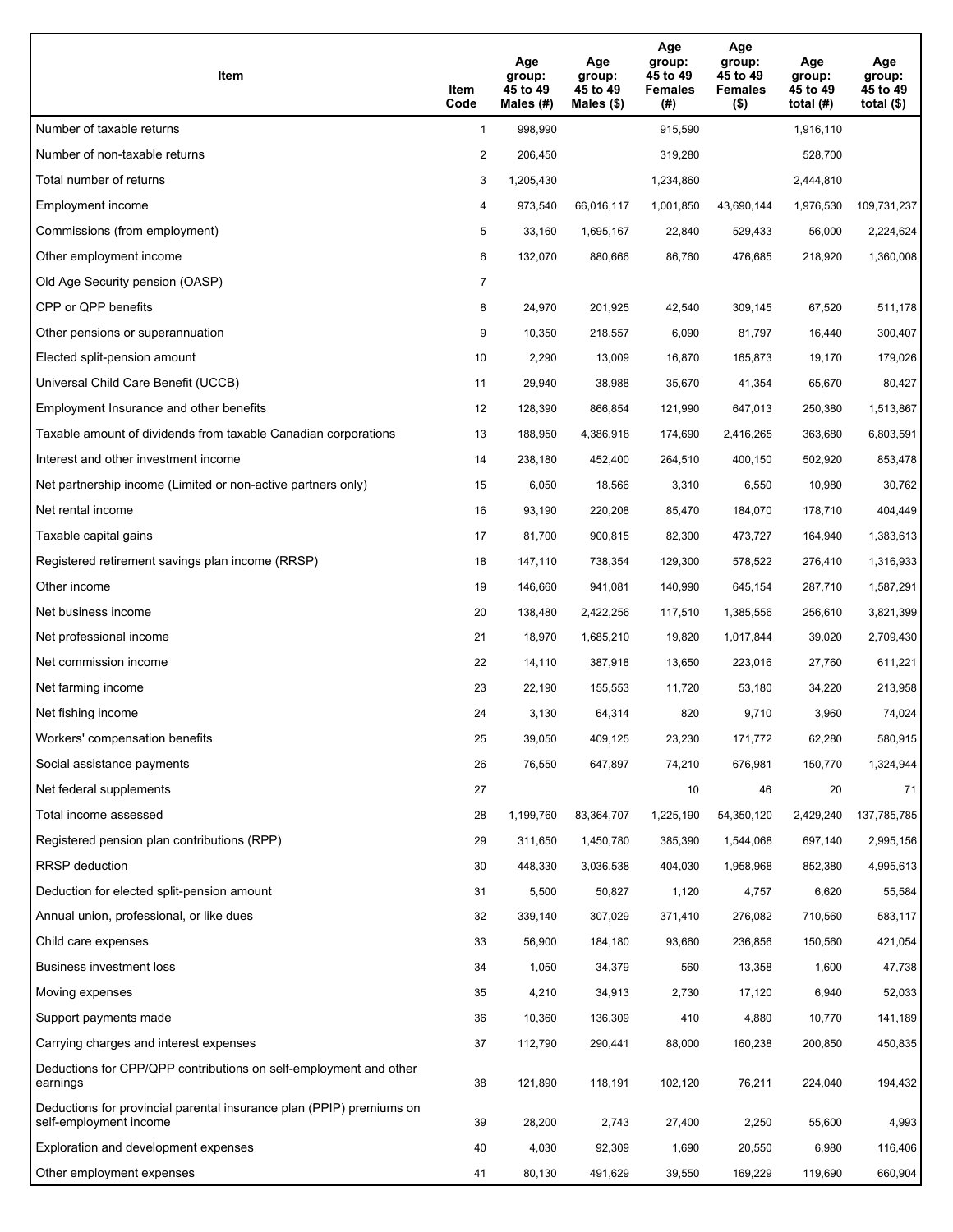| Item                                                              | Item<br>Code | Age<br>group:<br>45 to 49<br>Males (#) | Age<br>group:<br>45 to 49<br>Males (\$) | Age<br>group:<br>45 to 49<br><b>Females</b><br>(#) | Age<br>group:<br>45 to 49<br><b>Females</b><br>$($ \$) | Age<br>group:<br>45 to 49<br>total $(H)$ | Age<br>group:<br>45 to 49<br>total $($)$ |
|-------------------------------------------------------------------|--------------|----------------------------------------|-----------------------------------------|----------------------------------------------------|--------------------------------------------------------|------------------------------------------|------------------------------------------|
| Clergy residence deduction                                        | 42           | 2,620                                  | 38,727                                  | 630                                                | 7,467                                                  | 3,250                                    | 46,201                                   |
| Other deductions                                                  | 43           | 35,980                                 | 75,958                                  | 36,530                                             | 45,606                                                 | 72,590                                   | 123,899                                  |
| Total deductions before adjustments                               | 44           | 843,000                                | 6,345,410                               | 801,160                                            | 4,538,196                                              | 1,645,720                                | 10,890,166                               |
| Social benefits repayment                                         | 45           | 19,320                                 | 22,702                                  | 2,840                                              | 3,004                                                  | 22,150                                   | 25,706                                   |
| Net income after adjustments                                      | 46           | 1,193,400                              | 77,097,697                              | 1,217,150                                          | 49,873,048                                             | 2,413,130                                | 127,041,565                              |
| Canadian Forces personnel and police deduction                    | 47           | 480                                    | 12,814                                  | 80                                                 | 1,958                                                  | 560                                      | 14,773                                   |
| Security options deductions                                       | 48           | 5,470                                  | 256,896                                 | 2,150                                              | 48,639                                                 | 7,620                                    | 305,676                                  |
| Other payments deductions                                         | 49           | 113,980                                | 1,057,086                               | 96,600                                             | 849,172                                                | 210,600                                  | 1,906,343                                |
| Non-capital losses of other years                                 | 50           | 2,170                                  | 37,188                                  | 2,370                                              | 15,976                                                 | 4,570                                    | 53,327                                   |
| Net capital losses of other years                                 | 51           | 21,630                                 | 65,116                                  | 16,680                                             | 30,195                                                 | 38,320                                   | 95,322                                   |
| Capital gains deduction                                           | 52           | 3,370                                  | 277,529                                 | 2,220                                              | 150,291                                                | 5,600                                    | 428,099                                  |
| Northern residents deductions                                     | 53           | 17,340                                 | 66,722                                  | 10,540                                             | 37,134                                                 | 27,880                                   | 103,863                                  |
| Additional deductions                                             | 54           | 1,980                                  | 50,137                                  | 960                                                | 18,444                                                 | 3,280                                    | 79,035                                   |
| Farming/fishing losses of prior years                             | 55           | 1,050                                  | 12,795                                  | 520                                                | 4,314                                                  | 1,570                                    | 17,158                                   |
| Total deductions from net income                                  | 56           | 164,330                                | 1,837,057                               | 130,580                                            | 1,156,218                                              | 295,330                                  | 3,004,463                                |
| Taxable income assessed                                           | 57           | 1,144,120                              | 75,267,649                              | 1,172,200                                          | 48,720,383                                             | 2,318,580                                | 124,047,725                              |
| Basic personal amount                                             | 58           | 1,202,860                              | 12,950,332                              | 1,233,720                                          | 13,297,802                                             | 2,437,680                                | 26,259,378                               |
| Age amount                                                        | 59           |                                        |                                         |                                                    |                                                        |                                          |                                          |
| Spouse or common-law partner amount                               | 60           | 187,100                                | 1,500,888                               | 65,600                                             | 501,610                                                | 252,830                                  | 2,003,549                                |
| Amount for eligible dependant                                     | 61           | 32,450                                 | 324,093                                 | 125,440                                            | 1,260,689                                              | 157,910                                  | 1,584,915                                |
| Amount for children 17 and under                                  | 62           | 406,080                                | 1,604,295                               | 263,700                                            | 873,636                                                | 670,040                                  | 2,479,899                                |
| Amount for infirm dependants age 18 or older                      | 63           | 950                                    | 4,724                                   | 930                                                | 4,638                                                  | 1,880                                    | 9,369                                    |
| CPP or QPP contributions through employment                       | 64           | 924,400                                | 1,752,864                               | 908,420                                            | 1,469,755                                              | 1,832,880                                | 3,222,700                                |
| CPP or QPP contributions on self-employment and other<br>earnings | 65           | 121,890                                | 118,191                                 | 102,120                                            | 76,211                                                 | 224,040                                  | 194,432                                  |
| Employment Insurance premiums                                     | 66           | 847,200                                | 577,660                                 | 872,710                                            | 517,840                                                | 1,719,980                                | 1,095,530                                |
| PPIP premiums paid                                                | 67           | 220,420                                | 56,993                                  | 213,460                                            | 45,987                                                 | 433,880                                  | 102,982                                  |
| PPIP premiums payable on employment income                        | 68           | 7,500                                  | 1,943                                   | 5,760                                              | 1,482                                                  | 13,250                                   | 3,426                                    |
| PPIP premiums payable on self-employment income                   | 69           | 28,480                                 | 3,536                                   | 27,640                                             | 2,900                                                  | 56,120                                   | 6,436                                    |
| Volunteer firefighters' amount                                    | 70           | 4,630                                  | 13,899                                  | 360                                                | 1,080                                                  | 4,990                                    | 14,979                                   |
| Canada employment amount                                          | 71           | 961,740                                | 1,043,769                               | 954,390                                            | 1,032,640                                              | 1,916,320                                | 2,076,606                                |
| Public transit amount                                             | 72           | 84,840                                 | 80,819                                  | 90,890                                             | 88,326                                                 | 175,740                                  | 169,149                                  |
| Children's fitness amount                                         | 73           | 208,100                                | 128,265                                 | 118,440                                            | 65,206                                                 | 326,540                                  | 193,475                                  |
| Children's arts amount                                            | 74           | 79,280                                 | 45,647                                  | 45,080                                             | 23,870                                                 | 124,360                                  | 69,520                                   |
| Home buyers' amount                                               | 75           | 6,480                                  | 29,900                                  | 4,410                                              | 19,669                                                 | 10,890                                   | 49,569                                   |
| Pension income amount                                             | 76           | 12,290                                 | 23,414                                  | 22,150                                             | 42,337                                                 | 34,460                                   | 65,772                                   |
| Caregiver amount                                                  | 77           | 22,890                                 | 123,428                                 | 17,350                                             | 87,900                                                 | 40,240                                   | 211,372                                  |
| Disability amount                                                 | 78           | 17,150                                 | 129,009                                 | 18,270                                             | 137,397                                                | 35,420                                   | 266,406                                  |
| Disability amount transferred from a dependant                    | 79           | 21,580                                 | 234,866                                 | 17,040                                             | 172,881                                                | 38,630                                   | 407,843                                  |
| Interest paid on student loans                                    | 80           | 9,500                                  | 4,834                                   | 14,370                                             | 6,672                                                  | 23,860                                   | 11,507                                   |
| Tuition, education, and textbook amounts                          | 81           | 30,380                                 | 98,893                                  | 52,160                                             | 158,315                                                | 82,540                                   | 257,259                                  |
| Tuition, education, and textbook amounts transferred from a child | 82           | 101,960                                | 498,715                                 | 91,220                                             | 440,261                                                | 193,180                                  | 938,981                                  |
| Amounts transferred from spouse or common-law partner             | 83           | 30,740                                 | 127,820                                 | 29,810                                             | 121,732                                                | 60,640                                   | 250,011                                  |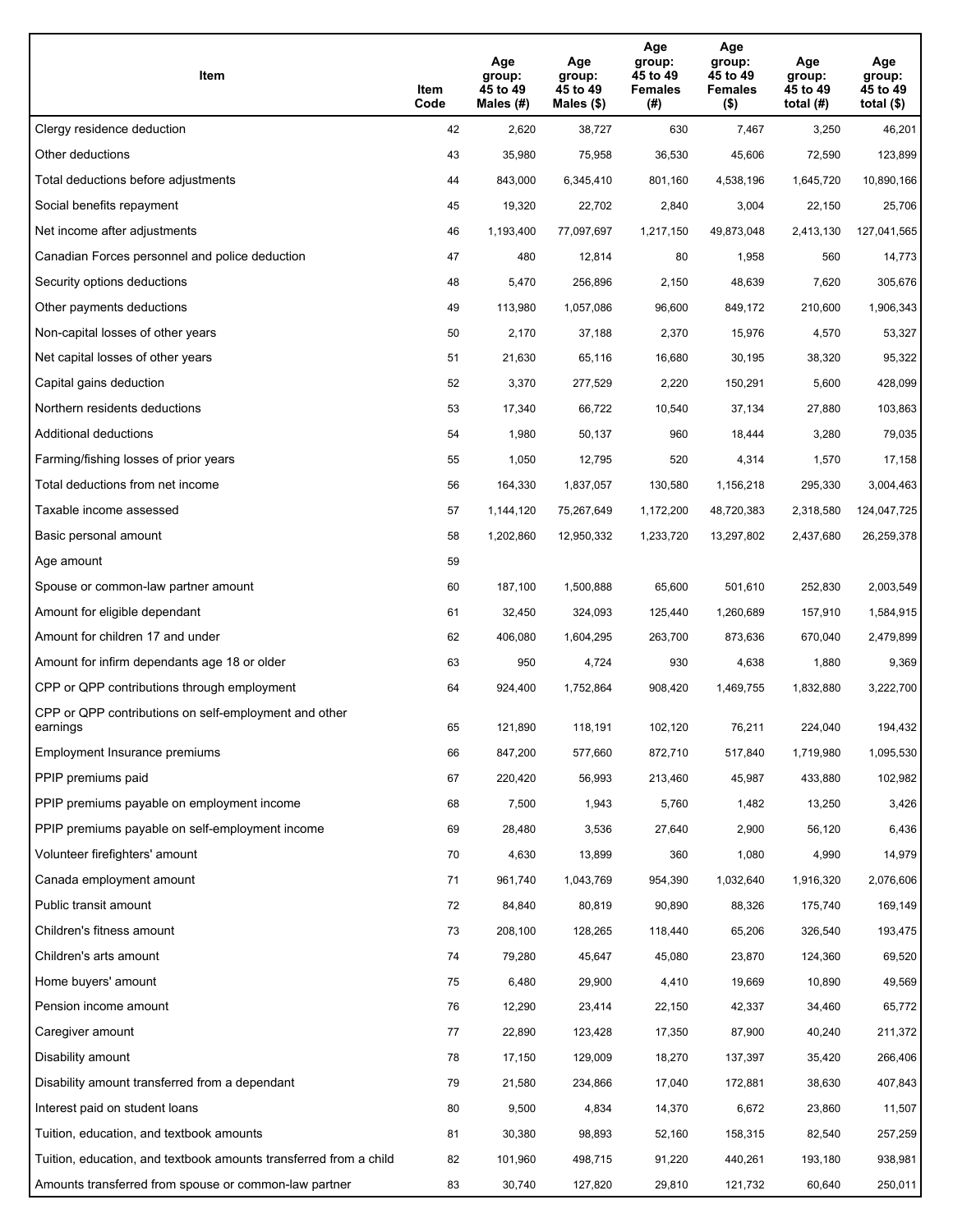| <b>Item</b>                                         | Item<br>Code | Age<br>group:<br>45 to 49<br>Males $(H)$ | Age<br>group:<br>45 to 49<br>Males $(\$)$ | Age<br>group:<br>45 to 49<br><b>Females</b><br>(#) | Age<br>group:<br>45 to 49<br><b>Females</b><br>$($ \$) | Age<br>group:<br>45 to 49<br>total $(H)$ | Age<br>group:<br>45 to 49<br>total $($)$ |
|-----------------------------------------------------|--------------|------------------------------------------|-------------------------------------------|----------------------------------------------------|--------------------------------------------------------|------------------------------------------|------------------------------------------|
| Medical expenses                                    | 84           | 147,300                                  | 301,182                                   | 230,600                                            | 432,868                                                | 378,060                                  | 734,478                                  |
| Total tax credits on personal amounts               | 85           | 1,203,600                                | 3,267,255                                 | 1,233,890                                          | 3,132,719                                              | 2,438,630                                | 6,402,353                                |
| Allowable charitable donations and government gifts | 86           | 329,810                                  | 538,441                                   | 273,990                                            | 288,619                                                | 604,090                                  | 827,510                                  |
| Eligible cultural and ecological gifts              | 87           |                                          |                                           | 310                                                | 892                                                    | 650                                      | 3,812                                    |
| Total tax credit on donations and gifts             | 88           | 327,910                                  | 150,009                                   | 272,340                                            | 75,841                                                 | 600,480                                  | 226,091                                  |
| Total federal non-refundable tax credits            | 89           | 1,203,640                                | 3,417,264                                 | 1,233,900                                          | 3,208,561                                              | 2,438,790                                | 6,628,445                                |
| Federal dividend tax credit                         | 90           | 181,950                                  | 591,908                                   | 160,140                                            | 322,625                                                | 342,110                                  | 914,583                                  |
| Overseas employment tax credit                      | 91           | 860                                      | 10,008                                    | 60                                                 | 487                                                    | 930                                      | 10,495                                   |
| Minimum tax carryover                               | 92           | 2,700                                    | 8,182                                     | 1,850                                              | 4,319                                                  | 4,550                                    | 12,501                                   |
| Basic federal tax                                   | 93           | 952,710                                  | 11,194,756                                | 868,210                                            | 5,611,784                                              | 1,822,410                                | 16,816,813                               |
| Federal Foreign Tax Credit                          | 94           | 55,200                                   | 107,416                                   | 45,740                                             | 28,912                                                 | 100,960                                  | 136,498                                  |
| Federal Political contribution tax credit           | 95           | 5,660                                    | 1,015                                     | 2,630                                              | 417                                                    | 8,290                                    | 1,432                                    |
| <b>Investment Tax Credit</b>                        | 96           | 3,710                                    | 7,980                                     | 1,370                                              | 2,446                                                  | 5,100                                    | 10,427                                   |
| Labour-sponsored funds tax credit                   | 97           | 27,480                                   | 12,894                                    | 22,160                                             | 8,612                                                  | 49,640                                   | 21,506                                   |
| Alternative minimum tax payable                     | 98           | 2,840                                    | 12,354                                    | 1,640                                              | 6,770                                                  | 4,480                                    | 19,128                                   |
| Net federal tax                                     | 99           | 950,050                                  | 11,072,841                                | 866,160                                            | 5,573,301                                              | 1,817,680                                | 16,657,832                               |
| CPP contributions on self-employment                | 100          | 96,120                                   | 187,590                                   | 77,000                                             | 112,255                                                | 173,160                                  | 299,905                                  |
| Social Benefits repayment                           | 101          | 19,320                                   | 22,702                                    | 2,840                                              | 3,004                                                  | 22,150                                   | 25,706                                   |
| <b>Net Provincial Tax</b>                           | 102          | 719,880                                  | 4,754,039                                 | 647,790                                            | 2,354,369                                              | 1,368,400                                | 7,111,167                                |
| Total tax payable                                   | 103          | 998,990                                  | 16,037,709                                | 915,590                                            | 8,043,351                                              | 1,916,110                                | 24,095,568                               |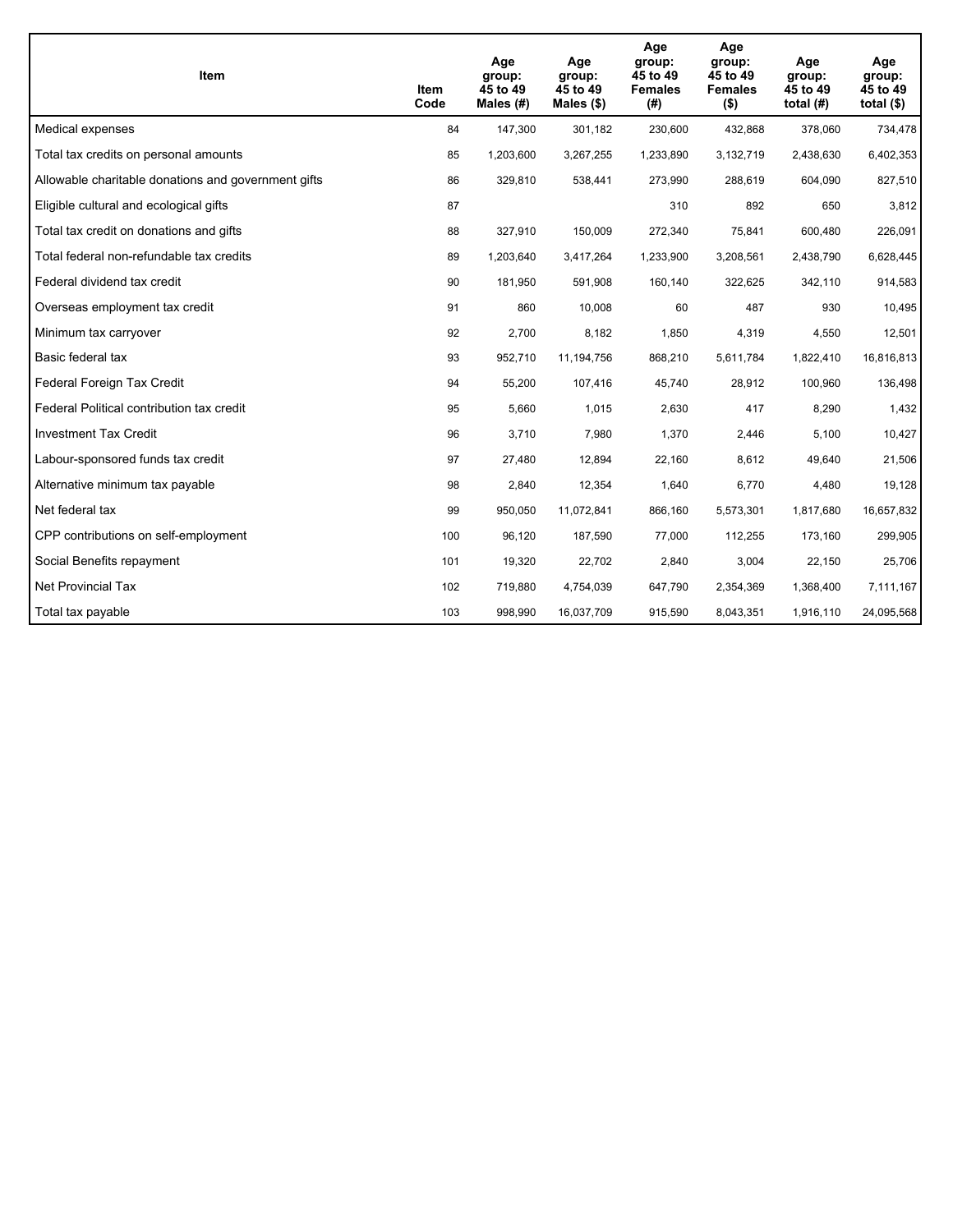| Item                                                                                           | Item<br>Code   | Age<br>group:<br>50 to 54<br>Males (#) | Age<br>group:<br>50 to 54<br>Males $(\$)$ | Age<br>group:<br>50 to 54<br><b>Females</b><br>(# ) | Age<br>group:<br>50 to 54<br><b>Females</b><br>$($ \$) | Age<br>group:<br>50 to 54<br>total $(H)$ | Age<br>group:<br>50 to 54<br>total $($)$ |
|------------------------------------------------------------------------------------------------|----------------|----------------------------------------|-------------------------------------------|-----------------------------------------------------|--------------------------------------------------------|------------------------------------------|------------------------------------------|
| Number of taxable returns                                                                      | $\mathbf{1}$   | 1,050,000                              |                                           | 972.880                                             |                                                        | 2,024,590                                |                                          |
| Number of non-taxable returns                                                                  | 2              | 218,020                                |                                           | 321,060                                             |                                                        | 541,870                                  |                                          |
| Total number of returns                                                                        | 3              | 1,268,010                              |                                           | 1,293,950                                           |                                                        | 2,566,450                                |                                          |
| Employment income                                                                              | 4              | 999,570                                | 69,431,164                                | 1,024,090                                           | 44,335,185                                             | 2,024,720                                | 113,802,391                              |
| Commissions (from employment)                                                                  | 5              | 31,120                                 | 1,637,508                                 | 21,270                                              | 492,102                                                | 52,390                                   | 2,129,610                                |
| Other employment income                                                                        | 6              | 146,210                                | 1,051,344                                 | 94,530                                              | 538,966                                                | 240,810                                  | 1,593,842                                |
| Old Age Security pension (OASP)                                                                | $\overline{7}$ |                                        |                                           |                                                     |                                                        |                                          |                                          |
| CPP or QPP benefits                                                                            | 8              | 44,180                                 | 380,409                                   | 75,810                                              | 579,026                                                | 120,010                                  | 959,519                                  |
| Other pensions or superannuation                                                               | 9              | 26,990                                 | 718,991                                   | 18,940                                              | 343,890                                                | 45,940                                   | 1,063,030                                |
| Elected split-pension amount                                                                   | 10             | 7,290                                  | 41,633                                    | 51,620                                              | 558,696                                                | 58,920                                   | 600,456                                  |
| Universal Child Care Benefit (UCCB)                                                            | 11             | 9,770                                  | 12,492                                    | 5,190                                               | 6,280                                                  | 14,970                                   | 18,788                                   |
| Employment Insurance and other benefits                                                        | 12             | 133,950                                | 910,476                                   | 127,270                                             | 665,870                                                | 261,220                                  | 1,576,346                                |
| Taxable amount of dividends from taxable Canadian corporations                                 | 13             | 235,740                                | 5,234,444                                 | 223,360                                             | 2,794,863                                              | 459,150                                  | 8,030,286                                |
| Interest and other investment income                                                           | 14             | 299,250                                | 712,174                                   | 338,310                                             | 603,727                                                | 637,730                                  | 1,316,586                                |
| Net partnership income (Limited or non-active partners only)                                   | 15             | 8,280                                  | 6,780                                     | 4,490                                               | 8,309                                                  | 14,480                                   | 15,910                                   |
| Net rental income                                                                              | 16             | 104,680                                | 324,511                                   | 93,940                                              | 236,609                                                | 198,670                                  | 561,221                                  |
| Taxable capital gains                                                                          | 17             | 104,410                                | 1,232,779                                 | 109,480                                             | 677,281                                                | 215,050                                  | 1,932,030                                |
| Registered retirement savings plan income (RRSP)                                               | 18             | 125,910                                | 885,678                                   | 120,560                                             | 738,794                                                | 246,480                                  | 1,624,537                                |
| Other income                                                                                   | 19             | 179,490                                | 1,307,438                                 | 176,380                                             | 828,634                                                | 355,930                                  | 2,139,684                                |
| Net business income                                                                            | 20             | 142,050                                | 2,511,562                                 | 116,600                                             | 1,360,126                                              | 259,250                                  | 3,882,847                                |
| Net professional income                                                                        | 21             | 20,500                                 | 1,921,177                                 | 19,820                                              | 937,510                                                | 40,510                                   | 2,866,095                                |
| Net commission income                                                                          | 22             | 14,410                                 | 429,116                                   | 13,050                                              | 248,552                                                | 27,460                                   | 677,693                                  |
| Net farming income                                                                             | 23             | 29,660                                 | 229,122                                   | 15,060                                              | 77,635                                                 | 44,940                                   | 311,327                                  |
| Net fishing income                                                                             | 24             | 3,310                                  | 63,522                                    | 880                                                 | 11,403                                                 | 4,190                                    | 74,924                                   |
| Workers' compensation benefits                                                                 | 25             | 50,410                                 | 559,820                                   | 28,460                                              | 221,331                                                | 78,880                                   | 781,157                                  |
| Social assistance payments                                                                     | 26             | 82,450                                 | 714,638                                   | 77,000                                              | 706,950                                                | 159,460                                  | 1,421,731                                |
| Net federal supplements                                                                        | 27             | 10                                     | 49                                        | 10                                                  | 34                                                     | 30                                       | 83                                       |
| Total income assessed                                                                          | 28             | 1,262,090                              | 90,322,246                                | 1,283,500                                           | 57,201,707                                             | 2,549,960                                | 147,615,541                              |
| Registered pension plan contributions (RPP)                                                    | 29             | 335,580                                | 1,579,391                                 | 408,820                                             | 1,641,766                                              | 744,480                                  | 3,221,553                                |
| RRSP deduction                                                                                 | 30             | 485,460                                | 3,516,864                                 | 444,410                                             | 2,256,173                                              | 929,890                                  | 5,773,294                                |
| Deduction for elected split-pension amount                                                     | 31             | 14,830                                 | 162,869                                   | 4,290                                               | 23,893                                                 | 19,120                                   | 186,767                                  |
| Annual union, professional, or like dues                                                       | 32             | 372,540                                | 337,965                                   | 387,790                                             | 287,263                                                | 760,340                                  | 625,237                                  |
| Child care expenses                                                                            | 33             | 24,750                                 | 69,395                                    | 26,590                                              | 56,736                                                 | 51,350                                   | 126,138                                  |
| Business investment loss                                                                       | 34             | 1,080                                  | 34,723                                    | 610                                                 | 12,176                                                 | 1,680                                    | 46,899                                   |
| Moving expenses                                                                                | 35             | 3,670                                  | 31,007                                    | 2,650                                               | 16,831                                                 | 6,320                                    | 47,838                                   |
| Support payments made                                                                          | 36             | 12,490                                 | 212,230                                   | 390                                                 | 5,657                                                  | 12,880                                   | 217,887                                  |
| Carrying charges and interest expenses                                                         | 37             | 142,970                                | 392,776                                   | 117,400                                             | 221,274                                                | 260,440                                  | 614,176                                  |
| Deductions for CPP/QPP contributions on self-employment and other<br>earnings                  | 38             | 128,280                                | 126,451                                   | 101,650                                             | 75,808                                                 | 229,960                                  | 202,287                                  |
| Deductions for provincial parental insurance plan (PPIP) premiums on<br>self-employment income | 39             | 29,910                                 | 3,019                                     | 25,870                                              | 2,085                                                  | 55,780                                   | 5,104                                    |
| Exploration and development expenses                                                           | 40             | 6,050                                  | 137,028                                   | 2,550                                               | 33,321                                                 | 9,880                                    | 174,477                                  |
| Other employment expenses                                                                      | 41             | 79,450                                 | 487,099                                   | 38,050                                              | 160,069                                                | 117,500                                  | 647,192                                  |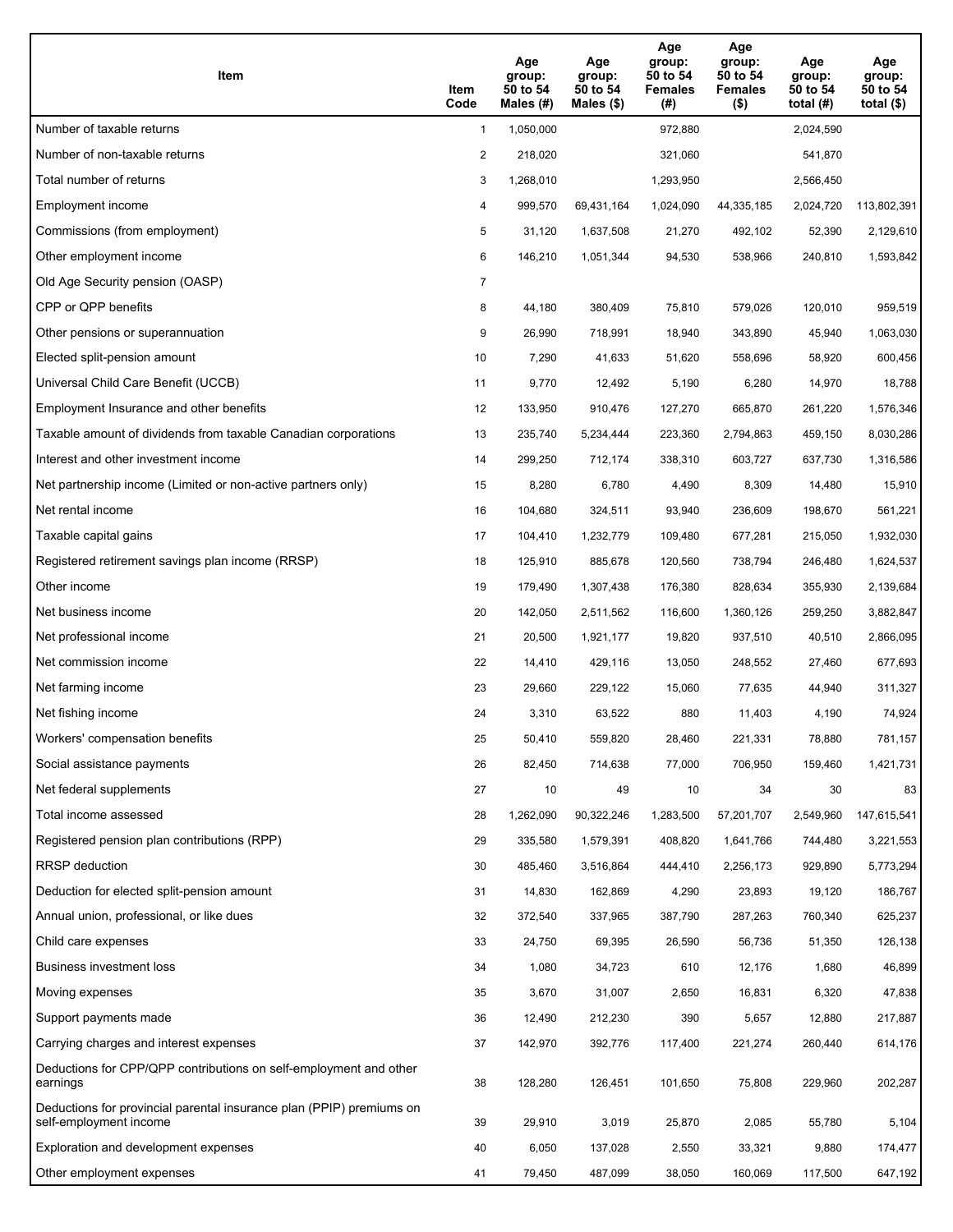| Item                                                              | Item<br>Code | Age<br>group:<br>50 to 54<br>Males (#) | Age<br>group:<br>50 to 54<br>Males (\$) | Age<br>group:<br>50 to 54<br><b>Females</b><br>(#) | Age<br>group:<br>50 to 54<br><b>Females</b><br>$($ \$) | Age<br>group:<br>50 to 54<br>total $(H)$ | Age<br>group:<br>50 to 54<br>total $($)$ |
|-------------------------------------------------------------------|--------------|----------------------------------------|-----------------------------------------|----------------------------------------------------|--------------------------------------------------------|------------------------------------------|------------------------------------------|
| Clergy residence deduction                                        | 42           | 3,240                                  | 48,693                                  | 890                                                | 11,005                                                 | 4,130                                    | 59,699                                   |
| Other deductions                                                  | 43           | 39,690                                 | 90,182                                  | 40,460                                             | 52,604                                                 | 80,210                                   | 144,305                                  |
| Total deductions before adjustments                               | 44           | 891,970                                | 7,230,133                               | 829,440                                            | 4,856,987                                              | 1,722,940                                | 12,093,621                               |
| Social benefits repayment                                         | 45           | 20,750                                 | 25,378                                  | 2,910                                              | 3,078                                                  | 23,650                                   | 28,456                                   |
| Net income after adjustments                                      | 46           | 1,254,810                              | 83,165,216                              | 1,275,290                                          | 52,399,333                                             | 2,532,670                                | 135,656,029                              |
| Canadian Forces personnel and police deduction                    | 47           | 360                                    | 10,103                                  | 40                                                 | 688                                                    | 400                                      | 10,791                                   |
| Security options deductions                                       | 48           | 5,770                                  | 399,011                                 | 2,310                                              | 82,522                                                 | 8,070                                    | 481,664                                  |
| Other payments deductions                                         | 49           | 130,950                                | 1,274,546                               | 104,470                                            | 928,408                                                | 235,430                                  | 2,203,104                                |
| Non-capital losses of other years                                 | 50           | 2,420                                  | 36,402                                  | 2,460                                              | 19,060                                                 | 4,930                                    | 55,701                                   |
| Net capital losses of other years                                 | 51           | 28,270                                 | 88,935                                  | 23,930                                             | 59,184                                                 | 52,220                                   | 148,149                                  |
| Capital gains deduction                                           | 52           | 4,500                                  | 368,821                                 | 2,970                                              | 196,504                                                | 7,480                                    | 566,087                                  |
| Northern residents deductions                                     | 53           | 18,530                                 | 69,069                                  | 11,010                                             | 38,115                                                 | 29,540                                   | 107,184                                  |
| Additional deductions                                             | 54           | 1,740                                  | 48,448                                  | 1,130                                              | 20,415                                                 | 3,200                                    | 77,375                                   |
| Farming/fishing losses of prior years                             | 55           | 1,460                                  | 17,043                                  | 680                                                | 5,653                                                  | 2,150                                    | 22,791                                   |
| Total deductions from net income                                  | 56           | 189,990                                | 2,313,996                               | 147,010                                            | 1,350,820                                              | 337,440                                  | 3,674,734                                |
| Taxable income assessed                                           | 57           | 1,197,850                              | 80,860,677                              | 1,225,300                                          | 51,051,581                                             | 2,425,410                                | 131,993,848                              |
| Basic personal amount                                             | 58           | 1,265,430                              | 13,645,485                              | 1,292,830                                          | 13,951,518                                             | 2,559,020                                | 27,604,878                               |
| Age amount                                                        | 59           |                                        |                                         |                                                    |                                                        |                                          |                                          |
| Spouse or common-law partner amount                               | 60           | 183,090                                | 1,473,670                               | 66,700                                             | 495,978                                                | 249,900                                  | 1,970,572                                |
| Amount for eligible dependant                                     | 61           | 20,150                                 | 195,579                                 | 62,840                                             | 609,630                                                | 83,010                                   | 805,361                                  |
| Amount for children 17 and under                                  | 62           | 231,790                                | 794,155                                 | 115,970                                            | 335,029                                                | 347,920                                  | 1,130,146                                |
| Amount for infirm dependants age 18 or older                      | 63           | 1,460                                  | 6,882                                   | 1,350                                              | 6,100                                                  | 2,800                                    | 12,989                                   |
| CPP or QPP contributions through employment                       | 64           | 947,140                                | 1,798,307                               | 926,310                                            | 1,494,488                                              | 1,873,510                                | 3,292,858                                |
| CPP or QPP contributions on self-employment and other<br>earnings | 65           | 128,280                                | 126,451                                 | 101,650                                            | 75,808                                                 | 229,960                                  | 202,287                                  |
| Employment Insurance premiums                                     | 66           | 862,510                                | 587,972                                 | 886,160                                            | 523,667                                                | 1,748,730                                | 1,111,669                                |
| PPIP premiums paid                                                | 67           | 234,240                                | 60,540                                  | 227,010                                            | 47,907                                                 | 461,260                                  | 108,447                                  |
| PPIP premiums payable on employment income                        | 68           | 7,390                                  | 1,960                                   | 5,630                                              | 1,461                                                  | 13,020                                   | 3,421                                    |
| PPIP premiums payable on self-employment income                   | 69           | 30,180                                 | 3,891                                   | 26,090                                             | 2,687                                                  | 56,270                                   | 6,578                                    |
| Volunteer firefighters' amount                                    | 70           | 4,060                                  | 12,183                                  | 280                                                | 840                                                    | 4,340                                    | 13,023                                   |
| Canada employment amount                                          | 71           | 990,470                                | 1,073,376                               | 978,050                                            | 1,056,972                                              | 1,968,650                                | 2,130,488                                |
| Public transit amount                                             | 72           | 74,730                                 | 72,153                                  | 85,440                                             | 85,702                                                 | 160,170                                  | 157,855                                  |
| Children's fitness amount                                         | 73           | 97,760                                 | 54,319                                  | 42,480                                             | 20,900                                                 | 140,250                                  | 75,225                                   |
| Children's arts amount                                            | 74           | 37,330                                 | 20,436                                  | 16,890                                             | 8,418                                                  | 54,220                                   | 28,859                                   |
| Home buyers' amount                                               | 75           | 4,160                                  | 19,040                                  | 3,060                                              | 13,685                                                 | 7,210                                    | 32,725                                   |
| Pension income amount                                             | 76           | 33,610                                 | 65,155                                  | 67,640                                             | 131,171                                                | 101,270                                  | 196,356                                  |
| Caregiver amount                                                  | 77           | 23,040                                 | 118,802                                 | 18,010                                             | 86,717                                                 | 41,050                                   | 205,570                                  |
| Disability amount                                                 | 78           | 23,900                                 | 179,715                                 | 25,770                                             | 193,906                                                | 49,670                                   | 373,628                                  |
| Disability amount transferred from a dependant                    | 79           | 19,020                                 | 182,633                                 | 14,660                                             | 128,875                                                | 33,680                                   | 311,561                                  |
| Interest paid on student loans                                    | 80           | 4,980                                  | 2,296                                   | 8,740                                              | 3,834                                                  | 13,720                                   | 6,131                                    |
| Tuition, education, and textbook amounts                          | 81           | 21,290                                 | 61,318                                  | 37,390                                             | 102,539                                                | 58,680                                   | 163,903                                  |
| Tuition, education, and textbook amounts transferred from a child | 82           | 151,280                                | 822,202                                 | 97,980                                             | 504,201                                                | 249,260                                  | 1,326,435                                |
| Amounts transferred from spouse or common-law partner             | 83           | 25,550                                 | 112,232                                 | 25,620                                             | 117,741                                                | 51,210                                   | 230,177                                  |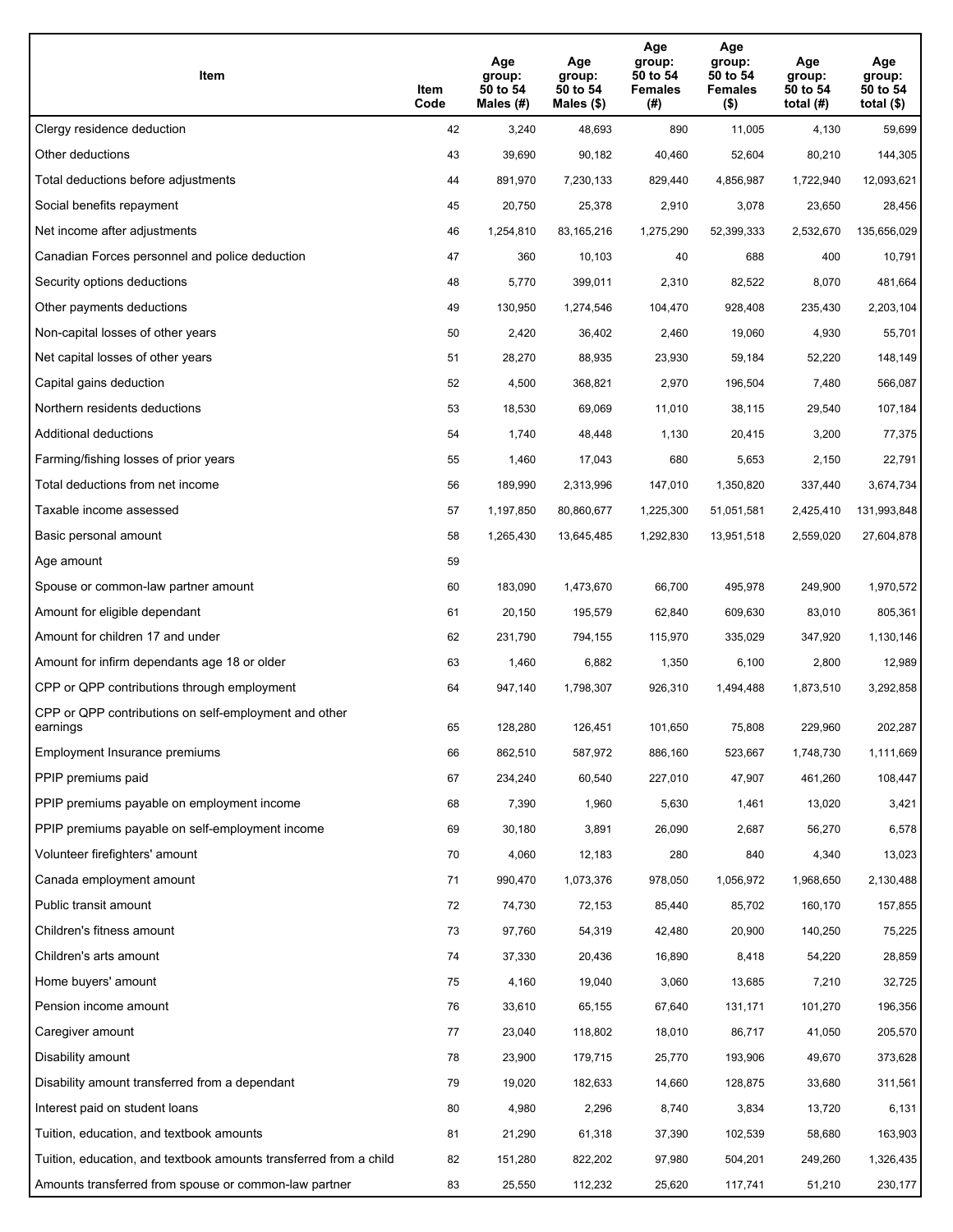| <b>Item</b>                                         | <b>Item</b><br>Code | Age<br>group:<br>50 to 54<br>Males $(H)$ | Age<br>group:<br>50 to 54<br>Males $(\$)$ | Age<br>group:<br>50 to 54<br><b>Females</b><br>(# ) | Age<br>group:<br>50 to 54<br><b>Females</b><br>$($ \$) | Age<br>group:<br>50 to 54<br>total $(H)$ | Age<br>group:<br>50 to 54<br>total $($)$ |
|-----------------------------------------------------|---------------------|------------------------------------------|-------------------------------------------|-----------------------------------------------------|--------------------------------------------------------|------------------------------------------|------------------------------------------|
| Medical expenses                                    | 84                  | 167,290                                  | 348,547                                   | 257,480                                             | 490,085                                                | 424,880                                  | 838,952                                  |
| Total tax credits on personal amounts               | 85                  | 1,266,160                                | 3,276,005                                 | 1,292,980                                           | 3,073,543                                              | 2,559,950                                | 6,351,189                                |
| Allowable charitable donations and government gifts | 86                  | 368,420                                  | 710,710                                   | 310,670                                             | 349,747                                                | 679,310                                  | 1,060,821                                |
| Eligible cultural and ecological gifts              | 87                  | 400                                      | 1,752                                     | 350                                                 | 639                                                    | 750                                      | 2,791                                    |
| Total tax credit on donations and gifts             | 88                  | 366,580                                  | 198,785                                   | 309.100                                             | 92,798                                                 | 675,870                                  | 291,800                                  |
| Total federal non-refundable tax credits            | 89                  | 1,266,220                                | 3,474,790                                 | 1,292,990                                           | 3,166,342                                              | 2,560,110                                | 6,642,989                                |
| Federal dividend tax credit                         | 90                  | 225,810                                  | 711,338                                   | 204,620                                             | 375,060                                                | 430,460                                  | 1,086,525                                |
| Overseas employment tax credit                      | 91                  | 980                                      | 11,532                                    | 50                                                  | 408                                                    | 1,020                                    | 11,941                                   |
| Minimum tax carryover                               | 92                  | 3,610                                    | 12,215                                    | 2,510                                               | 6,389                                                  | 6,110                                    | 18,604                                   |
| Basic federal tax                                   | 93                  | 1,006,740                                | 12,320,055                                | 932,320                                             | 5,987,255                                              | 1,940,720                                | 18,323,691                               |
| Federal Foreign Tax Credit                          | 94                  | 68,870                                   | 121,906                                   | 61,000                                              | 26,675                                                 | 129,890                                  | 148,762                                  |
| Federal Political contribution tax credit           | 95                  | 7,810                                    | 1,401                                     | 4,020                                               | 630                                                    | 11,830                                   | 2,032                                    |
| <b>Investment Tax Credit</b>                        | 96                  | 4,900                                    | 11,774                                    | 1.780                                               | 2,946                                                  | 6,700                                    | 14,721                                   |
| Labour-sponsored funds tax credit                   | 97                  | 39,350                                   | 20,008                                    | 32,030                                              | 13,675                                                 | 71,380                                   | 33,683                                   |
| Alternative minimum tax payable                     | 98                  | 3,540                                    | 16,759                                    | 1,970                                               | 8,781                                                  | 5,520                                    | 25,542                                   |
| Net federal tax                                     | 99                  | 1,003,960                                | 12,171,432                                | 930,040                                             | 5,945,609                                              | 1,935,670                                | 18,136,655                               |
| CPP contributions on self-employment                | 100                 | 100,760                                  | 199,383                                   | 78,030                                              | 114,401                                                | 178,810                                  | 313,827                                  |
| Social Benefits repayment                           | 101                 | 20,750                                   | 25,378                                    | 2,910                                               | 3,078                                                  | 23,650                                   | 28,456                                   |
| Net Provincial Tax                                  | 102                 | 747,340                                  | 5,151,034                                 | 680,190                                             | 2,490,291                                              | 1,428,240                                | 7,645,176                                |
| Total tax payable                                   | 103                 | 1,050,000                                | 17,547,739                                | 972,880                                             | 8,553,971                                              | 2,024,590                                | 26,125,218                               |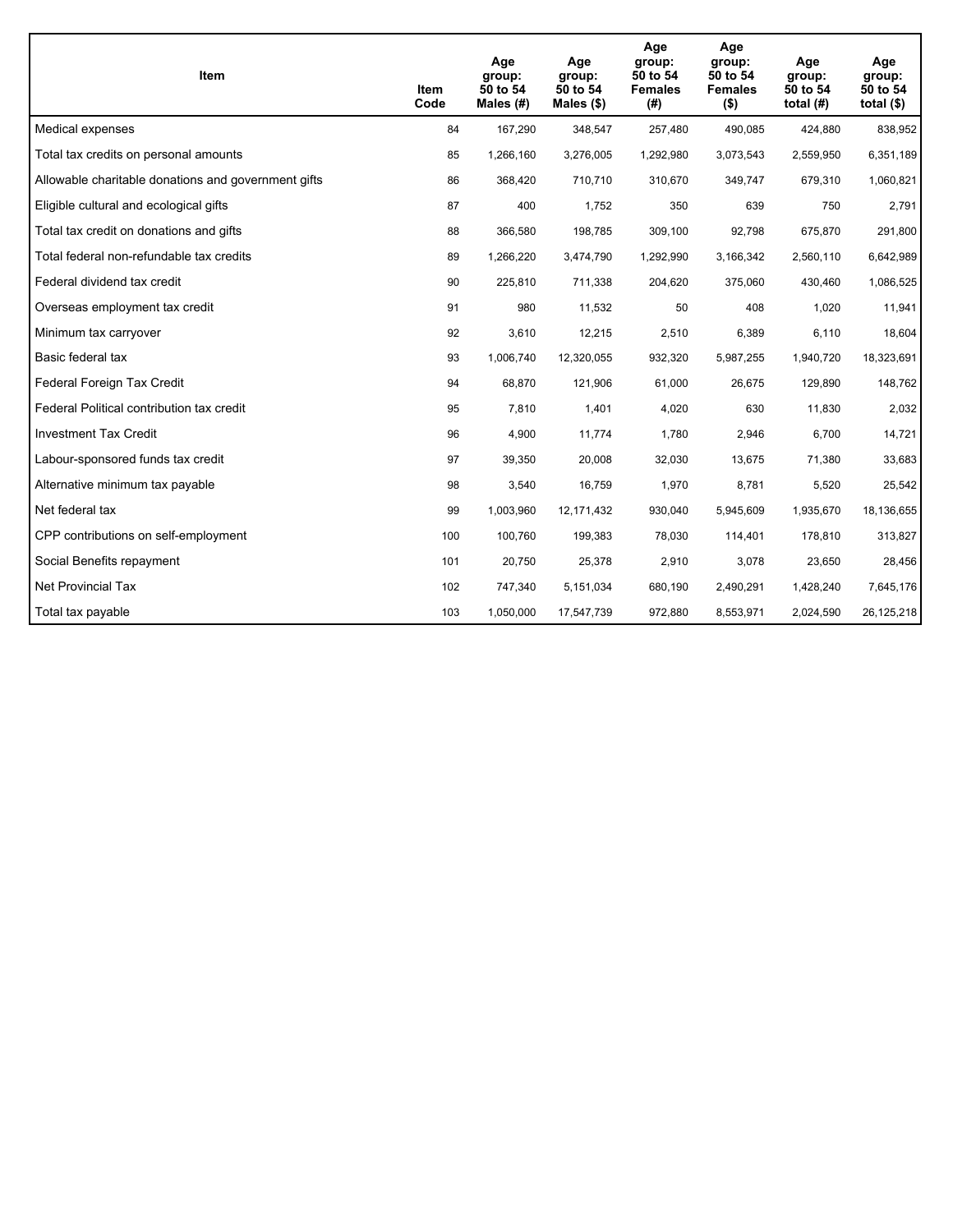| Item                                                                                           | Item<br>Code   | Age<br>group:<br>55 to 59<br>Males (#) | Age<br>group:<br>55 to 59<br>Males $(\$)$ | Age<br>group:<br>55 to 59<br><b>Females</b><br>(# ) | Age<br>group:<br>55 to 59<br><b>Females</b><br>$($ \$) | Age<br>group:<br>55 to 59<br>total $(H)$ | Age<br>group:<br>55 to 59<br>total $($)$ |
|------------------------------------------------------------------------------------------------|----------------|----------------------------------------|-------------------------------------------|-----------------------------------------------------|--------------------------------------------------------|------------------------------------------|------------------------------------------|
| Number of taxable returns                                                                      | $\mathbf{1}$   | 941,470                                |                                           | 874,590                                             |                                                        | 1,817,740                                |                                          |
| Number of non-taxable returns                                                                  | 2              | 212,330                                |                                           | 308,150                                             |                                                        | 523,010                                  |                                          |
| Total number of returns                                                                        | 3              | 1,153,800                              |                                           | 1,182,740                                           |                                                        | 2,340,740                                |                                          |
| Employment income                                                                              | 4              | 831,850                                | 54,554,042                                | 832,560                                             | 33,198,867                                             | 1,665,370                                | 87,776,474                               |
| Commissions (from employment)                                                                  | 5              | 23,850                                 | 1,235,127                                 | 14,900                                              | 315,915                                                | 38,750                                   | 1,551,042                                |
| Other employment income                                                                        | 6              | 159,800                                | 958,903                                   | 100,360                                             | 535,404                                                | 260,230                                  | 1,497,222                                |
| Old Age Security pension (OASP)                                                                | $\overline{7}$ |                                        |                                           |                                                     |                                                        |                                          |                                          |
| CPP or QPP benefits                                                                            | 8              | 67,030                                 | 616,034                                   | 113,330                                             | 893,911                                                | 180,400                                  | 1,510,120                                |
| Other pensions or superannuation                                                               | 9              | 132,970                                | 4,369,148                                 | 117,860                                             | 2,878,227                                              | 250,850                                  | 7,247,602                                |
| Elected split-pension amount                                                                   | 10             | 24,490                                 | 162,177                                   | 124,440                                             | 1,504,817                                              | 148,930                                  | 1,667,118                                |
| Universal Child Care Benefit (UCCB)                                                            | 11             | 2,870                                  | 3,551                                     | 1,740                                               | 2,125                                                  | 4,610                                    | 5,681                                    |
| Employment Insurance and other benefits                                                        | 12             | 120,720                                | 842,633                                   | 104,590                                             | 550,866                                                | 225,310                                  | 1,393,499                                |
| Taxable amount of dividends from taxable Canadian corporations                                 | 13             | 250,340                                | 5,304,872                                 | 239,480                                             | 2,840,679                                              | 489,850                                  | 8,145,779                                |
| Interest and other investment income                                                           | 14             | 334,430                                | 915,751                                   | 377,170                                             | 782,242                                                | 711,780                                  | 1,698,609                                |
| Net partnership income (Limited or non-active partners only)                                   | 15             | 9,450                                  | 10,544                                    | 5,100                                               | 2,103                                                  | 16,140                                   | 15,502                                   |
| Net rental income                                                                              | 16             | 97,780                                 | 380,378                                   | 87,990                                              | 274,439                                                | 185,810                                  | 654,915                                  |
| Taxable capital gains                                                                          | 17             | 116,610                                | 1,383,755                                 | 124,980                                             | 733,943                                                | 242,800                                  | 2,143,475                                |
| Registered retirement savings plan income (RRSP)                                               | 18             | 113,500                                | 1,060,479                                 | 122,780                                             | 975,144                                                | 236,280                                  | 2,035,629                                |
| Other income                                                                                   | 19             | 219,360                                | 1,816,691                                 | 216,350                                             | 1,199,320                                              | 435,770                                  | 3,018,044                                |
| Net business income                                                                            | 20             | 128,590                                | 2,171,817                                 | 101,810                                             | 1,113,438                                              | 230,900                                  | 3,300,774                                |
| Net professional income                                                                        | 21             | 22,390                                 | 2,127,957                                 | 18,140                                              | 758,450                                                | 40,740                                   | 2,892,780                                |
| Net commission income                                                                          | 22             | 13,780                                 | 397,578                                   | 10,710                                              | 214,572                                                | 24,480                                   | 612,175                                  |
| Net farming income                                                                             | 23             | 31,840                                 | 262,675                                   | 15,050                                              | 72,348                                                 | 47,070                                   | 337,678                                  |
| Net fishing income                                                                             | 24             | 3,020                                  | 54,635                                    | 820                                                 | 10,018                                                 | 3,840                                    | 64,653                                   |
| Workers' compensation benefits                                                                 | 25             | 49,750                                 | 594,898                                   | 26,230                                              | 228,868                                                | 75,980                                   | 823,766                                  |
| Social assistance payments                                                                     | 26             | 74,490                                 | 665,417                                   | 70,600                                              | 645,722                                                | 145,100                                  | 1,311,279                                |
| Net federal supplements                                                                        | 27             | 10                                     | 76                                        | 30                                                  | 98                                                     | 40                                       | 174                                      |
| Total income assessed                                                                          | 28             | 1,148,200                              | 79,892,679                                | 1,172,950                                           | 49,947,751                                             | 2,325,260                                | 129,923,782                              |
| Registered pension plan contributions (RPP)                                                    | 29             | 267,170                                | 1,203,246                                 | 321,450                                             | 1,253,695                                              | 588,680                                  | 2,457,249                                |
| RRSP deduction                                                                                 | 30             | 422,300                                | 3,276,879                                 | 377,270                                             | 2,013,293                                              | 799,590                                  | 5,290,361                                |
| Deduction for elected split-pension amount                                                     | 31             | 74,370                                 | 913,208                                   | 32,000                                              | 219,264                                                | 106,370                                  | 1,132,478                                |
| Annual union, professional, or like dues                                                       | 32             | 316,070                                | 270,864                                   | 319,310                                             | 227,997                                                | 635,380                                  | 498,866                                  |
| Child care expenses                                                                            | 33             | 7,380                                  | 18,559                                    | 4,120                                               | 8,981                                                  | 11,510                                   | 27,541                                   |
| <b>Business investment loss</b>                                                                | 34             | 910                                    | 41,810                                    | 550                                                 | 12,851                                                 | 1,460                                    | 54,661                                   |
| Moving expenses                                                                                | 35             | 2,840                                  | 24,720                                    | 2,130                                               | 14,057                                                 | 4,970                                    | 38,777                                   |
| Support payments made                                                                          | 36             | 11,370                                 | 227,057                                   | 290                                                 | 4,036                                                  | 11,650                                   | 231,092                                  |
| Carrying charges and interest expenses                                                         | 37             | 157,130                                | 421,773                                   | 131,330                                             | 252,717                                                | 288,520                                  | 674,611                                  |
| Deductions for CPP/QPP contributions on self-employment and other<br>earnings                  | 38             | 120,730                                | 118,591                                   | 88,450                                              | 63,556                                                 | 209,190                                  | 182,162                                  |
| Deductions for provincial parental insurance plan (PPIP) premiums on<br>self-employment income | 39             | 28,660                                 | 2,900                                     | 21,430                                              | 1,653                                                  | 50,090                                   | 4,554                                    |
| Exploration and development expenses                                                           | 40             | 7,210                                  | 149,675                                   | 3,030                                               | 33,647                                                 | 11,440                                   | 187,246                                  |
| Other employment expenses                                                                      | 41             | 63,300                                 | 387,469                                   | 29,100                                              | 119,048                                                | 92,410                                   | 506,521                                  |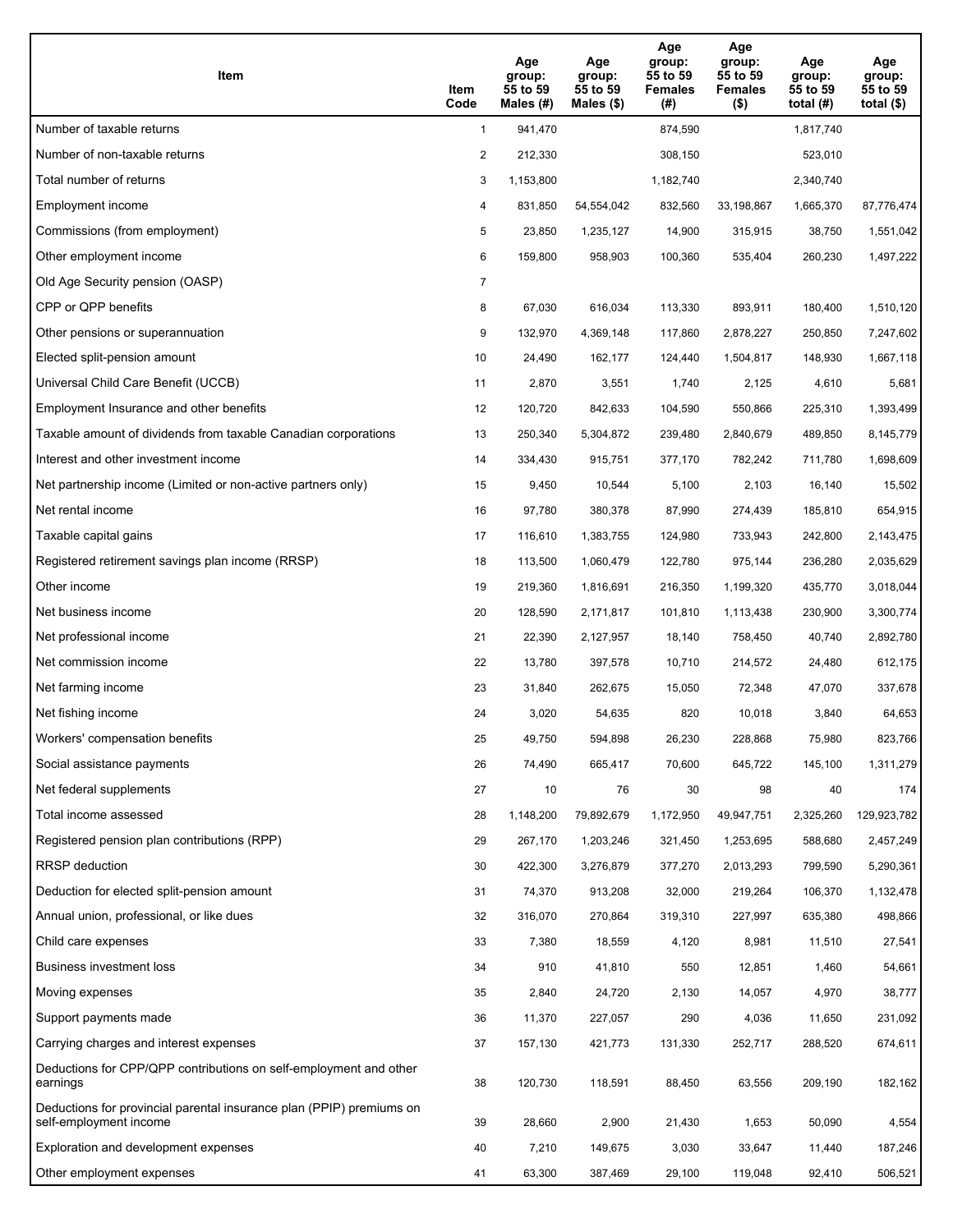| Item                                                              | Item<br>Code | Age<br>group:<br>55 to 59<br>Males (#) | Age<br>group:<br>55 to 59<br>Males (\$) | Age<br>group:<br>55 to 59<br><b>Females</b><br>(#) | Age<br>group:<br>55 to 59<br><b>Females</b><br>$($ \$) | Age<br>group:<br>55 to 59<br>total $(H)$ | Age<br>group:<br>55 to 59<br>total $($)$ |
|-------------------------------------------------------------------|--------------|----------------------------------------|-----------------------------------------|----------------------------------------------------|--------------------------------------------------------|------------------------------------------|------------------------------------------|
| Clergy residence deduction                                        | 42           | 3,300                                  | 49,223                                  | 1,010                                              | 12,872                                                 | 4,310                                    | 62,099                                   |
| Other deductions                                                  | 43           | 37,820                                 | 88,962                                  | 37,930                                             | 65,038                                                 | 75,810                                   | 155,912                                  |
| Total deductions before adjustments                               | 44           | 797,140                                | 7,195,231                               | 711,670                                            | 4,303,064                                              | 1,510,230                                | 11,504,783                               |
| Social benefits repayment                                         | 45           | 18,190                                 | 24,781                                  | 2,360                                              | 2,584                                                  | 20,550                                   | 27,365                                   |
| Net income after adjustments                                      | 46           | 1,141,350                              | 72,783,124                              | 1,166,350                                          | 45,695,067                                             | 2,310,190                                | 118,560,913                              |
| Canadian Forces personnel and police deduction                    | 47           | 110                                    | 3,815                                   | 20                                                 | 342                                                    | 130                                      | 4,157                                    |
| Security options deductions                                       | 48           | 4,610                                  | 409,544                                 | 1,450                                              | 67,594                                                 | 6,070                                    | 477,486                                  |
| Other payments deductions                                         | 49           | 122,550                                | 1,260,391                               | 96,020                                             | 874,817                                                | 218,580                                  | 2,135,349                                |
| Non-capital losses of other years                                 | 50           | 2,410                                  | 27,298                                  | 2,080                                              | 18,761                                                 | 4,540                                    | 46,321                                   |
| Net capital losses of other years                                 | 51           | 33,030                                 | 109,990                                 | 29,950                                             | 63,167                                                 | 62,990                                   | 173,255                                  |
| Capital gains deduction                                           | 52           | 5,160                                  | 403,754                                 | 3,240                                              | 213,791                                                | 8,430                                    | 618,767                                  |
| Northern residents deductions                                     | 53           | 15,730                                 | 58,191                                  | 9,200                                              | 32,565                                                 | 24,920                                   | 90,763                                   |
| Additional deductions                                             | 54           | 1,450                                  | 46,486                                  | 1,340                                              | 22,963                                                 | 3,070                                    | 76,788                                   |
| Farming/fishing losses of prior years                             | 55           | 1,570                                  | 19,576                                  | 640                                                | 5,772                                                  | 2,210                                    | 25,392                                   |
| Total deductions from net income                                  | 56           | 182,330                                | 2,339,807                               | 141,860                                            | 1,300,101                                              | 324,590                                  | 3,649,366                                |
| Taxable income assessed                                           | 57           | 1,087,730                              | 70,451,510                              | 1,119,540                                          | 44,397,555                                             | 2,209,460                                | 114,922,415                              |
| Basic personal amount                                             | 58           | 1,151,400                              | 12,424,643                              | 1,181,710                                          | 12,755,947                                             | 2,333,690                                | 25,186,564                               |
| Age amount                                                        | 59           |                                        |                                         |                                                    |                                                        |                                          |                                          |
| Spouse or common-law partner amount                               | 60           | 170,320                                | 1,353,518                               | 58,940                                             | 417,315                                                | 229,350                                  | 1,771,581                                |
| Amount for eligible dependant                                     | 61           | 7,940                                  | 75,328                                  | 18,050                                             | 166,856                                                | 26,000                                   | 242,223                                  |
| Amount for children 17 and under                                  | 62           | 79,940                                 | 249,657                                 | 26,020                                             | 70,069                                                 | 106,010                                  | 319,960                                  |
| Amount for infirm dependants age 18 or older                      | 63           | 1,610                                  | 7,319                                   | 1,300                                              | 5,524                                                  | 2,920                                    | 12,850                                   |
| CPP or QPP contributions through employment                       | 64           | 773,190                                | 1,413,320                               | 733,490                                            | 1,131,781                                              | 1,506,740                                | 2,545,165                                |
| CPP or QPP contributions on self-employment and other<br>earnings | 65           | 120,730                                | 118,591                                 | 88,450                                             | 63,556                                                 | 209,190                                  | 182,162                                  |
| Employment Insurance premiums                                     | 66           | 700,110                                | 460,179                                 | 697,330                                            | 396,304                                                | 1,397,490                                | 856,503                                  |
| PPIP premiums paid                                                | 67           | 192,630                                | 46,719                                  | 178,340                                            | 34,538                                                 | 370,970                                  | 81,257                                   |
| PPIP premiums payable on employment income                        | 68           | 5,570                                  | 1,390                                   | 3,690                                              | 855                                                    | 9,270                                    | 2,245                                    |
| PPIP premiums payable on self-employment income                   | 69           | 28,930                                 | 3,739                                   | 21,620                                             | 2,131                                                  | 50,550                                   | 5,870                                    |
| Volunteer firefighters' amount                                    | 70           | 2,890                                  | 8,682                                   | 210                                                | 621                                                    | 3,100                                    | 9,303                                    |
| Canada employment amount                                          | 71           | 843,380                                | 896,895                                 | 803,900                                            | 855,945                                                | 1,647,390                                | 1,752,952                                |
| Public transit amount                                             | 72           | 51,710                                 | 51,263                                  | 63,450                                             | 64,138                                                 | 115,170                                  | 115,405                                  |
| Children's fitness amount                                         | 73           | 27,880                                 | 14,327                                  | 7,030                                              | 3,183                                                  | 34,910                                   | 17,511                                   |
| Children's arts amount                                            | 74           | 11,110                                 | 5,793                                   | 2,990                                              | 1,436                                                  | 14,100                                   | 7,229                                    |
| Home buyers' amount                                               | 75           | 2,250                                  | 10,220                                  | 1,780                                              | 8,010                                                  | 4,030                                    | 18,229                                   |
| Pension income amount                                             | 76           | 153,290                                | 300,774                                 | 220,970                                            | 431,728                                                | 374,280                                  | 732,551                                  |
| Caregiver amount                                                  | 77           | 17,970                                 | 90,222                                  | 14,550                                             | 67,133                                                 | 32,530                                   | 157,403                                  |
| Disability amount                                                 | 78           | 30,970                                 | 233,059                                 | 32,600                                             | 245,150                                                | 63,580                                   | 478,231                                  |
| Disability amount transferred from a dependant                    | 79           | 13,710                                 | 116,289                                 | 10,880                                             | 85,458                                                 | 24,600                                   | 201,763                                  |
| Interest paid on student loans                                    | 80           | 2,550                                  | 1,177                                   | 4,140                                              | 1,734                                                  | 6,690                                    | 2,911                                    |
| Tuition, education, and textbook amounts                          | 81           | 13,360                                 | 33,470                                  | 21,550                                             | 49,857                                                 | 34,910                                   | 83,327                                   |
| Tuition, education, and textbook amounts transferred from a child | 82           | 93,590                                 | 503,964                                 | 48,980                                             | 246,571                                                | 142,580                                  | 750,538                                  |
| Amounts transferred from spouse or common-law partner             | 83           | 27,650                                 | 122,751                                 | 36,340                                             | 187,391                                                | 64,000                                   | 310,185                                  |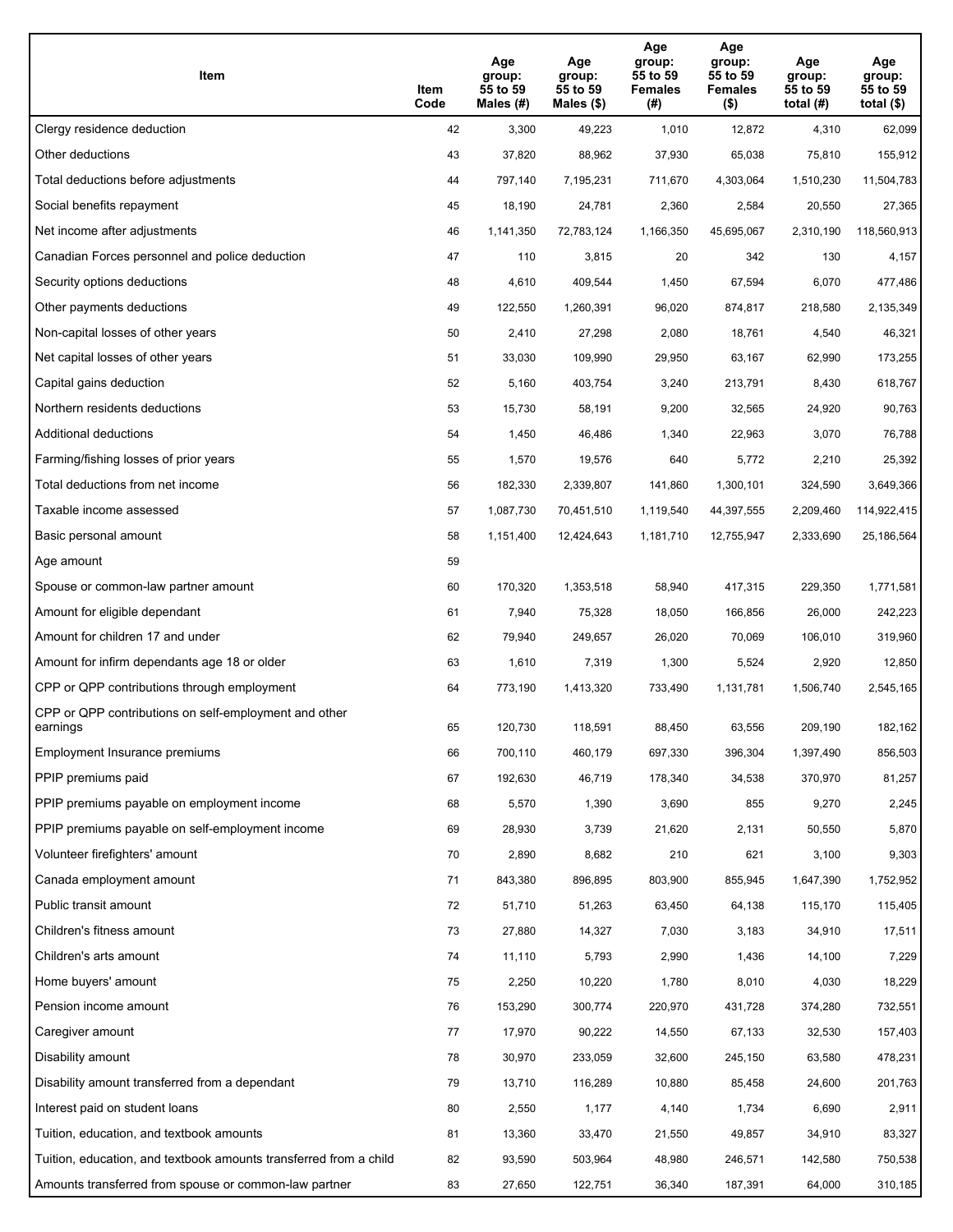| <b>Item</b>                                         | Item<br>Code | Age<br>group:<br>55 to 59<br>Males $(H)$ | Age<br>group:<br>55 to 59<br>Males $(\$)$ | Age<br>group:<br>55 to 59<br><b>Females</b><br>(#) | Age<br>group:<br>55 to 59<br><b>Females</b><br>$($ \$) | Age<br>group:<br>55 to 59<br>total $(H)$ | Age<br>group:<br>55 to 59<br>total $($)$ |
|-----------------------------------------------------|--------------|------------------------------------------|-------------------------------------------|----------------------------------------------------|--------------------------------------------------------|------------------------------------------|------------------------------------------|
| Medical expenses                                    | 84           | 179,140                                  | 388,625                                   | 264,960                                            | 539,459                                                | 444,190                                  | 928,274                                  |
| Total tax credits on personal amounts               | 85           | 1,152,030                                | 2,839,830                                 | 1,181,850                                          | 2,674,934                                              | 2,334,490                                | 5,515,902                                |
| Allowable charitable donations and government gifts | 86           | 351,550                                  | 704,880                                   | 297,840                                            | 362,582                                                | 649,590                                  | 1,067,831                                |
| Eligible cultural and ecological gifts              | 87           | 370                                      | 8,983                                     | 360                                                | 1,962                                                  | 730                                      | 10,946                                   |
| Total tax credit on donations and gifts             | 88           | 350,020                                  | 199,436                                   | 296,450                                            | 99,451                                                 | 646,640                                  | 298,990                                  |
| Total federal non-refundable tax credits            | 89           | 1,152,080                                | 3,039,265                                 | 1,181,870                                          | 2,774,385                                              | 2,334,650                                | 5,814,892                                |
| Federal dividend tax credit                         | 90           | 237,070                                  | 718,021                                   | 217,190                                            | 383,670                                                | 454,270                                  | 1,101,716                                |
| Overseas employment tax credit                      | 91           | 830                                      | 9,687                                     | 50                                                 | 466                                                    | 870                                      | 10, 153                                  |
| Minimum tax carryover                               | 92           | 4,150                                    | 13,390                                    | 2,610                                              | 6,375                                                  | 6,760                                    | 19,766                                   |
| Basic federal tax                                   | 93           | 904,390                                  | 10,631,990                                | 841,490                                            | 5,081,532                                              | 1,747,530                                | 15,728,362                               |
| Federal Foreign Tax Credit                          | 94           | 75,230                                   | 113,607                                   | 70,690                                             | 25,845                                                 | 145,930                                  | 139,481                                  |
| Federal Political contribution tax credit           | 95           | 9,920                                    | 1,778                                     | 5,740                                              | 914                                                    | 15,660                                   | 2,692                                    |
| <b>Investment Tax Credit</b>                        | 96           | 5,090                                    | 11,846                                    | 1,790                                              | 2,654                                                  | 6,890                                    | 14,500                                   |
| Labour-sponsored funds tax credit                   | 97           | 38,730                                   | 20,892                                    | 30,250                                             | 14,049                                                 | 68,980                                   | 34,940                                   |
| Alternative minimum tax payable                     | 98           | 3,520                                    | 20,952                                    | 1,910                                              | 9,865                                                  | 5,430                                    | 30,825                                   |
| Net federal tax                                     | 99           | 901,600                                  | 10,492,458                                | 838,890                                            | 5,039,959                                              | 1,742,150                                | 15,550,844                               |
| CPP contributions on self-employment                | 100          | 94,500                                   | 185,997                                   | 69,100                                             | 97,841                                                 | 163,610                                  | 283,865                                  |
| Social Benefits repayment                           | 101          | 18,190                                   | 24,781                                    | 2,360                                              | 2,584                                                  | 20,550                                   | 27,365                                   |
| <b>Net Provincial Tax</b>                           | 102          | 660,780                                  | 4,417,344                                 | 605,370                                            | 2,115,802                                              | 1,266,790                                | 6,536,136                                |
| Total tax payable                                   | 103          | 941,470                                  | 15,121,058                                | 874,590                                            | 7,256,634                                              | 1,817,740                                | 22,399,138                               |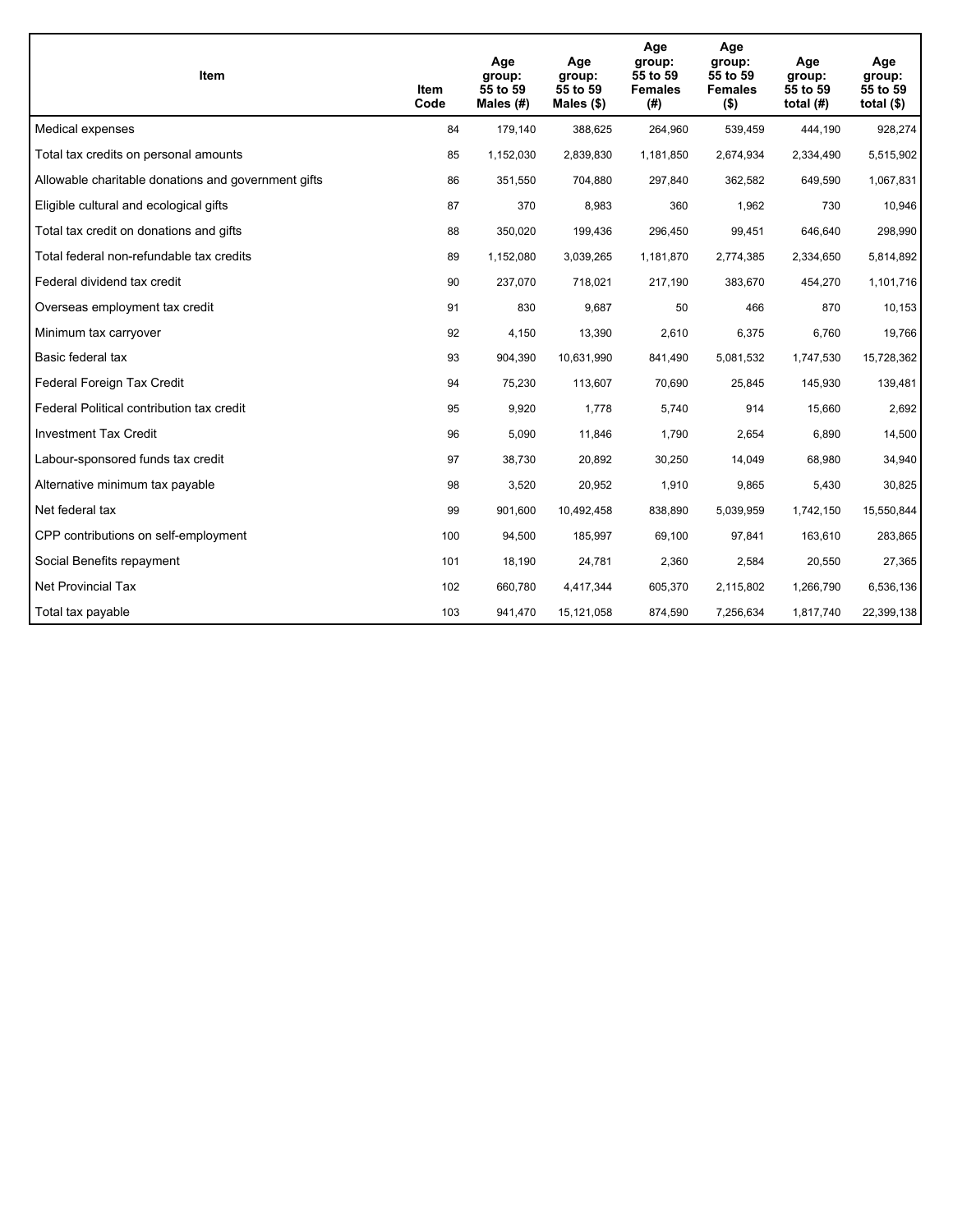| Item                                                                                           | Item<br>Code   | Age<br>group:<br>60 to 64<br>Males (#) | Age<br>group:<br>60 to 64<br>Males $(\$)$ | Age<br>group:<br>60 to 64<br><b>Females</b><br>(#) | Age<br>group:<br>60 to 64<br><b>Females</b><br>$($ \$) | Age<br>group:<br>60 to 64<br>total $(H)$ | Age<br>group:<br>60 to 64<br>total $(\$)$ |
|------------------------------------------------------------------------------------------------|----------------|----------------------------------------|-------------------------------------------|----------------------------------------------------|--------------------------------------------------------|------------------------------------------|-------------------------------------------|
| Number of taxable returns                                                                      | $\mathbf{1}$   | 784,450                                |                                           | 718,700                                            |                                                        | 1,504,710                                |                                           |
| Number of non-taxable returns                                                                  | 2              | 202,660                                |                                           | 306,850                                            |                                                        | 511,760                                  |                                           |
| Total number of returns                                                                        | 3              | 987,110                                |                                           | 1,025,550                                          |                                                        | 2,016,470                                |                                           |
| Employment income                                                                              | 4              | 538,290                                | 29,988,624                                | 487,490                                            | 16,237,246                                             | 1,026,600                                | 46,247,236                                |
| Commissions (from employment)                                                                  | 5              | 15,250                                 | 693,748                                   | 8,130                                              | 136.934                                                | 23,380                                   | 830,682                                   |
| Other employment income                                                                        | 6              | 160,650                                | 699,626                                   | 93,460                                             | 397,927                                                | 254,170                                  | 1,100,037                                 |
| Old Age Security pension (OASP)                                                                | $\overline{7}$ |                                        |                                           |                                                    |                                                        |                                          |                                           |
| CPP or QPP benefits                                                                            | 8              | 557,770                                | 3,669,428                                 | 630,940                                            | 3,502,647                                              | 1,188,740                                | 7,172,280                                 |
| Other pensions or superannuation                                                               | 9              | 275,520                                | 8,903,314                                 | 253,680                                            | 5,930,951                                              | 529,270                                  | 14,834,963                                |
| Elected split-pension amount                                                                   | 10             | 49,110                                 | 363,627                                   | 189,220                                            | 2,353,864                                              | 238,340                                  | 2,717,630                                 |
| Universal Child Care Benefit (UCCB)                                                            | 11             | 930                                    | 1,175                                     | 870                                                | 1,059                                                  | 1,800                                    | 2,233                                     |
| Employment Insurance and other benefits                                                        | 12             | 90,950                                 | 656,117                                   | 65,070                                             | 343,178                                                | 156,020                                  | 999,295                                   |
| Taxable amount of dividends from taxable Canadian corporations                                 | 13             | 239,490                                | 4,801,977                                 | 231,690                                            | 2,631,703                                              | 471,200                                  | 7,434,060                                 |
| Interest and other investment income                                                           | 14             | 338,270                                | 975,632                                   | 379,880                                            | 874,394                                                | 718,280                                  | 1,850,703                                 |
| Net partnership income (Limited or non-active partners only)                                   | 15             | 8,730                                  | 23,952                                    | 4,600                                              | 3,755                                                  | 14,740                                   | 30,393                                    |
| Net rental income                                                                              | 16             | 83,180                                 | 424,167                                   | 71,190                                             | 284,837                                                | 154,400                                  | 709,201                                   |
| Taxable capital gains                                                                          | 17             | 117,140                                | 1,331,950                                 | 128,430                                            | 767,755                                                | 246,830                                  | 2,132,946                                 |
| Registered retirement savings plan income (RRSP)                                               | 18             | 112,730                                | 1,184,532                                 | 124,120                                            | 1,107,942                                              | 236,850                                  | 2,292,480                                 |
| Other income                                                                                   | 19             | 244,760                                | 1,916,822                                 | 244,940                                            | 1,328,106                                              | 489,760                                  | 3,247,586                                 |
| Net business income                                                                            | 20             | 104,910                                | 1,558,686                                 | 75,930                                             | 741,914                                                | 181,260                                  | 2,310,222                                 |
| Net professional income                                                                        | 21             | 22,280                                 | 1,746,069                                 | 13,360                                             | 435,895                                                | 35,770                                   | 2,185,418                                 |
| Net commission income                                                                          | 22             | 12,370                                 | 310,358                                   | 8,010                                              | 151,635                                                | 20,380                                   | 462,033                                   |
| Net farming income                                                                             | 23             | 28,110                                 | 189,873                                   | 12,570                                             | 62,934                                                 | 40,770                                   | 253,722                                   |
| Net fishing income                                                                             | 24             | 2,480                                  | 46,277                                    | 560                                                | 6,760                                                  | 3,040                                    | 49,684                                    |
| Workers' compensation benefits                                                                 | 25             | 45,120                                 | 609,820                                   | 21,280                                             | 227,375                                                | 66,400                                   | 837,194                                   |
| Social assistance payments                                                                     | 26             | 59,470                                 | 501,807                                   | 58,670                                             | 488,009                                                | 118,160                                  | 989,949                                   |
| Net federal supplements                                                                        | 27             | 10,490                                 | 56,815                                    | 80,440                                             | 429,517                                                | 90,930                                   | 486,332                                   |
| Total income assessed                                                                          | 28             | 984,100                                | 60,657,789                                | 1,021,290                                          | 38,606,124                                             | 2,009,120                                | 99,339,459                                |
| Registered pension plan contributions (RPP)                                                    | 29             | 135,540                                | 559,669                                   | 154,700                                            | 536,593                                                | 290,290                                  | 1,096,460                                 |
| <b>RRSP</b> deduction                                                                          | 30             | 277,810                                | 2,203,281                                 | 224,860                                            | 1,211,439                                              | 502,680                                  | 3,414,782                                 |
| Deduction for elected split-pension amount                                                     | 31             | 154,590                                | 1,951,600                                 | 58,700                                             | 430,983                                                | 213,290                                  | 2,382,649                                 |
| Annual union, professional, or like dues                                                       | 32             | 195,470                                | 142,240                                   | 180,390                                            | 109,459                                                | 375,860                                  | 251,699                                   |
| Child care expenses                                                                            | 33             | 1,990                                  | 4,635                                     | 720                                                | 1,640                                                  | 2,700                                    | 6,274                                     |
| Business investment loss                                                                       | 34             | 830                                    | 27,316                                    | 420                                                | 10,333                                                 | 1,260                                    | 37,920                                    |
| Moving expenses                                                                                | 35             | 1,560                                  | 12,313                                    | 1,010                                              | 5,732                                                  | 2,570                                    | 18,045                                    |
| Support payments made                                                                          | 36             | 8,630                                  | 172,539                                   | 160                                                | 2,030                                                  | 8,790                                    | 174,581                                   |
| Carrying charges and interest expenses                                                         | 37             | 157,280                                | 406,794                                   | 132,820                                            | 250,896                                                | 290,180                                  | 657,889                                   |
| Deductions for CPP/QPP contributions on self-employment and other<br>earnings                  | 38             | 99,640                                 | 93,308                                    | 64,360                                             | 43,294                                                 | 164,010                                  | 136,611                                   |
| Deductions for provincial parental insurance plan (PPIP) premiums on<br>self-employment income | 39             | 23,740                                 | 2,265                                     | 14,680                                             | 1,035                                                  | 38,420                                   | 3,301                                     |
| Exploration and development expenses                                                           | 40             | 6,890                                  | 120,387                                   | 2,960                                              | 31,157                                                 | 10,870                                   | 155,054                                   |
| Other employment expenses                                                                      | 41             | 40,510                                 | 239,236                                   | 16,420                                             | 64,308                                                 | 56,930                                   | 303,549                                   |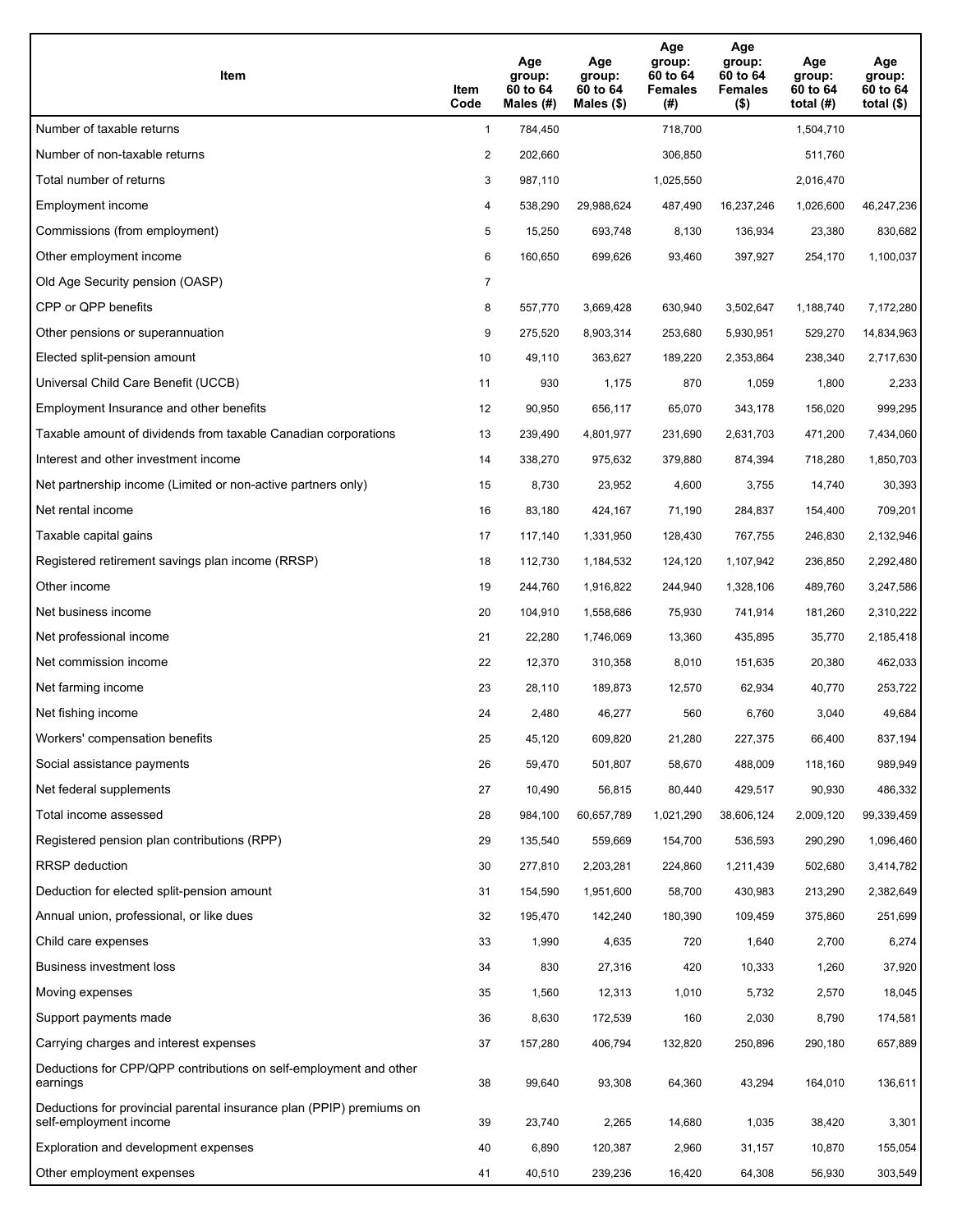| Item                                                              | Item<br>Code | Age<br>group:<br>60 to 64<br>Males (#) | Age<br>group:<br>60 to 64<br>Males (\$) | Age<br>group:<br>60 to 64<br><b>Females</b><br>(#) | Age<br>group:<br>60 to 64<br><b>Females</b><br>$($ \$) | Age<br>group:<br>60 to 64<br>total $(H)$ | Age<br>group:<br>60 to 64<br>total $($)$ |
|-------------------------------------------------------------------|--------------|----------------------------------------|-----------------------------------------|----------------------------------------------------|--------------------------------------------------------|------------------------------------------|------------------------------------------|
| Clergy residence deduction                                        | 42           | 2,690                                  | 37,878                                  | 740                                                | 8,622                                                  | 3,440                                    | 46,510                                   |
| Other deductions                                                  | 43           | 36,800                                 | 83,498                                  | 35,100                                             | 72,381                                                 | 71,960                                   | 160,020                                  |
| Total deductions before adjustments                               | 44           | 631,660                                | 6,057,290                               | 501,690                                            | 2,780,161                                              | 1,134,570                                | 8,845,936                                |
| Social benefits repayment                                         | 45           | 13,220                                 | 20,840                                  | 1,920                                              | 2,662                                                  | 15,140                                   | 23,503                                   |
| Net income after adjustments                                      | 46           | 979,220                                | 54,665,824                              | 1,018,010                                          | 35,855,706                                             | 1,999,540                                | 90,596,733                               |
| Canadian Forces personnel and police deduction                    | 47           | 20                                     | 538                                     |                                                    |                                                        | 20                                       | 541                                      |
| Security options deductions                                       | 48           | 2,640                                  | 306,528                                 | 690                                                | 20,949                                                 | 3,330                                    | 327,697                                  |
| Other payments deductions                                         | 49           | 112,640                                | 1,168,445                               | 155,380                                            | 1,144,461                                              | 268,040                                  | 2,313,038                                |
| Non-capital losses of other years                                 | 50           | 2,020                                  | 43,374                                  | 1,600                                              | 13,813                                                 | 3,670                                    | 57,844                                   |
| Net capital losses of other years                                 | 51           | 34,970                                 | 111,987                                 | 33,460                                             | 71,030                                                 | 68,460                                   | 183,253                                  |
| Capital gains deduction                                           | 52           | 5,040                                  | 384,091                                 | 3,070                                              | 190,510                                                | 8,120                                    | 575,187                                  |
| Northern residents deductions                                     | 53           | 11,060                                 | 40,246                                  | 6,260                                              | 21,819                                                 | 17,320                                   | 62,066                                   |
| Additional deductions                                             | 54           | 3,870                                  | 40,661                                  | 5,230                                              | 23,594                                                 | 9,320                                    | 70,001                                   |
| Farming/fishing losses of prior years                             | 55           | 1,410                                  | 13,616                                  | 500                                                | 3,902                                                  | 1,920                                    | 17,526                                   |
| Total deductions from net income                                  | 56           | 169,430                                | 2,110,365                               | 202,070                                            | 1,490,390                                              | 371,850                                  | 3,608,341                                |
| Taxable income assessed                                           | 57           | 956,720                                | 52,563,173                              | 985,510                                            | 34,368,977                                             | 1,944,350                                | 86,999,811                               |
| Basic personal amount                                             | 58           | 985,230                                | 10,634,317                              | 1,024,660                                          | 11,060,909                                             | 2,010,370                                | 21,700,148                               |
| Age amount                                                        | 59           |                                        |                                         |                                                    |                                                        |                                          |                                          |
| Spouse or common-law partner amount                               | 60           | 145,410                                | 1,081,959                               | 37,680                                             | 244,570                                                | 183,190                                  | 1,327,358                                |
| Amount for eligible dependant                                     | 61           | 2,960                                  | 27,380                                  | 5,010                                              | 42,748                                                 | 7,970                                    | 70,140                                   |
| Amount for children 17 and under                                  | 62           | 23,130                                 | 69,895                                  | 4,670                                              | 13,405                                                 | 27,800                                   | 83,309                                   |
| Amount for infirm dependants age 18 or older                      | 63           | 1,470                                  | 6,442                                   | 1,080                                              | 4,548                                                  | 2,550                                    | 11,003                                   |
| CPP or QPP contributions through employment                       | 64           | 479,170                                | 785,907                                 | 413,740                                            | 562,743                                                | 892,960                                  | 1,348,709                                |
| CPP or QPP contributions on self-employment and other<br>earnings | 65           | 99,640                                 | 93,308                                  | 64,360                                             | 43,294                                                 | 164,010                                  | 136,611                                  |
| Employment Insurance premiums                                     | 66           | 431,720                                | 257,569                                 | 390,820                                            | 198,983                                                | 822,580                                  | 456,570                                  |
| PPIP premiums paid                                                | 67           | 113,120                                | 22,924                                  | 91,790                                             | 14,331                                                 | 204,910                                  | 37,255                                   |
| PPIP premiums payable on employment income                        | 68           | 3,020                                  | 674                                     | 1,750                                              | 345                                                    | 4,770                                    | 1,019                                    |
| PPIP premiums payable on self-employment income                   | 69           | 23,910                                 | 2,919                                   | 14,800                                             | 1,334                                                  | 38,710                                   | 4,253                                    |
| Volunteer firefighters' amount                                    | 70           | 1,850                                  | 5,556                                   | 140                                                | 417                                                    | 1,990                                    | 5,973                                    |
| Canada employment amount                                          | 71           | 595,910                                | 598,002                                 | 508,110                                            | 516,515                                                | 1,104,090                                | 1,114,598                                |
| Public transit amount                                             | 72           | 30,030                                 | 29,551                                  | 38,130                                             | 37,324                                                 | 68,160                                   | 66,877                                   |
| Children's fitness amount                                         | 73           | 7,020                                  | 3,424                                   | 1,150                                              | 503                                                    | 8,170                                    | 3,927                                    |
| Children's arts amount                                            | 74           | 2,890                                  | 1,505                                   | 460                                                | 214                                                    | 3,350                                    | 1,719                                    |
| Home buyers' amount                                               | 75           | 1,110                                  | 4,959                                   | 930                                                | 4,121                                                  | 2,040                                    | 9,080                                    |
| Pension income amount                                             | 76           | 311,060                                | 609,863                                 | 380,350                                            | 742,029                                                | 691,470                                  | 1,352,015                                |
| Caregiver amount                                                  | 77           | 12,260                                 | 60,601                                  | 10,110                                             | 45,340                                                 | 22,370                                   | 105,958                                  |
| Disability amount                                                 | 78           | 37,420                                 | 281,383                                 | 35,950                                             | 270,430                                                | 73,370                                   | 551,829                                  |
| Disability amount transferred from a dependant                    | 79           | 9,890                                  | 77,972                                  | 8,060                                              | 60,008                                                 | 17,950                                   | 138,010                                  |
| Interest paid on student loans                                    | 80           | 950                                    | 464                                     | 1,520                                              | 677                                                    | 2,470                                    | 1,140                                    |
| Tuition, education, and textbook amounts                          | 81           | 7,110                                  | 13,721                                  | 10,290                                             | 17,219                                                 | 17,400                                   | 30,950                                   |
| Tuition, education, and textbook amounts transferred from a child | 82           | 34,880                                 | 177,507                                 | 13,940                                             | 65,730                                                 | 48,830                                   | 243,239                                  |
| Amounts transferred from spouse or common-law partner             | 83           | 43,580                                 | 198,853                                 | 74,240                                             | 388,037                                                | 117,860                                  | 587,076                                  |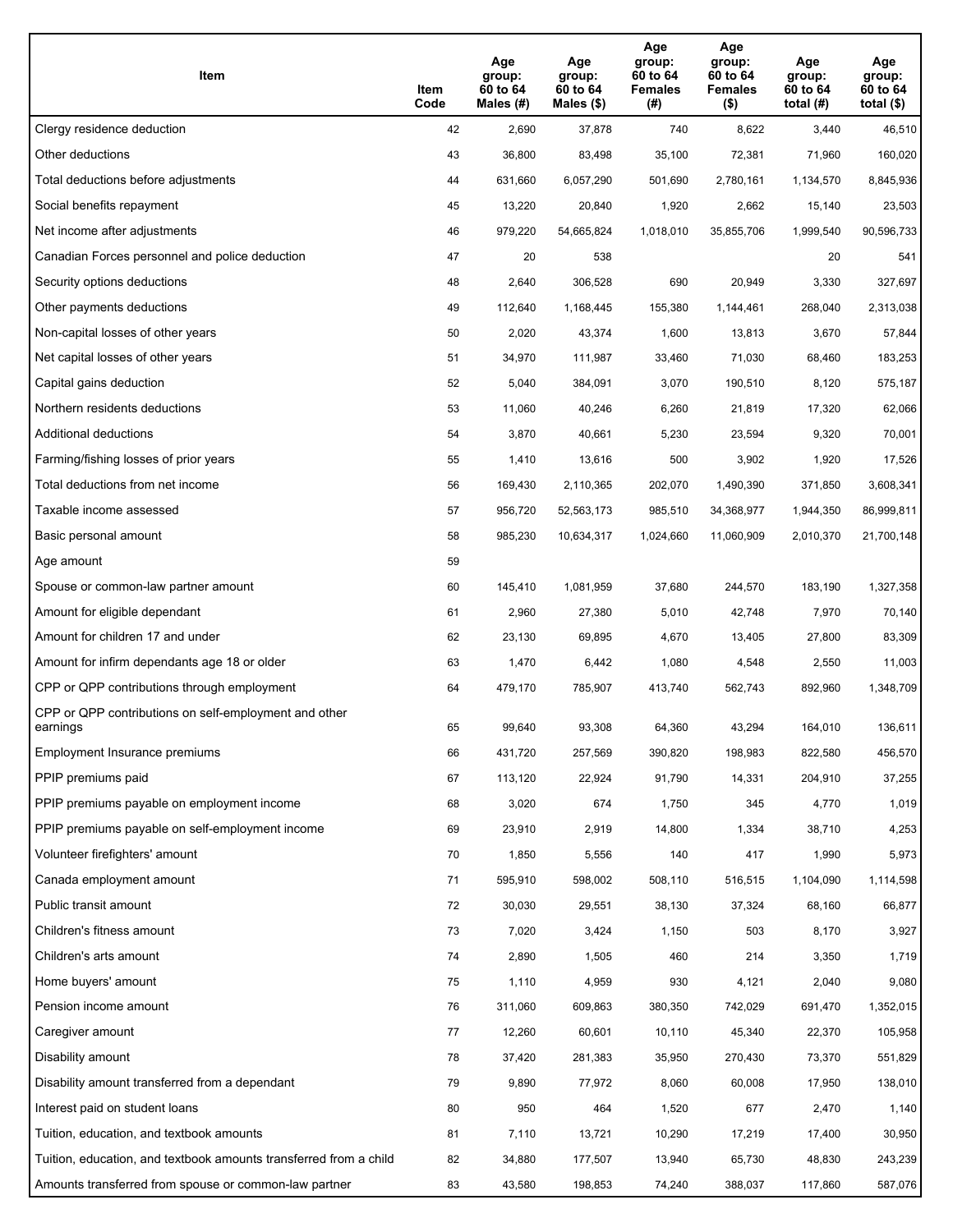| <b>Item</b>                                         | Item<br>Code | Age<br>group:<br>60 to 64<br>Males $(H)$ | Age<br>group:<br>60 to 64<br>Males $(\$)$ | Age<br>group:<br>60 to 64<br><b>Females</b><br>(#) | Age<br>group:<br>60 to 64<br><b>Females</b><br>$($ \$) | Age<br>group:<br>60 to 64<br>total $(H)$ | Age<br>group:<br>60 to 64<br>total $($)$ |
|-----------------------------------------------------|--------------|------------------------------------------|-------------------------------------------|----------------------------------------------------|--------------------------------------------------------|------------------------------------------|------------------------------------------|
| Medical expenses                                    | 84           | 196,900                                  | 457,807                                   | 274,450                                            | 605,406                                                | 471,400                                  | 1,063,354                                |
| Total tax credits on personal amounts               | 85           | 985,610                                  | 2,325,686                                 | 1,024,740                                          | 2,241,197                                              | 2,010,870                                | 4,567,855                                |
| Allowable charitable donations and government gifts | 86           | 315,840                                  | 645,642                                   | 261,910                                            | 356,365                                                | 577,870                                  | 1,002,248                                |
| Eligible cultural and ecological gifts              | 87           | 370                                      | 7,786                                     | 360                                                | 1,817                                                  | 730                                      | 9,603                                    |
| Total tax credit on donations and gifts             | 88           | 314,640                                  | 181,959                                   | 260,910                                            | 93,318                                                 | 575,660                                  | 275,344                                  |
| Total federal non-refundable tax credits            | 89           | 985,650                                  | 2,507,645                                 | 1,024,750                                          | 2,334,514                                              | 2,010,990                                | 4,843,199                                |
| Federal dividend tax credit                         | 90           | 224,340                                  | 658,869                                   | 208,150                                            | 358,292                                                | 432,510                                  | 1,017,209                                |
| Overseas employment tax credit                      | 91           | 440                                      | 5,078                                     | 30                                                 | 277                                                    | 470                                      | 5,355                                    |
| Minimum tax carryover                               | 92           | 4,160                                    | 12,817                                    | 2,540                                              | 6,126                                                  | 6,710                                    | 18,956                                   |
| Basic federal tax                                   | 93           | 756,570                                  | 7,332,716                                 | 693,860                                            | 3,635,814                                              | 1,451,980                                | 10,982,658                               |
| Federal Foreign Tax Credit                          | 94           | 75,070                                   | 68,455                                    | 74,890                                             | 21,029                                                 | 149,980                                  | 89,545                                   |
| Federal Political contribution tax credit           | 95           | 11,700                                   | 2,038                                     | 7,010                                              | 1,056                                                  | 18,720                                   | 3,094                                    |
| <b>Investment Tax Credit</b>                        | 96           | 4,100                                    | 9,745                                     | 1,500                                              | 2,225                                                  | 5,600                                    | 11,971                                   |
| Labour-sponsored funds tax credit                   | 97           | 19,690                                   | 11,003                                    | 13,190                                             | 6,336                                                  | 32,890                                   | 17,339                                   |
| Alternative minimum tax payable                     | 98           | 3,070                                    | 16,247                                    | 1,570                                              | 7,879                                                  | 4,640                                    | 24,127                                   |
| Net federal tax                                     | 99           | 754,080                                  | 7,246,080                                 | 691,090                                            | 3,606,676                                              | 1,446,710                                | 10,870,756                               |
| CPP contributions on self-employment                | 100          | 78,040                                   | 147,011                                   | 51,140                                             | 68,450                                                 | 129,190                                  | 215,473                                  |
| Social Benefits repayment                           | 101          | 13,220                                   | 20,840                                    | 1,920                                              | 2,662                                                  | 15,140                                   | 23,503                                   |
| <b>Net Provincial Tax</b>                           | 102          | 545,670                                  | 3,057,154                                 | 494,980                                            | 1,515,264                                              | 1,041,120                                | 4,575,059                                |
| Total tax payable                                   | 103          | 784,450                                  | 10,471,356                                | 718,700                                            | 5,193,448                                              | 1,504,710                                | 15,685,458                               |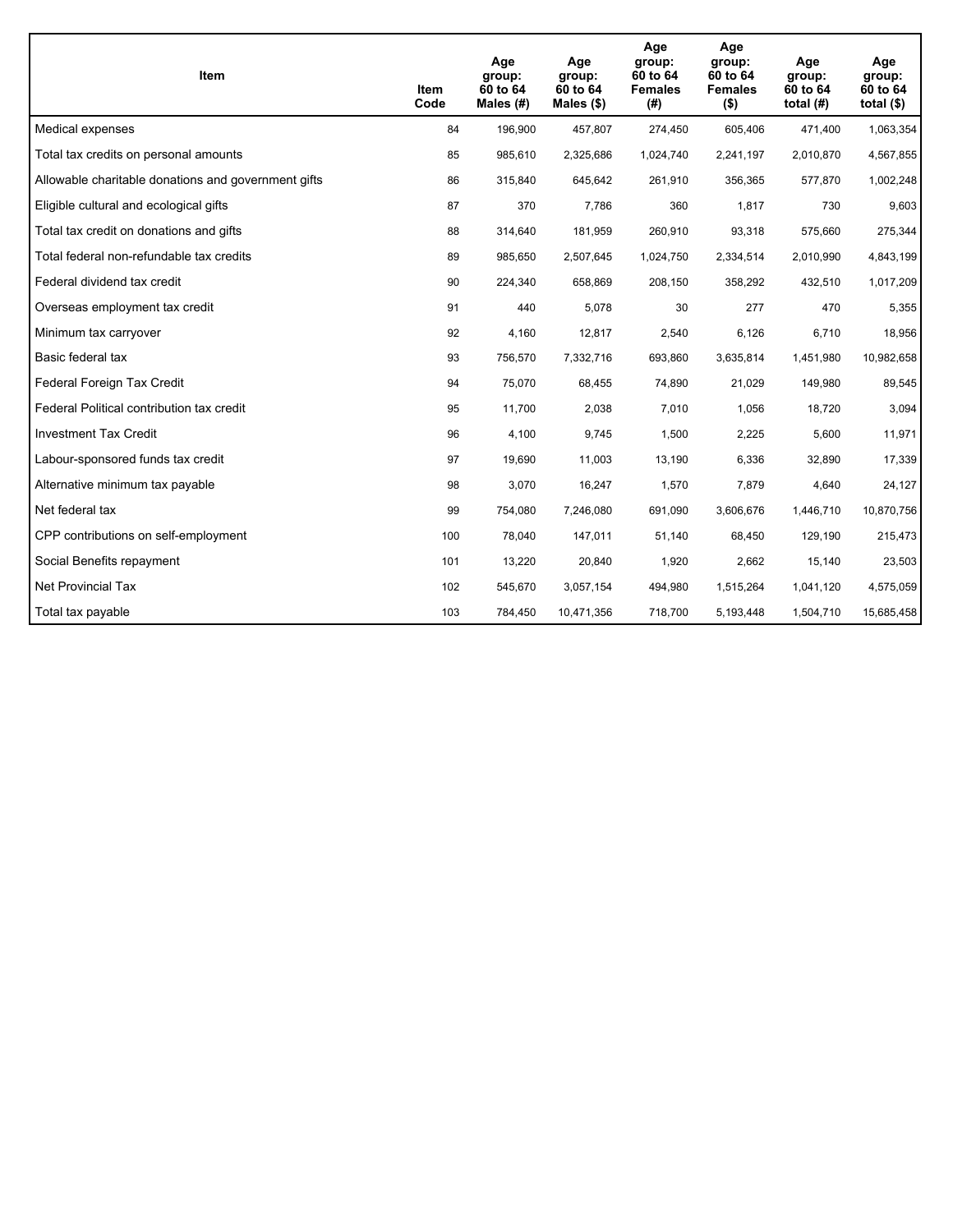| Item                                                                                           | Item<br>Code   | Age<br>group:<br>65 to 69<br>Males (#) | Age<br>group:<br>65 to 69<br>Males $(\$)$ | Age<br>group:<br>65 to 69<br><b>Females</b><br>(#) | Age<br>group:<br>65 to 69<br><b>Females</b><br>$($ \$) | Age<br>group:<br>65 to 69<br>total $(H)$ | Age<br>group:<br>65 to 69<br>total $($)$ |
|------------------------------------------------------------------------------------------------|----------------|----------------------------------------|-------------------------------------------|----------------------------------------------------|--------------------------------------------------------|------------------------------------------|------------------------------------------|
| Number of taxable returns                                                                      | $\mathbf{1}$   | 558,120                                |                                           | 491,240                                            |                                                        | 1,050,680                                |                                          |
| Number of non-taxable returns                                                                  | $\overline{2}$ | 258,080                                |                                           | 366,140                                            |                                                        | 625,930                                  |                                          |
| Total number of returns                                                                        | 3              | 816,200                                |                                           | 857,380                                            |                                                        | 1,676,600                                |                                          |
| Employment income                                                                              | 4              | 252,280                                | 11,399,973                                | 195,530                                            | 4,902,370                                              | 448,310                                  | 16,313,536                               |
| Commissions (from employment)                                                                  | 5              | 6,860                                  | 301,207                                   | 3,150                                              | 42,150                                                 | 10,010                                   | 343,479                                  |
| Other employment income                                                                        | 6              | 120,060                                | 290,479                                   | 62,710                                             | 103,091                                                | 182.800                                  | 394,436                                  |
| Old Age Security pension (OASP)                                                                | $\overline{7}$ | 804,690                                | 4,228,468                                 | 847,310                                            | 4,498,898                                              | 1,652,100                                | 8,727,407                                |
| CPP or QPP benefits                                                                            | 8              | 759,780                                | 5,409,085                                 | 781,480                                            | 4,460,252                                              | 1,541,320                                | 9,869,537                                |
| Other pensions or superannuation                                                               | 9              | 428,620                                | 9,594,676                                 | 381,690                                            | 5,772,766                                              | 810,400                                  | 15,368,504                               |
| Elected split-pension amount                                                                   | 10             | 51,000                                 | 353,922                                   | 200,370                                            | 2,212,263                                              | 251,390                                  | 2,566,400                                |
| Universal Child Care Benefit (UCCB)                                                            | 11             | 360                                    | 436                                       | 410                                                | 474                                                    | 770                                      | 916                                      |
| Employment Insurance and other benefits                                                        | 12             | 41,220                                 | 306,617                                   | 21,450                                             | 113,197                                                | 62,660                                   | 419,813                                  |
| Taxable amount of dividends from taxable Canadian corporations                                 | 13             | 211,060                                | 3,892,972                                 | 206,390                                            | 1,995,954                                              | 417,470                                  | 5,889,207                                |
| Interest and other investment income                                                           | 14             | 312.350                                | 975,245                                   | 348,800                                            | 867,123                                                | 661,230                                  | 1,843,062                                |
| Net partnership income (Limited or non-active partners only)                                   | 15             | 7,320                                  | 42,151                                    | 3,720                                              | 3,517                                                  | 12,160                                   | 49,595                                   |
| Net rental income                                                                              | 16             | 62,790                                 | 408,091                                   | 50,330                                             | 259,389                                                | 113,130                                  | 667,595                                  |
| Taxable capital gains                                                                          | 17             | 107,370                                | 1,250,153                                 | 118,150                                            | 651,242                                                | 226,800                                  | 1,931,847                                |
| Registered retirement savings plan income (RRSP)                                               | 18             | 98,810                                 | 1,092,463                                 | 97,330                                             | 894,325                                                | 196,140                                  | 1,986,813                                |
| Other income                                                                                   | 19             | 171,270                                | 887,468                                   | 165,470                                            | 452,938                                                | 336,780                                  | 1,341,781                                |
| Net business income                                                                            | 20             | 69,550                                 | 804,620                                   | 42,880                                             | 315,843                                                | 112,680                                  | 1,125,588                                |
| Net professional income                                                                        | 21             | 17,260                                 | 1,134,572                                 | 7,580                                              | 183,403                                                | 24,900                                   | 1,323,443                                |
| Net commission income                                                                          | 22             | 8,690                                  | 171,499                                   | 4,960                                              | 78,842                                                 | 13,650                                   | 250,486                                  |
| Net farming income                                                                             | 23             | 23,970                                 | 95,294                                    | 10,280                                             | 51,736                                                 | 34,310                                   | 147,474                                  |
| Net fishing income                                                                             | 24             | 1,540                                  | 23,079                                    | 210                                                | 2,275                                                  | 1,750                                    | 23,678                                   |
| Workers' compensation benefits                                                                 | 25             | 31,040                                 | 314,420                                   | 12,930                                             | 123,412                                                | 43,970                                   | 437,832                                  |
| Social assistance payments                                                                     | 26             | 35,340                                 | 120,457                                   | 41,310                                             | 118,296                                                | 76,680                                   | 239,153                                  |
| Net federal supplements                                                                        | 27             | 201,650                                | 910,873                                   | 251,610                                            | 1,197,731                                              | 453,260                                  | 2,108,608                                |
| Total income assessed                                                                          | 28             | 815,790                                | 44,010,433                                | 856,770                                            | 29,388,082                                             | 1,675,530                                | 73,458,997                               |
| Registered pension plan contributions (RPP)                                                    | 29             | 42,680                                 | 157,916                                   | 41,410                                             | 118,053                                                | 84,110                                   | 276,092                                  |
| RRSP deduction                                                                                 | 30             | 129,710                                | 1,095,852                                 | 91,000                                             | 523,370                                                | 220,710                                  | 1,619,261                                |
| Deduction for elected split-pension amount                                                     | 31             | 215,540                                | 2,449,140                                 | 57,820                                             | 385,969                                                | 273,360                                  | 2,835,273                                |
| Annual union, professional, or like dues                                                       | 32             | 92,830                                 | 47,548                                    | 65,870                                             | 30,536                                                 | 158,700                                  | 78,084                                   |
| Child care expenses                                                                            | 33             | 450                                    | 932                                       | 170                                                | 381                                                    | 630                                      | 1,313                                    |
| Business investment loss                                                                       | 34             | 590                                    | 35,770                                    | 290                                                | 10,558                                                 | 880                                      | 46,328                                   |
| Moving expenses                                                                                | 35             | 690                                    | 4,920                                     | 280                                                | 1,196                                                  | 970                                      | 6,116                                    |
| Support payments made                                                                          | 36             | 5,740                                  | 104,316                                   | 80                                                 | 770                                                    | 5,820                                    | 105,086                                  |
| Carrying charges and interest expenses                                                         | 37             | 146,120                                | 408,834                                   | 121,910                                            | 222,023                                                | 268,080                                  | 631,315                                  |
| Deductions for CPP/QPP contributions on self-employment and other<br>earnings                  | 38             | 41,950                                 | 33,190                                    | 22,820                                             | 12,391                                                 | 64,770                                   | 45,584                                   |
| Deductions for provincial parental insurance plan (PPIP) premiums on<br>self-employment income | 39             | 14,230                                 | 1,312                                     | 6,490                                              | 413                                                    | 20,710                                   | 1,724                                    |
| Exploration and development expenses                                                           | 40             | 6,140                                  | 99,874                                    | 2,740                                              | 21,622                                                 | 9,780                                    | 125,072                                  |
| Other employment expenses                                                                      | 41             | 18,420                                 | 110,302                                   | 6,320                                              | 23,180                                                 | 24,740                                   | 133,484                                  |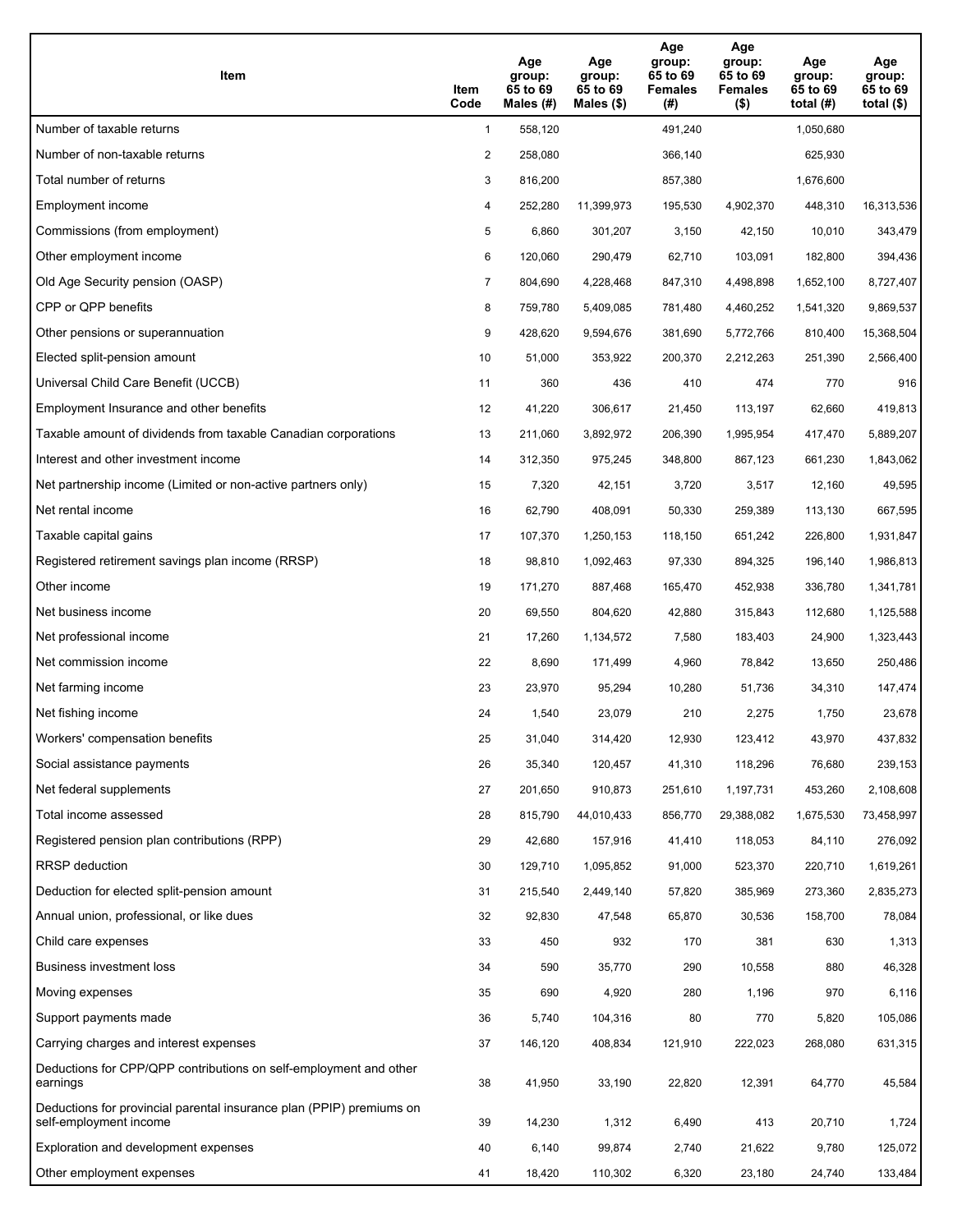| Item                                                              | Item<br>Code | Age<br>group:<br>65 to 69<br>Males (#) | Age<br>group:<br>65 to 69<br>Males (\$) | Age<br>group:<br>65 to 69<br><b>Females</b><br>(#) | Age<br>group:<br>65 to 69<br><b>Females</b><br>$($ \$) | Age<br>group:<br>65 to 69<br>total $(H)$ | Age<br>group:<br>65 to 69<br>total $($)$ |
|-------------------------------------------------------------------|--------------|----------------------------------------|-----------------------------------------|----------------------------------------------------|--------------------------------------------------------|------------------------------------------|------------------------------------------|
| Clergy residence deduction                                        | 42           | 1,650                                  | 19,530                                  | 390                                                | 4,005                                                  | 2,040                                    | 23,535                                   |
| Other deductions                                                  | 43           | 30,830                                 | 87,772                                  | 28,810                                             | 97,901                                                 | 59,680                                   | 187,194                                  |
| Total deductions before adjustments                               | 44           | 447,840                                | 4,657,466                               | 291,790                                            | 1,452,563                                              | 740,660                                  | 6,115,911                                |
| Social benefits repayment                                         | 45           | 85,570                                 | 289,976                                 | 43,860                                             | 124,064                                                | 129,420                                  | 414,039                                  |
| Net income after adjustments                                      | 46           | 813,970                                | 39,146,573                              | 855,870                                            | 27,828,640                                             | 1,671,730                                | 67,035,343                               |
| Canadian Forces personnel and police deduction                    | 47           |                                        |                                         |                                                    |                                                        |                                          |                                          |
| Security options deductions                                       | 48           | 1,100                                  | 149,664                                 | 200                                                | 9,173                                                  | 1,300                                    | 158,970                                  |
| Other payments deductions                                         | 49           | 232,270                                | 1,345,172                               | 268,930                                            | 1,438,992                                              | 501,220                                  | 2,784,568                                |
| Non-capital losses of other years                                 | 50           | 1,100                                  | 22,768                                  | 700                                                | 7,237                                                  | 1,840                                    | 30,368                                   |
| Net capital losses of other years                                 | 51           | 33,300                                 | 118,088                                 | 31,960                                             | 67,205                                                 | 65,290                                   | 185,312                                  |
| Capital gains deduction                                           | 52           | 4,120                                  | 281,032                                 | 2,530                                              | 139,240                                                | 6,670                                    | 420,693                                  |
| Northern residents deductions                                     | 53           | 6,700                                  | 23,186                                  | 4,010                                              | 13,307                                                 | 10,710                                   | 36,493                                   |
| Additional deductions                                             | 54           | 14,280                                 | 51,327                                  | 16,280                                             | 52,996                                                 | 30,700                                   | 107,509                                  |
| Farming/fishing losses of prior years                             | 55           | 970                                    | 10,326                                  | 340                                                | 3,298                                                  | 1,310                                    | 13,698                                   |
| Total deductions from net income                                  | 56           | 283,360                                | 2,002,807                               | 315,420                                            | 1,731,873                                              | 599,040                                  | 3,739,276                                |
| Taxable income assessed                                           | 57           | 811,750                                | 37,150,490                              | 853,520                                            | 26,100,402                                             | 1,667,040                                | 63,306,619                               |
| Basic personal amount                                             | 58           | 814,640                                | 8,793,816                               | 856,540                                            | 9,247,138                                              | 1,671,550                                | 18,044,792                               |
| Age amount                                                        | 59           | 737,470                                | 4,214,625                               | 822,740                                            | 4,955,211                                              | 1,560,570                                | 9,172,065                                |
| Spouse or common-law partner amount                               | 60           | 105,280                                | 604,956                                 | 19,290                                             | 115,510                                                | 124,640                                  | 721,004                                  |
| Amount for eligible dependant                                     | 61           | 1,190                                  | 10,645                                  | 2,670                                              | 21,108                                                 | 3,860                                    | 31,753                                   |
| Amount for children 17 and under                                  | 62           | 7,180                                  | 21,658                                  | 1,940                                              | 5,804                                                  | 9,120                                    | 27,466                                   |
| Amount for infirm dependants age 18 or older                      | 63           | 1,120                                  | 4,860                                   | 790                                                | 3,202                                                  | 1,910                                    | 8,062                                    |
| CPP or QPP contributions through employment                       | 64           | 156,450                                | 195,888                                 | 114,890                                            | 117,733                                                | 271,350                                  | 313,649                                  |
| CPP or QPP contributions on self-employment and other<br>earnings | 65           | 41,950                                 | 33,190                                  | 22,820                                             | 12,391                                                 | 64,770                                   | 45,584                                   |
| Employment Insurance premiums                                     | 66           | 181,380                                | 90,054                                  | 137,780                                            | 57,649                                                 | 319,170                                  | 147,711                                  |
| PPIP premiums paid                                                | 67           | 45,980                                 | 7,213                                   | 30,160                                             | 3,682                                                  | 76,130                                   | 10,895                                   |
| PPIP premiums payable on employment income                        | 68           | 1,160                                  | 221                                     | 560                                                | 87                                                     | 1,710                                    | 308                                      |
| PPIP premiums payable on self-employment income                   | 69           | 14,310                                 | 1,691                                   | 6,530                                              | 532                                                    | 20,830                                   | 2,223                                    |
| Volunteer firefighters' amount                                    | 70           | 1,080                                  | 3,230                                   | 60                                                 | 174                                                    | 1,140                                    | 3,404                                    |
| Canada employment amount                                          | 71           | 326,680                                | 290,522                                 | 231,420                                            | 210,407                                                | 558,110                                  | 500,947                                  |
| Public transit amount                                             | 72           | 15,100                                 | 10,047                                  | 19,020                                             | 11,308                                                 | 34,130                                   | 21,356                                   |
| Children's fitness amount                                         | 73           | 2,150                                  | 1,035                                   | 450                                                | 201                                                    | 2,600                                    | 1,237                                    |
| Children's arts amount                                            | 74           | 940                                    | 453                                     | 170                                                | 77                                                     | 1,110                                    | 531                                      |
| Home buyers' amount                                               | 75           | 580                                    | 2,606                                   | 420                                                | 1,808                                                  | 990                                      | 4,414                                    |
| Pension income amount                                             | 76           | 455,860                                | 875,095                                 | 493,290                                            | 947,197                                                | 949,230                                  | 1,822,442                                |
| Caregiver amount                                                  | 77           | 6,900                                  | 34,181                                  | 5,610                                              | 25,166                                                 | 12,510                                   | 59,346                                   |
| Disability amount                                                 | 78           | 34,020                                 | 256,124                                 | 30,850                                             | 232,279                                                | 64,870                                   | 488,404                                  |
| Disability amount transferred from a dependant                    | 79           | 6,270                                  | 47,249                                  | 5,140                                              | 37,705                                                 | 11,400                                   | 84,954                                   |
| Interest paid on student loans                                    | 80           | 260                                    | 159                                     | 350                                                | 173                                                    | 620                                      | 332                                      |
| Tuition, education, and textbook amounts                          | 81           | 3,330                                  | 4,733                                   | 5,140                                              | 5,669                                                  | 8,470                                    | 10,402                                   |
| Tuition, education, and textbook amounts transferred from a child | 82           | 9,680                                  | 47,234                                  | 2,490                                              | 10,902                                                 | 12,170                                   | 58,135                                   |
| Amounts transferred from spouse or common-law partner             | 83           | 93,300                                 | 482,751                                 | 68,860                                             | 353,922                                                | 162,210                                  | 836,987                                  |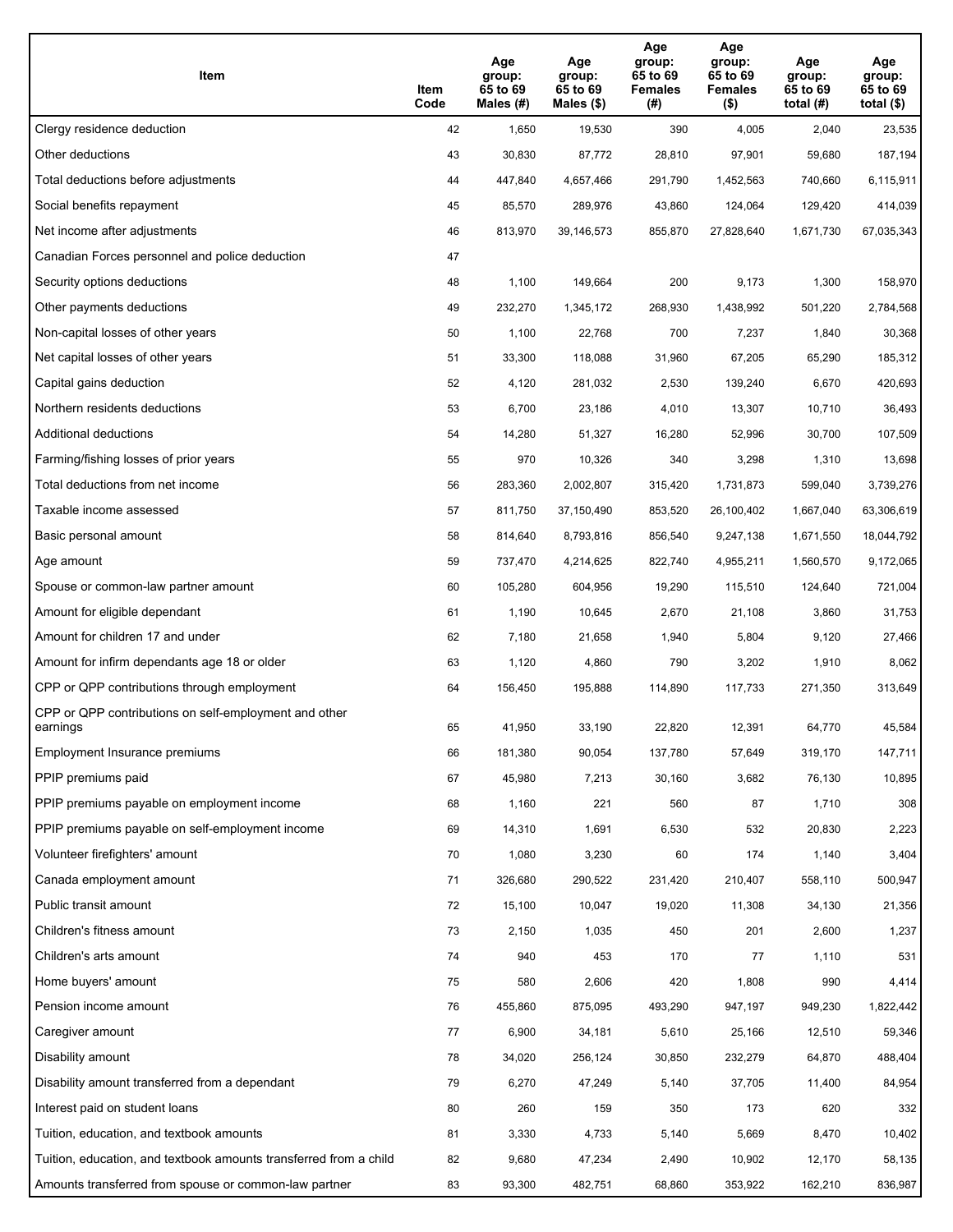| Item                                                | Item<br>Code | Age<br>group:<br>65 to 69<br>Males (#) | Age<br>group:<br>65 to 69<br>Males $(\$)$ | Age<br>group:<br>65 to 69<br><b>Females</b><br>(#) | Age<br>group:<br>65 to 69<br><b>Females</b><br>$($ \$) | Age<br>group:<br>65 to 69<br>total $(H)$ | Age<br>group:<br>65 to 69<br>total $($)$ |
|-----------------------------------------------------|--------------|----------------------------------------|-------------------------------------------|----------------------------------------------------|--------------------------------------------------------|------------------------------------------|------------------------------------------|
| Medical expenses                                    | 84           | 201,690                                | 498,283                                   | 242,860                                            | 555,439                                                | 444,590                                  | 1,053,789                                |
| Total tax credits on personal amounts               | 85           | 814,810                                | 2,479,885                                 | 856,560                                            | 2,539,877                                              | 1,671,760                                | 5,020,841                                |
| Allowable charitable donations and government gifts | 86           | 253,080                                | 565,051                                   | 194,870                                            | 294,080                                                | 448,000                                  | 859,446                                  |
| Eligible cultural and ecological gifts              | 87           | 330                                    | 3,291                                     | 300                                                | 1,364                                                  | 640                                      | 4,655                                    |
| Total tax credit on donations and gifts             | 88           | 252,350                                | 159,144                                   | 194,280                                            | 81,254                                                 | 446,680                                  | 240,489                                  |
| Total federal non-refundable tax credits            | 89           | 814,850                                | 2,639,029                                 | 856,570                                            | 2,621,131                                              | 1,671,830                                | 5,261,330                                |
| Federal dividend tax credit                         | 90           | 186,080                                | 536,944                                   | 171,810                                            | 272,106                                                | 357,900                                  | 809,071                                  |
| Overseas employment tax credit                      | 91           | 200                                    | 2,132                                     |                                                    |                                                        | 210                                      | 2,184                                    |
| Minimum tax carryover                               | 92           | 3,290                                  | 11,224                                    | 1,890                                              | 4,481                                                  | 5,180                                    | 15,710                                   |
| Basic federal tax                                   | 93           | 524,950                                | 4,213,590                                 | 460,110                                            | 2,003,045                                              | 986,370                                  | 6,228,335                                |
| Federal Foreign Tax Credit                          | 94           | 66,640                                 | 45,100                                    | 65,540                                             | 17,376                                                 | 132,200                                  | 62,512                                   |
| Federal Political contribution tax credit           | 95           | 12,490                                 | 2,082                                     | 7,460                                              | 1,091                                                  | 19,960                                   | 3,173                                    |
| <b>Investment Tax Credit</b>                        | 96           | 2,980                                  | 8,304                                     | 1,150                                              | 1,276                                                  | 4,130                                    | 9,580                                    |
| Labour-sponsored funds tax credit                   | 97           | 710                                    | 386                                       | 370                                                | 186                                                    | 1,070                                    | 571                                      |
| Alternative minimum tax payable                     | 98           | 1,830                                  | 12,683                                    | 900                                                | 5,554                                                  | 2,730                                    | 18,260                                   |
| Net federal tax                                     | 99           | 522,840                                | 4,161,568                                 | 457,910                                            | 1,983,248                                              | 982,050                                  | 6,159,985                                |
| CPP contributions on self-employment                | 100          | 29,460                                 | 43,869                                    | 17,340                                             | 17,769                                                 | 46,800                                   | 61,644                                   |
| Social Benefits repayment                           | 101          | 85,570                                 | 289,976                                   | 43,860                                             | 124,064                                                | 129,420                                  | 414,039                                  |
| Net Provincial Tax                                  | 102          | 412,640                                | 1,831,194                                 | 364,660                                            | 905,620                                                | 777,580                                  | 2,738,497                                |
| Total tax payable                                   | 103          | 558,120                                | 6,326,726                                 | 491,240                                            | 3,030,807                                              | 1,050,680                                | 9,374,392                                |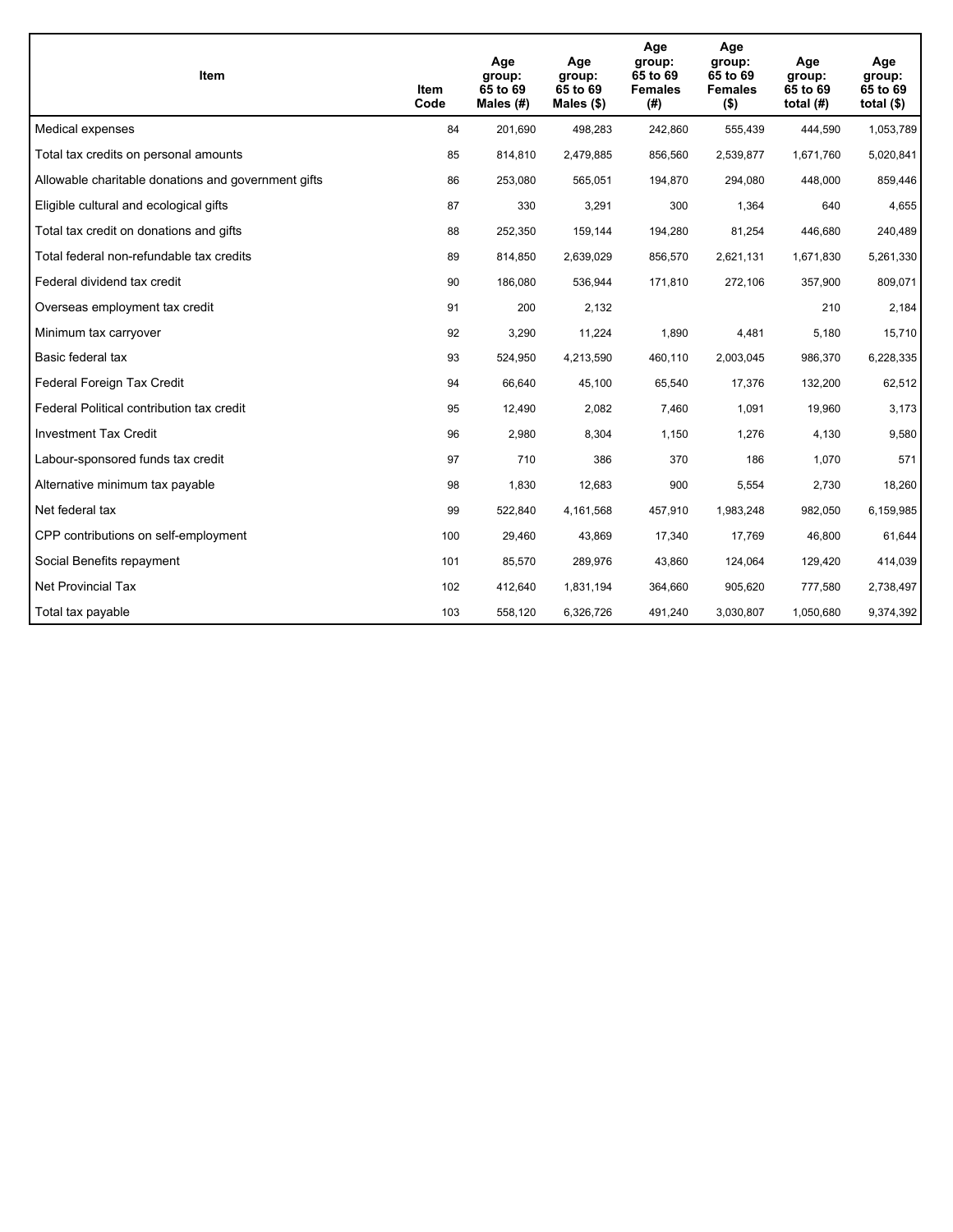| Item                                                                                           | Item<br>Code   | Age<br>group:<br>70 to 74<br>Males $(\#)$ | Age<br>group:<br>70 to 74<br>Males $(\$)$ | Age<br>group:<br>70 to 74<br><b>Females</b><br>(#) | Age<br>group:<br>70 to 74<br><b>Females</b><br>$($ \$) | Age<br>group:<br>70 to 74<br>total $(H)$ | Age<br>group:<br>70 to 74<br>total $($)$ |
|------------------------------------------------------------------------------------------------|----------------|-------------------------------------------|-------------------------------------------|----------------------------------------------------|--------------------------------------------------------|------------------------------------------|------------------------------------------|
| Number of taxable returns                                                                      | $\mathbf{1}$   | 358,690                                   |                                           | 330,740                                            |                                                        | 690,650                                  |                                          |
| Number of non-taxable returns                                                                  | $\overline{2}$ | 223,030                                   |                                           | 305,020                                            |                                                        | 529,460                                  |                                          |
| Total number of returns                                                                        | 3              | 581,720                                   |                                           | 635,760                                            |                                                        | 1,220,120                                |                                          |
| Employment income                                                                              | 4              | 89,100                                    | 3,037,612                                 | 59,440                                             | 1,083,868                                              | 148,880                                  | 4,125,796                                |
| Commissions (from employment)                                                                  | 5              | 2,070                                     | 89,726                                    | 800                                                | 9,474                                                  | 2,880                                    | 99,200                                   |
| Other employment income                                                                        | 6              | 74,980                                    | 115,508                                   | 36,030                                             | 38,930                                                 | 111,030                                  | 154,691                                  |
| Old Age Security pension (OASP)                                                                | $\overline{7}$ | 577,790                                   | 3,479,424                                 | 631,950                                            | 3,809,185                                              | 1,209,880                                | 7,288,716                                |
| CPP or QPP benefits                                                                            | 8              | 558,180                                   | 4,173,564                                 | 575,640                                            | 3,413,799                                              | 1,133,870                                | 7,587,531                                |
| Other pensions or superannuation                                                               | 9              | 392,080                                   | 8,681,391                                 | 367,490                                            | 5,477,160                                              | 759,660                                  | 14,159,619                               |
| Elected split-pension amount                                                                   | 10             | 36,720                                    | 248,665                                   | 148,100                                            | 1,645,947                                              | 184,820                                  | 1,894,712                                |
| Universal Child Care Benefit (UCCB)                                                            | 11             | 90                                        | 109                                       | 180                                                | 207                                                    | 270                                      | 317                                      |
| Employment Insurance and other benefits                                                        | 12             | 10,860                                    | 72,993                                    | 4,130                                              | 19,592                                                 | 14,980                                   | 92,585                                   |
| Taxable amount of dividends from taxable Canadian corporations                                 | 13             | 152,440                                   | 2,504,901                                 | 154,110                                            | 1,332,337                                              | 306,560                                  | 3,837,391                                |
| Interest and other investment income                                                           | 14             | 243,720                                   | 732,773                                   | 284,160                                            | 744,671                                                | 527,960                                  | 1,478,056                                |
| Net partnership income (Limited or non-active partners only)                                   | 15             | 4,730                                     | 27,474                                    | 2,660                                              | 1,512                                                  | 8,310                                    | 29,256                                   |
| Net rental income                                                                              | 16             | 41,510                                    | 328,834                                   | 32,410                                             | 189,778                                                | 73,930                                   | 518,809                                  |
| Taxable capital gains                                                                          | 17             | 80,330                                    | 769,536                                   | 90,920                                             | 479,365                                                | 172,590                                  | 1,278,229                                |
| Registered retirement savings plan income (RRSP)                                               | 18             | 41,730                                    | 391,734                                   | 38,640                                             | 278,149                                                | 80,370                                   | 669,897                                  |
| Other income                                                                                   | 19             | 120,770                                   | 536,155                                   | 123,740                                            | 344,597                                                | 244,530                                  | 880,898                                  |
| Net business income                                                                            | 20             | 33,860                                    | 302,377                                   | 18,180                                             | 109,178                                                | 52,210                                   | 415,973                                  |
| Net professional income                                                                        | 21             | 9,170                                     | 492,284                                   | 2,920                                              | 51,396                                                 | 12,100                                   | 544,170                                  |
| Net commission income                                                                          | 22             | 4,300                                     | 60,800                                    | 2,050                                              | 22,683                                                 | 6,350                                    | 83,500                                   |
| Net farming income                                                                             | 23             | 17,850                                    | 76,086                                    | 7,430                                              | 40,614                                                 | 25,330                                   | 117,076                                  |
| Net fishing income                                                                             | 24             | 650                                       | 7,119                                     | 70                                                 | 548                                                    | 720                                      | 7,639                                    |
| Workers' compensation benefits                                                                 | 25             | 20,110                                    | 153,601                                   | 8,250                                              | 70,795                                                 | 28,360                                   | 224,396                                  |
| Social assistance payments                                                                     | 26             | 26,910                                    | 64,084                                    | 36,540                                             | 69,515                                                 | 63,490                                   | 133,989                                  |
| Net federal supplements                                                                        | 27             | 179,090                                   | 808,574                                   | 233,010                                            | 1,185,151                                              | 412,110                                  | 1,993,749                                |
| Total income assessed                                                                          | 28             | 581,390                                   | 27,156,269                                | 635,240                                            | 20,460,601                                             | 1,219,230                                | 47,659,291                               |
| Registered pension plan contributions (RPP)                                                    | 29             | 6,690                                     | 17,694                                    | 5,000                                              | 10,192                                                 | 11,700                                   | 27,890                                   |
| RRSP deduction                                                                                 | 30             | 27,350                                    | 222,827                                   | 14,850                                             | 73,281                                                 | 42,200                                   | 296,111                                  |
| Deduction for elected split-pension amount                                                     | 31             | 184,770                                   | 2,074,360                                 | 37,190                                             | 251,145                                                | 221,970                                  | 2,325,546                                |
| Annual union, professional, or like dues                                                       | 32             | 38,400                                    | 11,895                                    | 17,340                                             | 5,329                                                  | 55,740                                   | 17,224                                   |
| Child care expenses                                                                            | 33             | 90                                        | 165                                       |                                                    |                                                        | 130                                      | 235                                      |
| Business investment loss                                                                       | 34             | 330                                       | 17,356                                    | 160                                                | 5,217                                                  | 480                                      | 22,573                                   |
| Moving expenses                                                                                | 35             | 180                                       | 905                                       | 80                                                 | 225                                                    | 260                                      | 1,130                                    |
| Support payments made                                                                          | 36             | 3,550                                     | 52,398                                    | 40                                                 | 245                                                    | 3,580                                    | 52,646                                   |
| Carrying charges and interest expenses                                                         | 37             | 112,770                                   | 226,906                                   | 95,800                                             | 155,134                                                | 208,630                                  | 382,219                                  |
| Deductions for CPP/QPP contributions on self-employment and other<br>earnings                  | 38             | 8,340                                     | 5,797                                     | 3,500                                              | 1,531                                                  | 11,850                                   | 7,328                                    |
| Deductions for provincial parental insurance plan (PPIP) premiums on<br>self-employment income | 39             | 6,240                                     | 552                                       | 2,210                                              | 130                                                    | 8,460                                    | 682                                      |
| Exploration and development expenses                                                           | 40             | 4,400                                     | 61,654                                    | 2,220                                              | 21,189                                                 | 7,430                                    | 86,382                                   |
| Other employment expenses                                                                      | 41             | 5,720                                     | 31,851                                    | 1,740                                              | 5,911                                                  | 7,450                                    | 37,762                                   |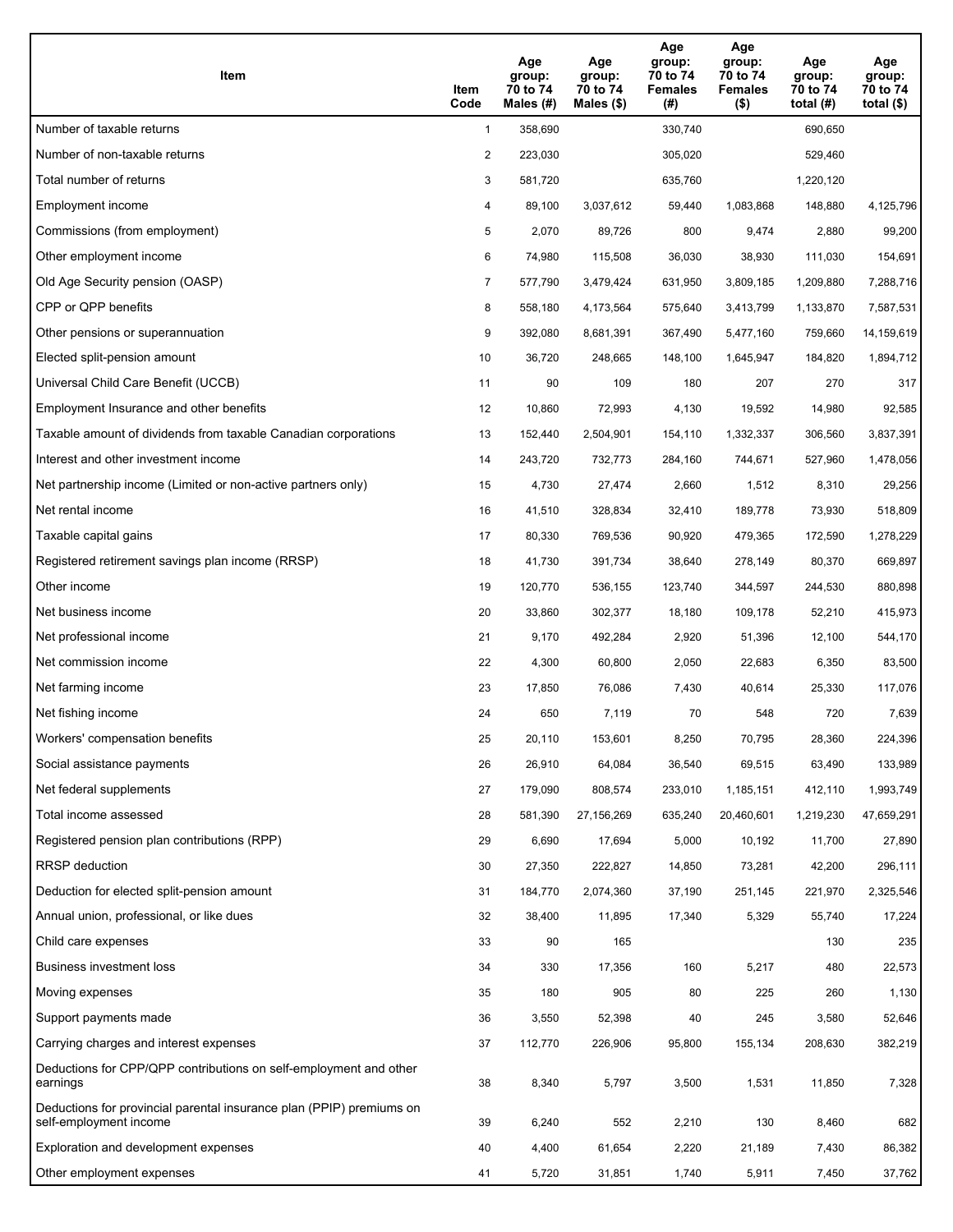| Item                                                              | Item<br>Code | Age<br>group:<br>70 to 74<br>Males (#) | Age<br>group:<br>70 to 74<br>Males (\$) | Age<br>group:<br>70 to 74<br><b>Females</b><br>(#) | Age<br>group:<br>70 to 74<br><b>Females</b><br>$($ \$) | Age<br>group:<br>70 to 74<br>total $(H)$ | Age<br>group:<br>70 to 74<br>total $($)$ |
|-------------------------------------------------------------------|--------------|----------------------------------------|-----------------------------------------|----------------------------------------------------|--------------------------------------------------------|------------------------------------------|------------------------------------------|
| Clergy residence deduction                                        | 42           | 830                                    | 7,793                                   | 130                                                | 1,140                                                  | 960                                      | 8,933                                    |
| Other deductions                                                  | 43           | 18,930                                 | 94,097                                  | 18,910                                             | 183,702                                                | 37,850                                   | 278,641                                  |
| Total deductions before adjustments                               | 44           | 278,560                                | 2,826,401                               | 155,610                                            | 714,540                                                | 435,050                                  | 3,545,553                                |
| Social benefits repayment                                         | 45           | 45,630                                 | 170,205                                 | 32,180                                             | 102,012                                                | 77,810                                   | 272,228                                  |
| Net income after adjustments                                      | 46           | 580,550                                | 24,189,794                              | 634,890                                            | 19,652,535                                             | 1,217,160                                | 43,883,623                               |
| Canadian Forces personnel and police deduction                    | 47           |                                        |                                         |                                                    |                                                        |                                          |                                          |
| Security options deductions                                       | 48           | 320                                    | 26,529                                  | 50                                                 | 1,065                                                  | 380                                      | 28,213                                   |
| Other payments deductions                                         | 49           | 199,040                                | 1,025,781                               | 244,580                                            | 1,325,156                                              | 443,660                                  | 2,351,346                                |
| Non-capital losses of other years                                 | 50           | 450                                    | 10,071                                  | 260                                                | 3,601                                                  | 740                                      | 14,069                                   |
| Net capital losses of other years                                 | 51           | 25,260                                 | 76,323                                  | 25,600                                             | 52,517                                                 | 50,890                                   | 128,849                                  |
| Capital gains deduction                                           | 52           | 2,930                                  | 179,447                                 | 1,780                                              | 94,690                                                 | 4,720                                    | 274,595                                  |
| Northern residents deductions                                     | 53           | 3,860                                  | 12,419                                  | 2,470                                              | 7,590                                                  | 6,330                                    | 20,015                                   |
| Additional deductions                                             | 54           | 17,300                                 | 55,141                                  | 18,810                                             | 69,553                                                 | 36,230                                   | 127,300                                  |
| Farming/fishing losses of prior years                             | 55           | 660                                    | 5,965                                   | 170                                                | 1,287                                                  | 830                                      | 7,255                                    |
| Total deductions from net income                                  | 56           | 239,570                                | 1,392,309                               | 283,750                                            | 1,555,978                                              | 523,540                                  | 2,952,793                                |
| Taxable income assessed                                           | 57           | 578,760                                | 22,803,034                              | 632,340                                            | 18,100,047                                             | 1,212,730                                | 40,939,869                               |
| Basic personal amount                                             | 58           | 580,750                                | 6,270,456                               | 635,120                                            | 6,858,563                                              | 1,216,210                                | 13, 132, 583                             |
| Age amount                                                        | 59           | 544,880                                | 3,237,222                               | 613,240                                            | 3,763,475                                              | 1,158,460                                | 7,002,774                                |
| Spouse or common-law partner amount                               | 60           | 57,640                                 | 255,782                                 | 9,970                                              | 62,145                                                 | 67,670                                   | 318,386                                  |
| Amount for eligible dependant                                     | 61           | 550                                    | 4,444                                   | 1,610                                              | 11,585                                                 | 2,160                                    | 16,028                                   |
| Amount for children 17 and under                                  | 62           | 2,330                                  | 6,826                                   | 870                                                | 2,525                                                  | 3,200                                    | 9,358                                    |
| Amount for infirm dependants age 18 or older                      | 63           | 780                                    | 3,299                                   | 540                                                | 2,213                                                  | 1,320                                    | 5,512                                    |
| CPP or QPP contributions through employment                       | 64           | 20,230                                 | 17,178                                  | 11,960                                             | 7,909                                                  | 32,190                                   | 25,089                                   |
| CPP or QPP contributions on self-employment and other<br>earnings | 65           | 8,340                                  | 5,797                                   | 3,500                                              | 1,531                                                  | 11,850                                   | 7,328                                    |
| Employment Insurance premiums                                     | 66           | 51,930                                 | 20,495                                  | 31,450                                             | 10,337                                                 | 83,380                                   | 30,834                                   |
| PPIP premiums paid                                                | 67           | 13,870                                 | 1,831                                   | 7,580                                              | 773                                                    | 21,450                                   | 2,604                                    |
| PPIP premiums payable on employment income                        | 68           | 330                                    | 52                                      | 110                                                | 14                                                     | 450                                      | 67                                       |
| PPIP premiums payable on self-employment income                   | 69           | 6,280                                  | 711                                     | 2,230                                              | 168                                                    | 8,510                                    | 879                                      |
| Volunteer firefighters' amount                                    | 70           | 400                                    | 1,206                                   | 20                                                 | 51                                                     | 420                                      | 1,257                                    |
| Canada employment amount                                          | 71           | 147,660                                | 108,938                                 | 85,360                                             | 64,176                                                 | 233,030                                  | 173,126                                  |
| Public transit amount                                             | 72           | 7,860                                  | 3,897                                   | 10,980                                             | 4,706                                                  | 18,840                                   | 8,603                                    |
| Children's fitness amount                                         | 73           | 630                                    | 303                                     | 170                                                | 70                                                     | 790                                      | 373                                      |
| Children's arts amount                                            | 74           | 260                                    | 127                                     | 70                                                 | 32                                                     | 330                                      | 159                                      |
| Home buyers' amount                                               | 75           | 210                                    | 923                                     | 150                                                | 618                                                    | 360                                      | 1,541                                    |
| Pension income amount                                             | 76           | 405,160                                | 775,492                                 | 423,490                                            | 805,666                                                | 828,730                                  | 1,581,318                                |
| Caregiver amount                                                  | 77           | 3,510                                  | 17,926                                  | 2,800                                              | 13,003                                                 | 6,310                                    | 30,936                                   |
| Disability amount                                                 | 78           | 28,950                                 | 218,087                                 | 25,840                                             | 194,545                                                | 54,800                                   | 412,640                                  |
| Disability amount transferred from a dependant                    | 79           | 3,520                                  | 25,907                                  | 2,940                                              | 21,234                                                 | 6,460                                    | 47,140                                   |
| Interest paid on student loans                                    | 80           | 60                                     | 35                                      | 60                                                 | 19                                                     | 110                                      | 54                                       |
| Tuition, education, and textbook amounts                          | 81           | 1,360                                  | 1,438                                   | 2,220                                              | 1,728                                                  | 3,570                                    | 3,166                                    |
| Tuition, education, and textbook amounts transferred from a child | 82           | 2,410                                  | 11,287                                  | 730                                                | 3,145                                                  | 3,140                                    | 14,437                                   |
| Amounts transferred from spouse or common-law partner             | 83           | 112,270                                | 627,477                                 | 52,230                                             | 267,119                                                | 164,560                                  | 894,974                                  |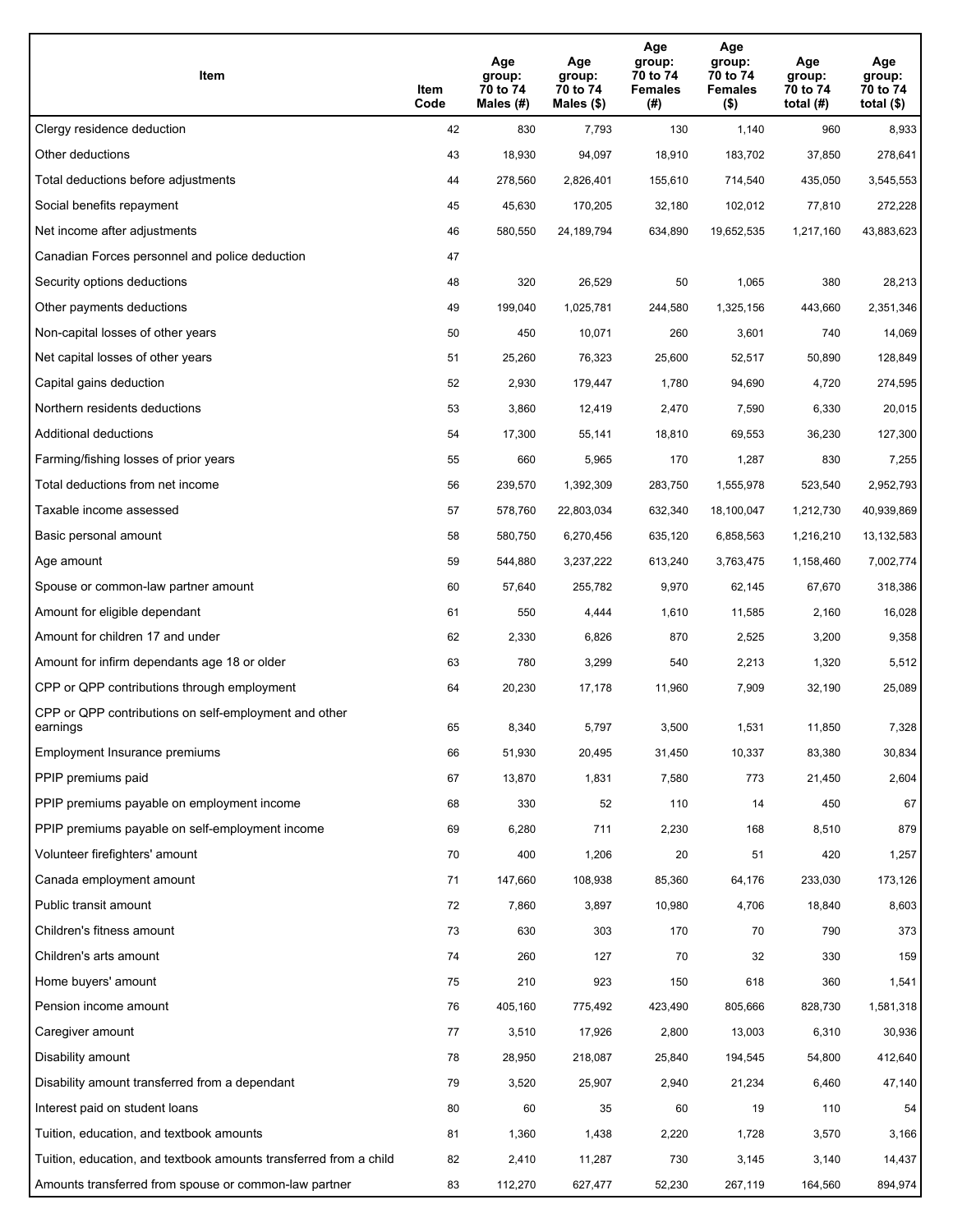| <b>Item</b>                                         | Item<br>Code | Age<br>group:<br>70 to 74<br>Males (#) | Age<br>group:<br>70 to 74<br>Males $(\$)$ | Age<br>group:<br>70 to 74<br><b>Females</b><br>(#) | Age<br>group:<br>70 to 74<br><b>Females</b><br>$($ \$) | Age<br>group:<br>70 to 74<br>total $(H)$ | Age<br>group:<br>70 to 74<br>total $($)$ |
|-----------------------------------------------------|--------------|----------------------------------------|-------------------------------------------|----------------------------------------------------|--------------------------------------------------------|------------------------------------------|------------------------------------------|
| Medical expenses                                    | 84           | 161,460                                | 423,403                                   | 186,500                                            | 445,595                                                | 348,000                                  | 869,131                                  |
| Total tax credits on personal amounts               | 85           | 580,810                                | 1,806,085                                 | 635,130                                            | 1,881,443                                              | 1,216,290                                | 3,688,549                                |
| Allowable charitable donations and government gifts | 86           | 185,480                                | 436,709                                   | 148,380                                            | 241,602                                                | 333,890                                  | 678,480                                  |
| Eligible cultural and ecological gifts              | 87           | 320                                    | 4,068                                     | 250                                                | 921                                                    | 570                                      | 4,989                                    |
| Total tax credit on donations and gifts             | 88           | 185,080                                | 123,409                                   | 148,010                                            | 66,736                                                 | 333,110                                  | 190,194                                  |
| Total federal non-refundable tax credits            | 89           | 580,830                                | 1,929,494                                 | 635,140                                            | 1,948,179                                              | 1,216,310                                | 3,878,743                                |
| Federal dividend tax credit                         | 90           | 131,460                                | 349,025                                   | 128,770                                            | 185,184                                                | 260,240                                  | 534,226                                  |
| Overseas employment tax credit                      | 91           |                                        |                                           |                                                    |                                                        |                                          |                                          |
| Minimum tax carryover                               | 92           | 1,960                                  | 6,533                                     | 1,080                                              | 2,836                                                  | 3,040                                    | 9,369                                    |
| Basic federal tax                                   | 93           | 332,600                                | 2,221,350                                 | 310,410                                            | 1,310,263                                              | 644,210                                  | 3,539,227                                |
| Federal Foreign Tax Credit                          | 94           | 49,000                                 | 22,471                                    | 51,360                                             | 13,661                                                 | 100,380                                  | 36,154                                   |
| Federal Political contribution tax credit           | 95           | 11,300                                 | 1,827                                     | 6,500                                              | 951                                                    | 17,790                                   | 2,778                                    |
| <b>Investment Tax Credit</b>                        | 96           | 1,920                                  | 5,215                                     | 1,030                                              | 1,218                                                  | 2,940                                    | 6,434                                    |
| Labour-sponsored funds tax credit                   | 97           | 130                                    | 82                                        | 90                                                 | 58                                                     | 220                                      | 139                                      |
| Alternative minimum tax payable                     | 98           | 910                                    | 6,169                                     | 500                                                | 3,380                                                  | 1,410                                    | 9,553                                    |
| Net federal tax                                     | 99           | 331,020                                | 2,192,583                                 | 308,730                                            | 1,294,751                                              | 640,940                                  | 3,497,731                                |
| CPP contributions on self-employment                | 100          | 3,030                                  | 2,278                                     | 1,710                                              | 916                                                    | 4,740                                    | 3,194                                    |
| Social Benefits repayment                           | 101          | 45,630                                 | 170,205                                   | 32,180                                             | 102,012                                                | 77,810                                   | 272,228                                  |
| <b>Net Provincial Tax</b>                           | 102          | 271,960                                | 954,743                                   | 249,300                                            | 585,701                                                | 521,410                                  | 1,540,939                                |
| Total tax payable                                   | 103          | 358,690                                | 3,319,864                                 | 330,740                                            | 1,983,397                                              | 690,650                                  | 5,314,163                                |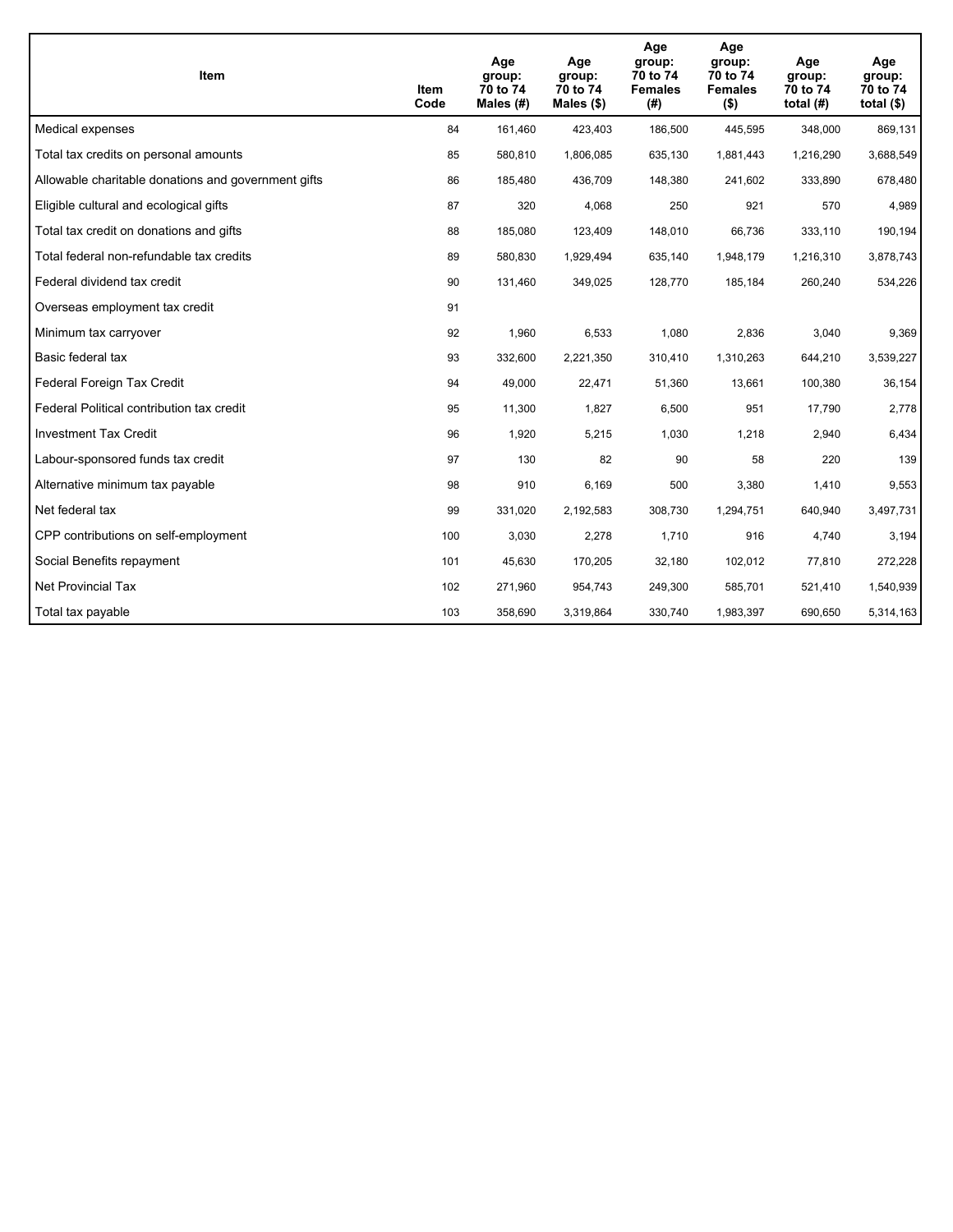| Item                                                                                           | Item<br>Code   | Age<br>group:<br>75 and<br>over<br>Males (#) | Age<br>group:<br>75 and<br>over<br>Males $(\$)$ | Age<br>group:<br>75 and<br>over<br><b>Females</b><br>(#) | Age<br>group:<br>75 and<br>over<br><b>Females</b><br>$($ \$) | Age<br>group:<br>75 and<br>over total<br>(#) | Age<br>group:<br>75 and<br>over total<br>$($ \$) |
|------------------------------------------------------------------------------------------------|----------------|----------------------------------------------|-------------------------------------------------|----------------------------------------------------------|--------------------------------------------------------------|----------------------------------------------|--------------------------------------------------|
| Number of taxable returns                                                                      | $\mathbf{1}$   | 562,080                                      |                                                 | 631,840                                                  |                                                              | 1,195,780                                    |                                                  |
| Number of non-taxable returns                                                                  | $\overline{2}$ | 437,300                                      |                                                 | 787,950                                                  |                                                              | 1,226,840                                    |                                                  |
| Total number of returns                                                                        | 3              | 999,380                                      |                                                 | 1,419,790                                                |                                                              | 2,422,610                                    |                                                  |
| Employment income                                                                              | 4              | 52,610                                       | 1,725,123                                       | 33,100                                                   | 484,747                                                      | 86,210                                       | 2,213,661                                        |
| Commissions (from employment)                                                                  | 5              | 820                                          | 34,915                                          | 280                                                      | 3,373                                                        | 1,100                                        | 38,288                                           |
| Other employment income                                                                        | 6              | 123,030                                      | 121,608                                         | 58,170                                                   | 42,723                                                       | 181,210                                      | 164,624                                          |
| Old Age Security pension (OASP)                                                                | 7              | 994,520                                      | 5,898,199                                       | 1,414,880                                                | 8,434,645                                                    | 2,409,700                                    | 14,333,219                                       |
| CPP or QPP benefits                                                                            | 8              | 948,820                                      | 7,462,205                                       | 1,249,010                                                | 8,043,140                                                    | 2,198,010                                    | 15,506,090                                       |
| Other pensions or superannuation                                                               | 9              | 723,090                                      | 14,593,987                                      | 844,400                                                  | 11,002,674                                                   | 1,567,620                                    | 25,598,392                                       |
| Elected split-pension amount                                                                   | 10             | 54,830                                       | 342,610                                         | 180,760                                                  | 1,945,721                                                    | 235,590                                      | 2,288,415                                        |
| Universal Child Care Benefit (UCCB)                                                            | 11             | 60                                           | 81                                              | 50                                                       | 48                                                           | 110                                          | 130                                              |
| Employment Insurance and other benefits                                                        | 12             | 3,420                                        | 19,356                                          | 1,070                                                    | 4,090                                                        | 4,490                                        | 23,446                                           |
| Taxable amount of dividends from taxable Canadian corporations                                 | 13             | 272,110                                      | 4,252,174                                       | 344,280                                                  | 3,479,697                                                    | 616,430                                      | 7,734,228                                        |
| Interest and other investment income                                                           | 14             | 540,560                                      | 1,921,277                                       | 792,070                                                  | 2,720,340                                                    | 1,332,810                                    | 4,644,623                                        |
| Net partnership income (Limited or non-active partners only)                                   | 15             | 6,610                                        | 22,932                                          | 4,610                                                    | 5,006                                                        | 11,960                                       | 29,936                                           |
| Net rental income                                                                              | 16             | 57,550                                       | 604,899                                         | 51,390                                                   | 387,269                                                      | 108,950                                      | 992,239                                          |
| Taxable capital gains                                                                          | 17             | 154,350                                      | 2,058,758                                       | 214,440                                                  | 2,004,340                                                    | 370,580                                      | 4,125,710                                        |
| Registered retirement savings plan income (RRSP)                                               | 18             | 57,080                                       | 354,156                                         | 76,320                                                   | 392,788                                                      | 133,410                                      | 746,979                                          |
| Other income                                                                                   | 19             | 221,820                                      | 1,166,961                                       | 288,480                                                  | 1,401,431                                                    | 510,370                                      | 2,569,479                                        |
| Net business income                                                                            | 20             | 23,490                                       | 205,104                                         | 11,620                                                   | 55,708                                                       | 35,260                                       | 265,067                                          |
| Net professional income                                                                        | 21             | 7,490                                        | 276,466                                         | 1,730                                                    | 22,408                                                       | 9,230                                        | 299,188                                          |
| Net commission income                                                                          | 22             | 3,030                                        | 28,378                                          | 1,310                                                    | 7,216                                                        | 4,340                                        | 35,594                                           |
| Net farming income                                                                             | 23             | 27,330                                       | 152,737                                         | 12,180                                                   | 81,934                                                       | 39,560                                       | 233,644                                          |
| Net fishing income                                                                             | 24             | 450                                          | 4,188                                           | 60                                                       | 176                                                          | 510                                          | 4,364                                            |
| Workers' compensation benefits                                                                 | 25             | 39,080                                       | 271,105                                         | 17,180                                                   | 167,228                                                      | 56,260                                       | 438,340                                          |
| Social assistance payments                                                                     | 26             | 59,060                                       | 121,849                                         | 111,700                                                  | 203,590                                                      | 170,850                                      | 326,360                                          |
| Net federal supplements                                                                        | 27             | 333,600                                      | 1,439,652                                       | 662,820                                                  | 3,484,275                                                    | 996,440                                      | 4,924,144                                        |
| Total income assessed                                                                          | 28             | 998,840                                      | 43,079,823                                      | 1,419,000                                                | 44,421,294                                                   | 2,421,240                                    | 87,583,999                                       |
| Registered pension plan contributions (RPP)                                                    | 29             | 2,800                                        | 3,616                                           | 1,710                                                    | 2,180                                                        | 4,500                                        | 5,796                                            |
| <b>RRSP</b> deduction                                                                          | 30             | 4,500                                        | 29,144                                          | 1,210                                                    | 2,495                                                        | 5,710                                        | 31,639                                           |
| Deduction for elected split-pension amount                                                     | 31             | 267,960                                      | 2,851,181                                       | 34,590                                                   | 202,458                                                      | 302,550                                      | 3,053,677                                        |
| Annual union, professional, or like dues                                                       | 32             | 37,490                                       | 6,448                                           | 13,150                                                   | 1,659                                                        | 50,640                                       | 8,108                                            |
| Child care expenses                                                                            | 33             | 30                                           | 53                                              |                                                          |                                                              | 40                                           | 79                                               |
| Business investment loss                                                                       | 34             | 250                                          | 9,594                                           | 130                                                      | 10,286                                                       | 380                                          | 19,880                                           |
| Moving expenses                                                                                | 35             | 100                                          | 327                                             | 70                                                       | 161                                                          | 170                                          | 488                                              |
| Support payments made                                                                          | 36             | 5,290                                        | 61,613                                          | 60                                                       | 293                                                          | 5,350                                        | 61,906                                           |
| Carrying charges and interest expenses                                                         | 37             | 218,890                                      | 367,042                                         | 251,900                                                  | 398,546                                                      | 470,900                                      | 765,889                                          |
| Deductions for CPP/QPP contributions on self-employment and other<br>earnings                  | 38             | 3,030                                        | 2,613                                           | 820                                                      | 401                                                          | 3,850                                        | 3,014                                            |
| Deductions for provincial parental insurance plan (PPIP) premiums on<br>self-employment income | 39             | 3,570                                        | 308                                             | 1,050                                                    | 52                                                           | 4,620                                        | 359                                              |
| Exploration and development expenses                                                           | 40             | 7,450                                        | 101,177                                         | 5,090                                                    | 41,771                                                       | 13,160                                       | 145,525                                          |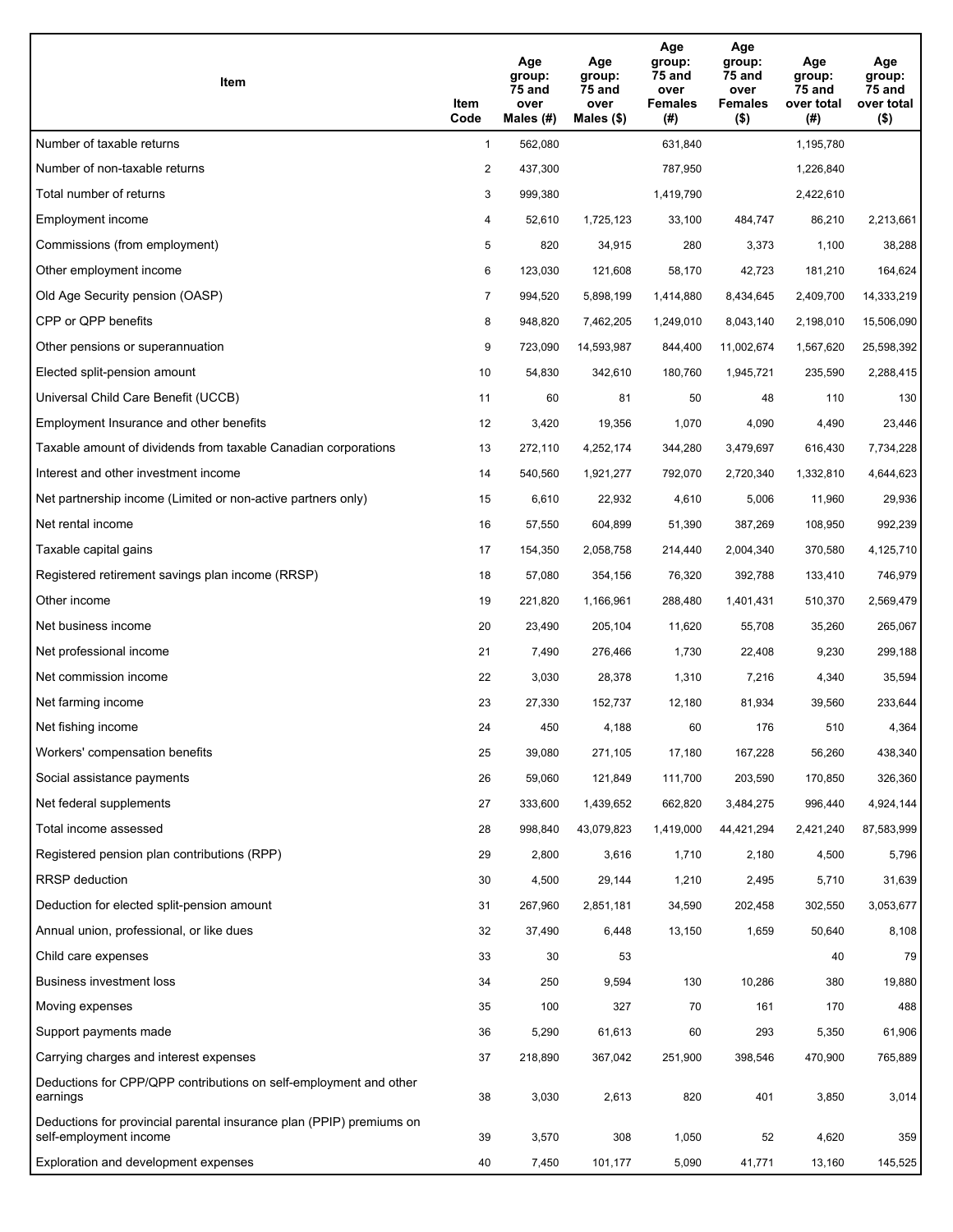| Item                                                              | Item<br>Code | Age<br>group:<br>75 and<br>over Males<br>(#) | Age<br>group:<br>75 and<br>over Males<br>$($ \$) | Age<br>group:<br>75 and<br>over<br><b>Females</b><br>(# ) | Age<br>group:<br>75 and<br>over<br><b>Females</b><br>$($ \$) | Age<br>group:<br>75 and<br>over total<br>(#) | Age<br>group:<br>75 and<br>over total<br>$($ \$) |
|-------------------------------------------------------------------|--------------|----------------------------------------------|--------------------------------------------------|-----------------------------------------------------------|--------------------------------------------------------------|----------------------------------------------|--------------------------------------------------|
| Other employment expenses                                         | 41           | 2,400                                        | 12,593                                           | 640                                                       | 1,904                                                        | 3,040                                        | 14,498                                           |
| Clergy residence deduction                                        | 42           | 620                                          | 4,992                                            | 80                                                        | 369                                                          | 700                                          | 5,361                                            |
| Other deductions                                                  | 43           | 35,050                                       | 222,577                                          | 46,030                                                    | 479,152                                                      | 81,110                                       | 702,702                                          |
| Total deductions before adjustments                               | 44           | 426,170                                      | 3,674,260                                        | 309,300                                                   | 1,143,159                                                    | 736,210                                      | 4,821,309                                        |
| Social benefits repayment                                         | 45           | 70,430                                       | 261,112                                          | 68,880                                                    | 236,564                                                      | 139,310                                      | 497,678                                          |
| Net income after adjustments                                      | 46           | 998,100                                      | 39,171,833                                       | 1,418,640                                                 | 43,059,924                                                   | 2,419,470                                    | 82,315,379                                       |
| Canadian Forces personnel and police deduction                    | 47           |                                              |                                                  |                                                           |                                                              |                                              |                                                  |
| Security options deductions                                       | 48           | 150                                          | 12,083                                           |                                                           |                                                              | 160                                          | 12,505                                           |
| Other payments deductions                                         | 49           | 375,150                                      | 1,831,533                                        | 688,600                                                   | 3,853,928                                                    | 1,063,860                                    | 5,686,606                                        |
| Non-capital losses of other years                                 | 50           | 360                                          | 8,824                                            | 230                                                       | 4,019                                                        | 620                                          | 13,144                                           |
| Net capital losses of other years                                 | 51           | 46,120                                       | 157,761                                          | 55,710                                                    | 146,034                                                      | 101,870                                      | 304,170                                          |
| Capital gains deduction                                           | 52           | 5,270                                        | 416,533                                          | 3,890                                                     | 291,832                                                      | 9,160                                        | 708,458                                          |
| Northern residents deductions                                     | 53           | 4,720                                        | 14,001                                           | 4,440                                                     | 12,671                                                       | 9,160                                        | 26,678                                           |
| Additional deductions                                             | 54           | 41,980                                       | 146,085                                          | 58,750                                                    | 308,201                                                      | 101,060                                      | 460,534                                          |
| Farming/fishing losses of prior years                             | 55           | 620                                          | 6,290                                            | 160                                                       | 1,948                                                        | 790                                          | 8,323                                            |
| Total deductions from net income                                  | 56           | 452,650                                      | 2,594,967                                        | 778,320                                                   | 4,619,675                                                    | 1,231,460                                    | 7,223,177                                        |
| Taxable income assessed                                           | 57           | 994,300                                      | 36,583,543                                       | 1,408,360                                                 | 38,457,690                                                   | 2,405,220                                    | 75,116,339                                       |
| Basic personal amount                                             | 58           | 998,160                                      | 10,789,294                                       | 1,418,930                                                 | 15,341,625                                                   | 2,417,780                                    | 26,138,220                                       |
| Age amount                                                        | 59           | 944,050                                      | 5,743,289                                        | 1,369,530                                                 | 8,582,231                                                    | 2,314,240                                    | 14,329,788                                       |
| Spouse or common-law partner amount                               | 60           | 86,970                                       | 289,598                                          | 12,510                                                    | 72,894                                                       | 99,540                                       | 363,067                                          |
| Amount for eligible dependant                                     | 61           | 630                                          | 3,862                                            | 2,400                                                     | 13,969                                                       | 3,030                                        | 17,842                                           |
| Amount for children 17 and under                                  | 62           | 1,110                                        | 3,184                                            | 480                                                       | 1,353                                                        | 1,590                                        | 4,536                                            |
| Amount for infirm dependants age 18 or older                      | 63           | 1,150                                        | 4,913                                            | 950                                                       | 4,149                                                        | 2,100                                        | 9,075                                            |
| CPP or QPP contributions through employment                       | 64           | 5,250                                        | 4,702                                            | 2,650                                                     | 1,934                                                        | 7,900                                        | 6,638                                            |
| CPP or QPP contributions on self-employment and other<br>earnings | 65           | 3,030                                        | 2,613                                            | 820                                                       | 401                                                          | 3,850                                        | 3,014                                            |
| Employment Insurance premiums                                     | 66           | 18,550                                       | 6,090                                            | 9,120                                                     | 2,529                                                        | 27,670                                       | 8,622                                            |
| PPIP premiums paid                                                | 67           | 5,540                                        | 678                                              | 2,710                                                     | 270                                                          | 8,250                                        | 949                                              |
| PPIP premiums payable on employment income                        | 68           | 140                                          | 19                                               | 50                                                        | 3                                                            | 190                                          | 22                                               |
| PPIP premiums payable on self-employment income                   | 69           | 3,590                                        | 397                                              | 1,050                                                     | 67                                                           | 4,650                                        | 464                                              |
| Volunteer firefighters' amount                                    | 70           | 190                                          | 554                                              | 10                                                        | 33                                                           | 200                                          | 587                                              |
| Canada employment amount                                          | 71           | 163,760                                      | 85,319                                           | 82,720                                                    | 41,387                                                       | 246,490                                      | 126,723                                          |
| Public transit amount                                             | 72           | 10,910                                       | 4,656                                            | 19,340                                                    | 6,883                                                        | 30,250                                       | 11,539                                           |
| Children's fitness amount                                         | 73           | 270                                          | 120                                              | 90                                                        | 32                                                           | 360                                          | 152                                              |
| Children's arts amount                                            | 74           | 100                                          | 45                                               | 40                                                        | 19                                                           | 140                                          | 64                                               |
| Home buyers' amount                                               | 75           | 150                                          | 631                                              | 150                                                       | 645                                                          | 300                                          | 1,275                                            |
| Pension income amount                                             | 76           | 741,540                                      | 1,398,365                                        | 909,180                                                   | 1,680,013                                                    | 1,650,860                                    | 3,078,634                                        |
| Caregiver amount                                                  | 77           | 3,950                                        | 21,055                                           | 3,910                                                     | 18,969                                                       | 7,850                                        | 40,035                                           |
| Disability amount                                                 | 78           | 96,190                                       | 724,579                                          | 138,070                                                   | 1,038,925                                                    | 234,270                                      | 1,763,610                                        |
| Disability amount transferred from a dependant                    | 79           | 4,270                                        | 30,898                                           | 4,540                                                     | 32,923                                                       | 8,820                                        | 63,828                                           |
| Interest paid on student loans                                    | 80           | 30                                           | 29                                               | 20                                                        | 28                                                           | 50                                           | 57                                               |
| Tuition, education, and textbook amounts                          | 81           | 960                                          | 810                                              | 1,690                                                     | 966                                                          | 2,640                                        | 1,775                                            |